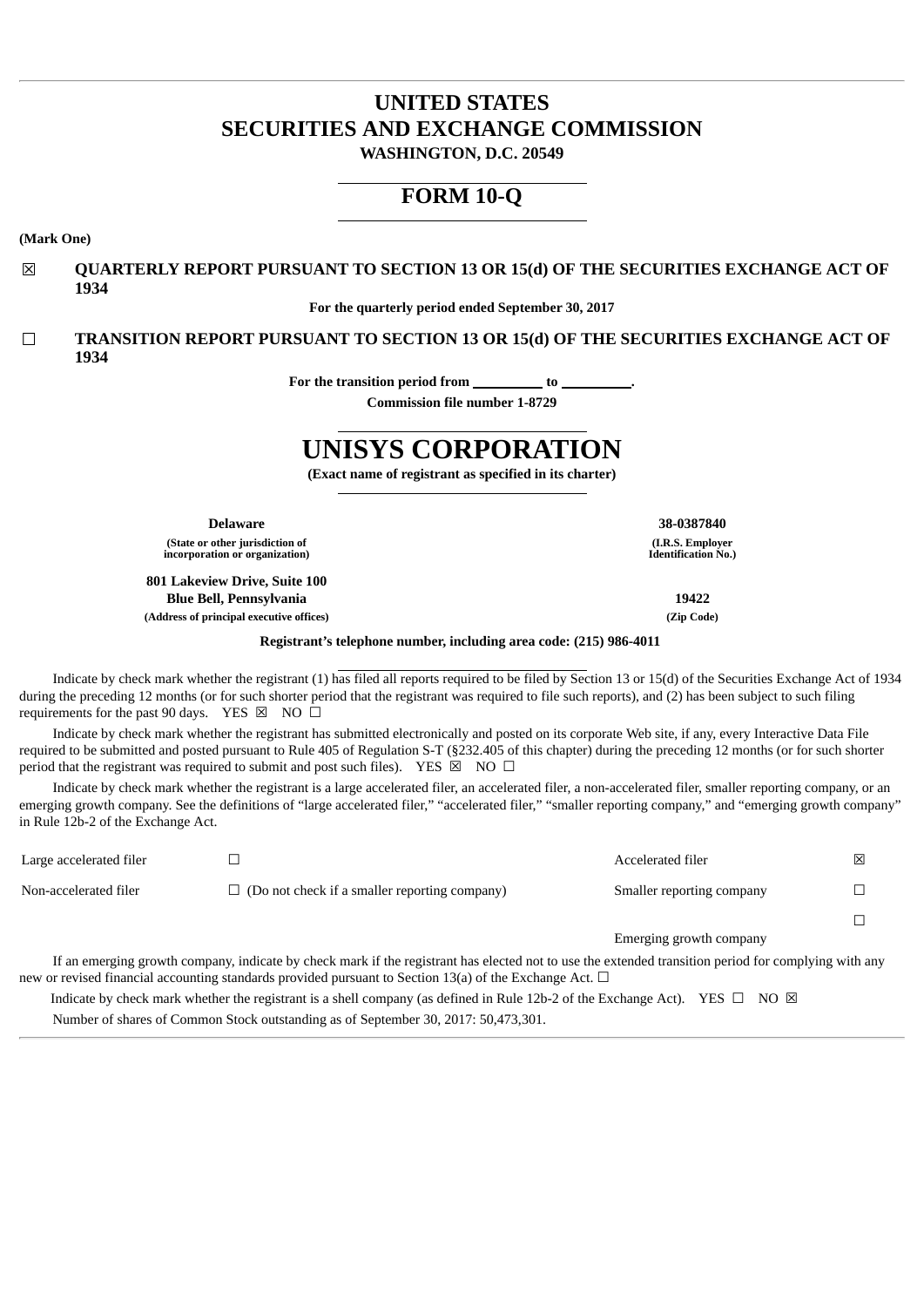# **UNISYS CORPORATION TABLE OF CONTENTS**

|                      | <b>PART I - FINANCIAL INFORMATION</b>                                                 | Page<br><b>Number</b> |
|----------------------|---------------------------------------------------------------------------------------|-----------------------|
| Item 1.              | Financial Statements (Unaudited)                                                      |                       |
|                      | <b>Consolidated Statements of Income</b>                                              | $\overline{2}$        |
|                      | Consolidated Statements of Comprehensive Income                                       | $\overline{3}$        |
|                      | <b>Consolidated Balance Sheets</b>                                                    | $\overline{4}$        |
|                      | <b>Consolidated Statements of Cash Flows</b>                                          | $\overline{5}$        |
|                      | Notes to Consolidated Financial Statements                                            | 6                     |
| Item 2.              | Management's Discussion and Analysis of Financial Condition and Results of Operations | 21                    |
| Item 3.              | Quantitative and Qualitative Disclosures about Market Risk                            | 29                    |
| Item 4.              | <b>Controls and Procedures</b>                                                        | 29                    |
|                      | <b>PART II - OTHER INFORMATION</b>                                                    |                       |
| Item 1.              | <b>Legal Proceedings</b>                                                              | 31                    |
| Item 1A.             | <b>Risk Factors</b>                                                                   | <u>31</u>             |
| Item 6.              | Exhibits                                                                              | 31                    |
|                      |                                                                                       |                       |
| <b>Exhibit Index</b> |                                                                                       | 32                    |
| <b>Signatures</b>    |                                                                                       | 33                    |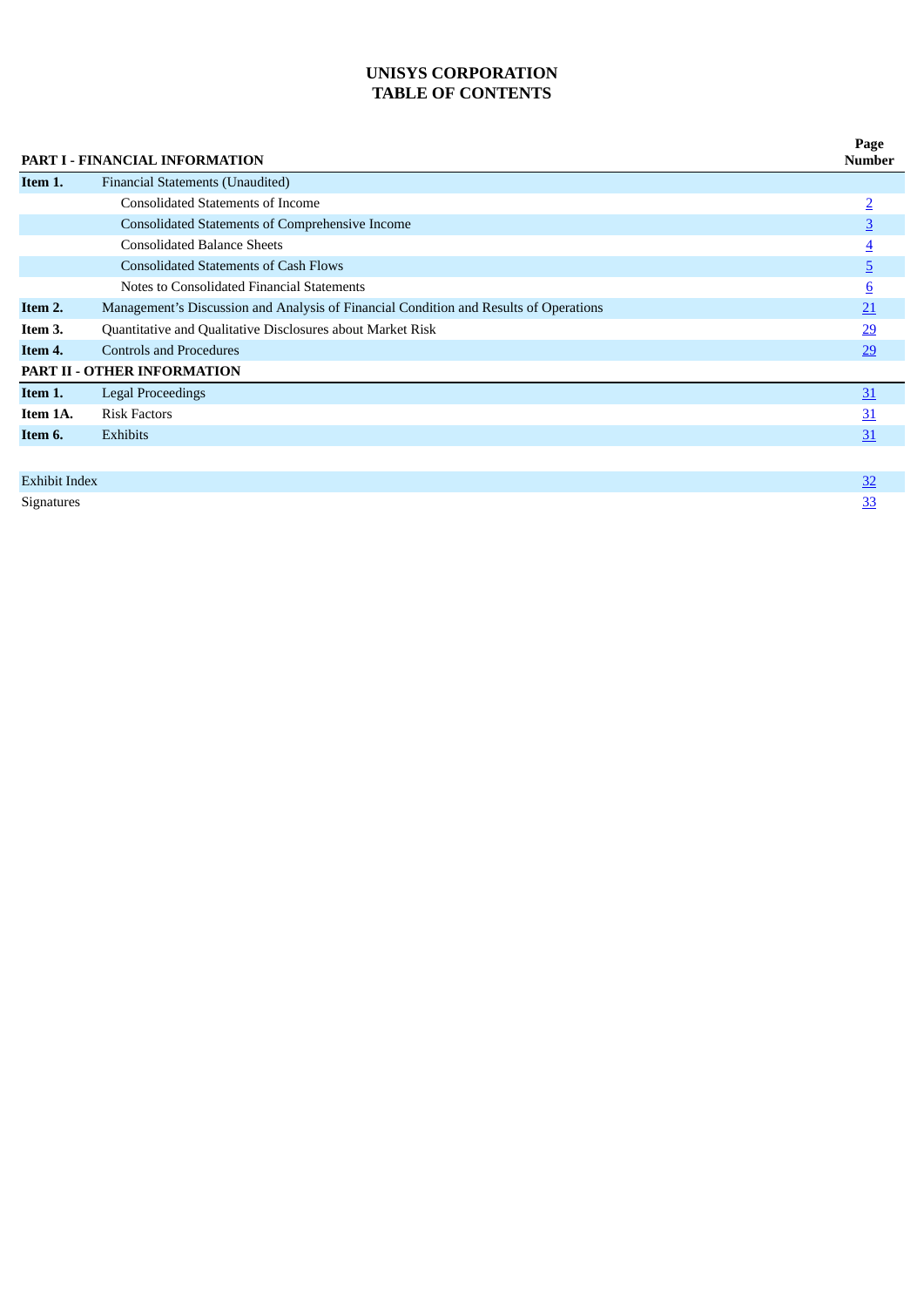# **UNISYS CORPORATION CONSOLIDATED STATEMENTS OF INCOME (Unaudited) (Millions, except per share data)**

<span id="page-2-0"></span>

|                                                            | <b>Three Months Ended</b><br>September 30, |                           |        | Nine Months Ended<br>September 30, |         |     |         |
|------------------------------------------------------------|--------------------------------------------|---------------------------|--------|------------------------------------|---------|-----|---------|
|                                                            | 2017                                       |                           | 2016   | 2017                               |         |     | 2016    |
| Revenue                                                    |                                            |                           |        |                                    |         |     |         |
| <b>Services</b>                                            | \$<br>575.5                                | \$                        | 600.9  | \$                                 | 1,735.6 | \$  | 1,809.8 |
| Technology                                                 | 90.8                                       |                           | 82.4   |                                    | 261.4   |     | 289.2   |
|                                                            | 666.3                                      |                           | 683.3  |                                    | 1,997.0 |     | 2,099.0 |
| Costs and expenses                                         |                                            |                           |        |                                    |         |     |         |
| Cost of revenue:                                           |                                            |                           |        |                                    |         |     |         |
| <b>Services</b>                                            | 539.7                                      |                           | 531.3  |                                    | 1,570.9 |     | 1,594.1 |
| Technology                                                 | 40.5                                       |                           | 30.4   |                                    | 117.3   |     | 106.5   |
|                                                            | 580.2                                      |                           | 561.7  | 1,688.2                            |         |     | 1,700.6 |
| Selling, general and administrative                        | 102.3                                      |                           | 120.0  |                                    | 325.6   |     | 345.8   |
| Research and development                                   | 10.8                                       |                           | 11.4   |                                    | 37.7    |     | 40.5    |
|                                                            | 693.3                                      |                           | 693.1  |                                    | 2,051.5 |     | 2,086.9 |
| Operating profit (loss)                                    | (27.0)                                     |                           | (9.8)  |                                    | (54.5)  |     | 12.1    |
| Interest expense                                           | 16.4                                       |                           | 7.7    |                                    | 36.4    |     | 19.9    |
| Other income (expense), net                                | 3.0                                        |                           | 2.3    |                                    | (8.6)   |     | 3.7     |
| Loss before income taxes                                   | (40.4)                                     |                           | (15.2) |                                    | (99.5)  |     | (4.1)   |
| Provision for income taxes                                 | 12.5                                       |                           | 9.9    |                                    | 21.6    |     | 34.2    |
| Consolidated net loss                                      | (52.9)                                     |                           | (25.1) |                                    | (121.1) |     | (38.3)  |
| Net income (loss) attributable to noncontrolling interests | (11.8)                                     |                           | 3.1    |                                    | (5.3)   |     | 8.2     |
| Net loss attributable to Unisys Corporation                | \$<br>(41.1)                               | \$                        | (28.2) | \$                                 | (115.8) | \$  | (46.5)  |
| Loss per share attributable to Unisys Corporation          |                                            |                           |        |                                    |         |     |         |
| <b>Basic</b>                                               | \$<br>(0.81)                               | \$                        | (0.56) | \$                                 | (2.30)  | -\$ | (0.93)  |
| <b>Diluted</b>                                             | \$<br>(0.81)                               | $\boldsymbol{\mathsf{S}}$ | (0.56) | \$                                 | (2.30)  | \$  | (0.93)  |
|                                                            |                                            |                           |        |                                    |         |     |         |

2

See notes to consolidated financial statements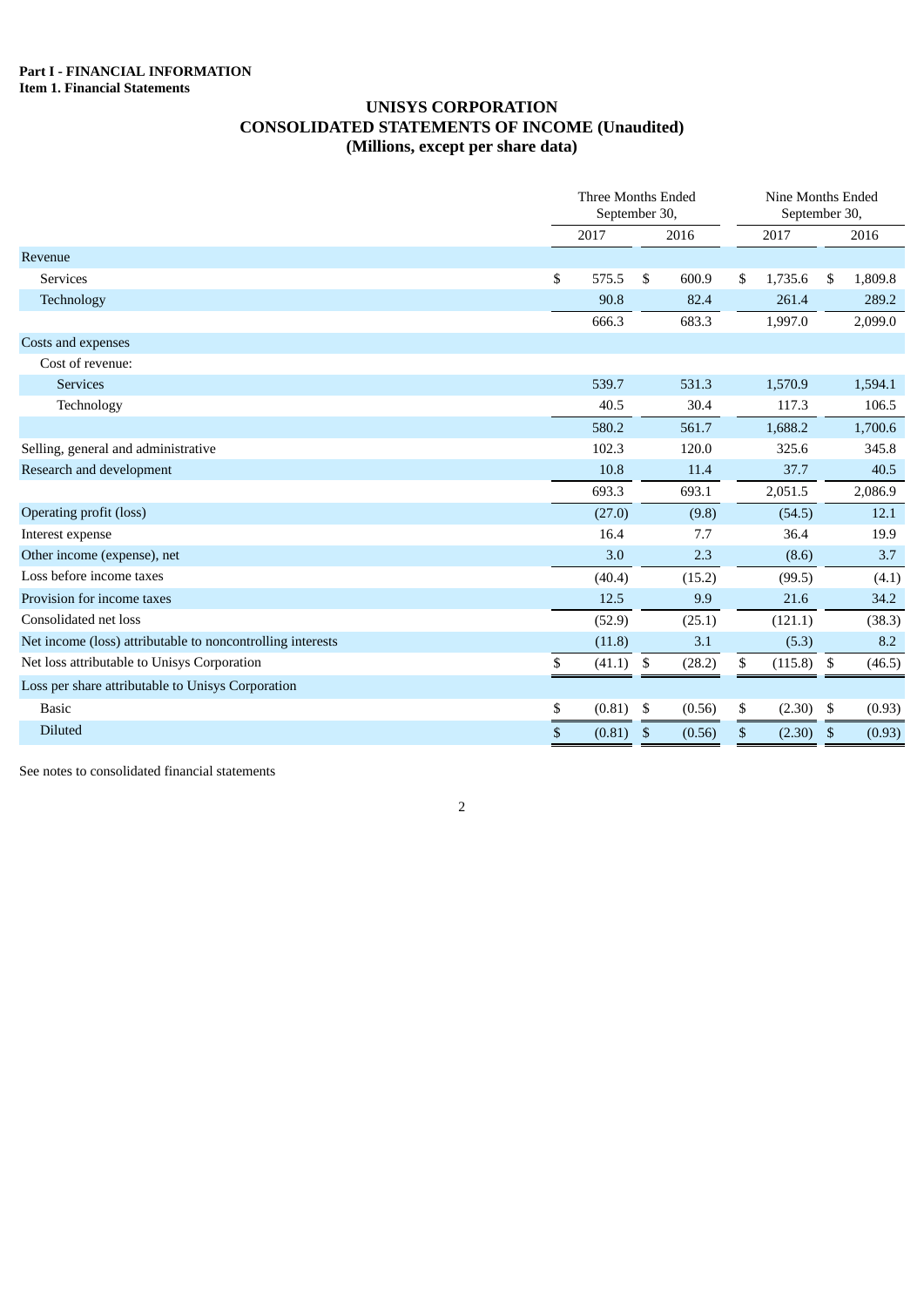# **UNISYS CORPORATION CONSOLIDATED STATEMENTS OF COMPREHENSIVE INCOME (Unaudited) (Millions)**

<span id="page-3-0"></span>

|                                                                                                          | Three Months Ended<br>September 30, |      |        |      | Nine Months Ended<br>September 30, |        |
|----------------------------------------------------------------------------------------------------------|-------------------------------------|------|--------|------|------------------------------------|--------|
|                                                                                                          | 2017                                | 2016 |        | 2017 |                                    | 2016   |
| Consolidated net loss                                                                                    | (52.9)                              | -S   | (25.1) |      | $(121.1)$ \$                       | (38.3) |
| Other comprehensive income:                                                                              |                                     |      |        |      |                                    |        |
| Foreign currency translation                                                                             | 25.5                                |      | (15.7) |      | 99.3                               | (54.1) |
| Postretirement adjustments, net of tax of \$(3.9) and \$(12.0) in 2017 and \$4.0 and \$18.6<br>in $2016$ | 5.2                                 |      | 54.0   |      | 17.2                               | 200.9  |
| Total other comprehensive income                                                                         | 30.7                                |      | 38.3   |      | 116.5                              | 146.8  |
| Comprehensive income (loss)                                                                              | (22.2)                              |      | 13.2   |      | (4.6)                              | 108.5  |
| Less comprehensive income (loss) attributable to noncontrolling interests                                | (12.2)                              |      | 2.4    |      | (5.3)                              | 6.7    |
| Comprehensive income (loss) attributable to Unisys Corporation                                           | \$<br>(10.0)                        |      | 10.8   |      | 0.7                                | 101.8  |

See notes to consolidated financial statements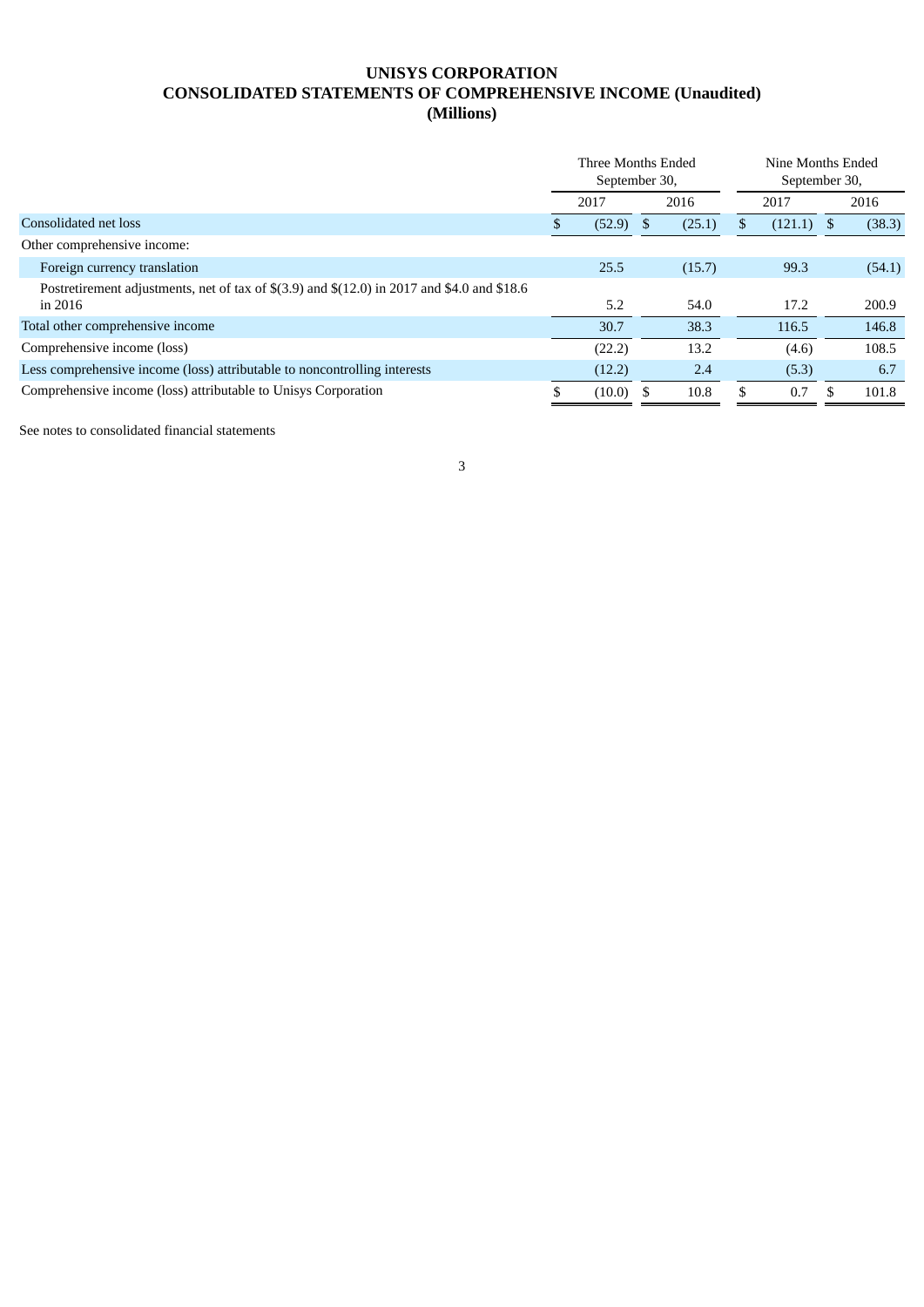# **UNISYS CORPORATION CONSOLIDATED BALANCE SHEETS (Unaudited) (Millions)**

<span id="page-4-0"></span>

|                                                | September 30,<br>2017 |               | December 31,<br>2016 |
|------------------------------------------------|-----------------------|---------------|----------------------|
| <b>Assets</b>                                  |                       |               |                      |
| Current assets:                                |                       |               |                      |
| Cash and cash equivalents                      | \$                    | 598.7<br>\$   | 370.6                |
| Accounts and notes receivable, net             |                       | 511.8         | 505.8                |
| Inventories:                                   |                       |               |                      |
| Parts and finished equipment                   |                       | 17.7          | 14.0                 |
| Work in process and materials                  |                       | 15.1          | 15.0                 |
| Prepaid expenses and other current assets      |                       | 118.8         | 121.9                |
| Total current assets                           |                       | 1,262.1       | 1,027.3              |
| Properties                                     |                       | 915.4         | 886.6                |
| Less-Accumulated depreciation and amortization |                       | 766.7         | 741.3                |
| Properties, net                                |                       | 148.7         | 145.3                |
| Outsourcing assets, net                        |                       | 190.6         | 172.5                |
| Marketable software, net                       |                       | 136.4         | 137.0                |
| Prepaid postretirement assets                  |                       | 47.9          | 33.3                 |
| Deferred income taxes                          |                       | 150.8         | 146.1                |
| Goodwill                                       |                       | 181.2         | 178.6                |
| Restricted cash                                |                       | 21.3          | $30.5*$              |
| Other long-term assets                         |                       | 157.9         | 151.0*               |
| <b>Total assets</b>                            | \$                    | \$<br>2,296.9 | 2,021.6              |
| <b>Liabilities and deficit</b>                 |                       |               |                      |
| Current liabilities:                           |                       |               |                      |
| Current maturities of long-term-debt           |                       | 11.3          | 106.0                |
| Accounts payable                               |                       | 195.5         | 189.0                |
| Deferred revenue                               |                       | 326.9         | 337.4                |
| Other accrued liabilities                      |                       | 387.8         | 349.2                |
| Total current liabilities                      |                       | 921.5         | 981.6                |
| Long-term debt                                 |                       | 631.5         | 194.0                |
| Long-term postretirement liabilities           |                       | 2,195.2       | 2,292.6              |
| Long-term deferred revenue                     |                       | 108.3         | 117.6                |
| Other long-term liabilities                    |                       | 90.3          | 83.2                 |
| Commitments and contingencies                  |                       |               |                      |
| Deficit:                                       |                       |               |                      |
| Common stock, shares issued:                   |                       |               |                      |
| 2017; 53.4, 2016; 52.8                         |                       | 0.5           | 0.5                  |
| Accumulated deficit                            |                       | (2,013.6)     | (1,893.4)            |
| Treasury stock, shares at cost:                |                       |               |                      |
| 2017; 2.9, 2016; 2.7                           |                       | (102.7)       | (100.5)              |
| Paid-in capital                                |                       | 4,523.9       | 4,515.2              |
| Accumulated other comprehensive loss           |                       | (4,036.3)     | (4, 152.8)           |
| Total Unisys stockholders' deficit             |                       | (1,628.2)     | (1,631.0)            |
| Noncontrolling interests                       |                       | (21.7)        | (16.4)               |
| Total deficit                                  |                       | (1,649.9)     | (1,647.4)            |
| Total liabilities and deficit                  | \$                    | \$<br>2,296.9 | 2,021.6              |

See notes to consolidated financial statements

\* Amounts were changed to conform to the current-year presentation. See Note 11.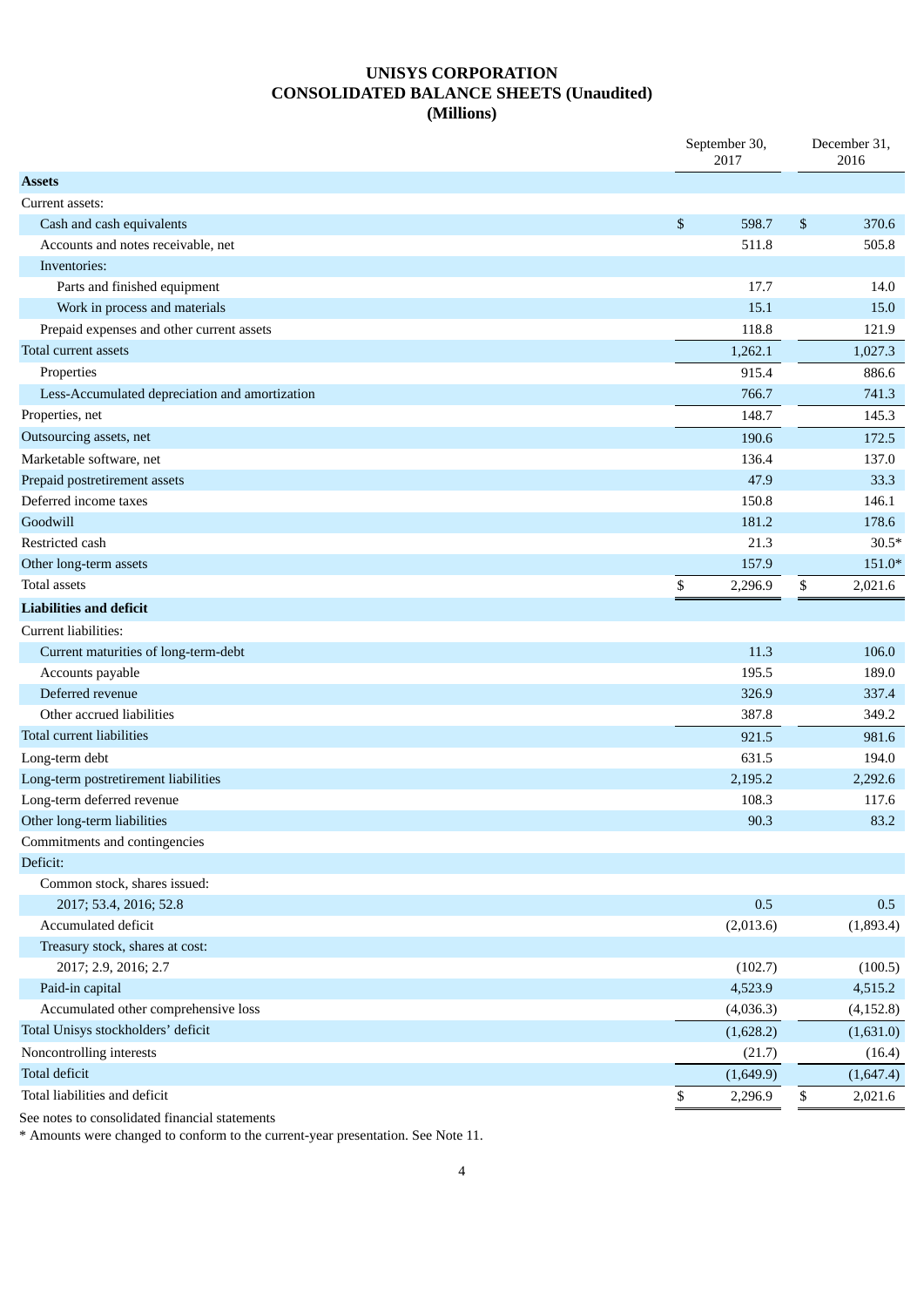# **UNISYS CORPORATION CONSOLIDATED STATEMENTS OF CASH FLOWS (Unaudited) (Millions)**

<span id="page-5-0"></span>

|                                                                                                         |    | Nine Months Ended<br>September 30, |    |            |
|---------------------------------------------------------------------------------------------------------|----|------------------------------------|----|------------|
|                                                                                                         |    | 2017                               |    | 2016       |
| <b>Cash flows from operating activities</b>                                                             |    |                                    |    |            |
| Consolidated net loss                                                                                   | \$ | (121.1)                            | \$ | (38.3)     |
| Adjustments to reconcile consolidated net loss to net cash provided by (used for) operating activities: |    |                                    |    |            |
| Foreign currency transaction (gains) losses                                                             |    | (0.5)                              |    | 0.4        |
| Non-cash interest expense                                                                               |    | 6.9                                |    | 4.9        |
| Loss on debt extinguishment                                                                             |    | 1.5                                |    |            |
| Employee stock compensation                                                                             |    | 8.6                                |    | 7.7        |
| Depreciation and amortization of properties                                                             |    | 29.6                               |    | 28.6       |
| Depreciation and amortization of outsourcing assets                                                     |    | 39.3                               |    | 39.7       |
| Amortization of marketable software                                                                     |    | 47.1                               |    | 48.0       |
| Other non-cash operating activities                                                                     |    | 3.3                                |    | 1.4        |
| Loss on disposal of capital assets                                                                      |    | 4.5                                |    | 2.0        |
| Pension contributions                                                                                   |    | (110.8)                            |    | (104.0)    |
| Pension expense                                                                                         |    | 69.4                               |    | 63.0       |
| Decrease (increase) in deferred income taxes, net                                                       |    | 2.3                                |    | (2.7)      |
| Changes in operating assets and liabilities:                                                            |    |                                    |    |            |
| Receivables, net                                                                                        |    | 3.1                                |    | 59.9       |
| <b>Inventories</b>                                                                                      |    | (2.6)                              |    | 5.5        |
| Accounts payable and other accrued liabilities                                                          |    | (15.3)                             |    | $(44.9)*$  |
| Other liabilities                                                                                       |    | (21.8)                             |    | 10.5       |
| Other assets                                                                                            |    | 20.2                               |    | $21.3*$    |
| Net cash (used for) provided by operating activities                                                    |    | (36.3)                             |    | 103.0*     |
| <b>Cash flows from investing activities</b>                                                             |    |                                    |    |            |
| Proceeds from investments                                                                               |    | 3,663.5                            |    | 3,307.3    |
| Purchases of investments                                                                                |    | (3,632.8)                          |    | (3,331.6)  |
| Investment in marketable software                                                                       |    | (46.6)                             |    | (47.1)     |
| Capital additions of properties                                                                         |    | (21.8)                             |    | (18.3)     |
| Capital additions of outsourcing assets                                                                 |    | (60.1)                             |    | (41.4)     |
| Other                                                                                                   |    | (0.8)                              |    | $(0.8)$ *  |
| Net cash used for investing activities                                                                  |    | (98.6)                             |    | $(131.9)*$ |
| <b>Cash flows from financing activities</b>                                                             |    |                                    |    |            |
| Proceeds from issuance of long-term debt                                                                |    | 445.0                              |    | 213.5      |
| Payments for capped call transactions                                                                   |    |                                    |    | (27.3)     |
| Issuance costs relating to long-term debt                                                               |    | (12.1)                             |    | (7.3)      |
| Payments of long-term debt                                                                              |    | (98.4)                             |    | (2.1)      |
| Payments of short-term borrowings                                                                       |    |                                    |    | (65.8)     |
| Other                                                                                                   |    | 0.2                                |    | $(0.4)$ *  |
| Net cash provided by financing activities                                                               |    | 334.7                              |    | $110.6*$   |
| Effect of exchange rate changes on cash, cash equivalents and restricted cash                           |    | $19.1\,$                           |    | $(2.3)*$   |
| Increase in cash, cash equivalents and restricted cash                                                  |    | 218.9                              |    | 79.4*      |
| Cash, cash equivalents and restricted cash, beginning of period                                         |    | 401.1                              |    | 396.8*     |
| Cash, cash equivalents and restricted cash, end of period                                               | \$ | 620.0                              | \$ | 476.2*     |
|                                                                                                         |    |                                    |    |            |

See notes to consolidated financial statements

\* Amounts were changed to conform to the current-year presentation. See Note 11.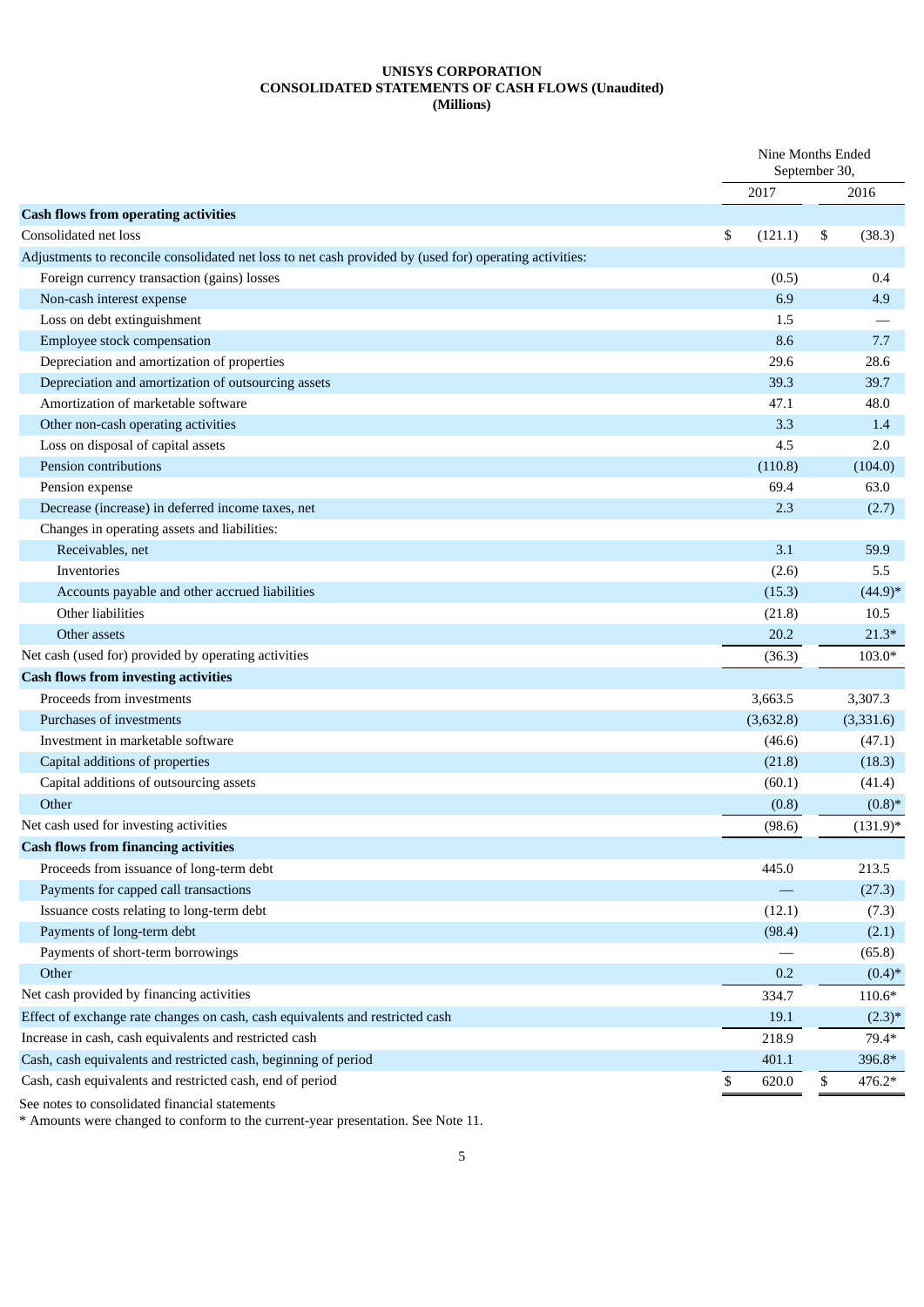# <span id="page-6-0"></span>**UNISYS CORPORATION NOTES TO CONSOLIDATED FINANCIAL STATEMENTS (Unaudited) (Dollars in millions, except share and per share amounts)**

In the opinion of management, the financial information furnished herein reflects all adjustments necessary for a fair presentation of the financial position, results of operations, comprehensive income and cash flows for the interim periods specified. These adjustments consist only of normal recurring accruals except as disclosed herein. Because of seasonal and other factors, results for interim periods are not necessarily indicative of the results to be expected for the full year.

The preparation of financial statements in conformity with U.S. generally accepted accounting principles requires management to make estimates and assumptions about future events. These estimates and assumptions affect the amounts of assets and liabilities reported, disclosures about contingent assets and liabilities and the reported amounts of revenue and expenses. Such estimates include the valuation of accounts receivable, inventories, outsourcing assets, marketable software, goodwill and other long-lived assets, legal contingencies, indemnifications, assumptions used in the calculation for systems integration projects, income taxes and retirement and other post-employment benefits, among others. These estimates and assumptions are based on management's best estimates and judgment. Management evaluates its estimates and assumptions on an ongoing basis using historical experience and other factors, including the current economic environment, which management believes to be reasonable under the circumstances. Management adjusts such estimates and assumptions when facts and circumstances dictate. As future events and their effects cannot be determined with precision, actual results could differ significantly from these estimates. Changes in those estimates resulting from continuing changes in the economic environment will be reflected in the financial statements in future periods.

The company's accounting policies are set forth in detail in Note 1 of the notes to the consolidated financial statements in the company's Annual Report on Form 10-K for the year ended December 31, 2016 ("2016 Form 10-K") filed with the Securities and Exchange Commission. Such Annual Report also contains a discussion of the company's critical accounting policies. The company believes that these critical accounting policies affect its more significant estimates and judgments used in the preparation of the company's consolidated financial statements. There have been no changes in the company's critical accounting policies from those disclosed in the company's 2016 Form 10-K.

## **Note 1 — Earnings Per Share**

The following table shows how the loss per share attributable to Unisys Corporation was computed for the three and nine months ended September 30, 2017 and 2016 (shares in thousands):

|                                                                                                                      | Three Months Ended<br>September 30, |     |        | Nine Months Ended<br>September 30, |              |  |        |  |
|----------------------------------------------------------------------------------------------------------------------|-------------------------------------|-----|--------|------------------------------------|--------------|--|--------|--|
|                                                                                                                      | 2017                                |     | 2016   |                                    | 2017         |  | 2016   |  |
| Basic earnings (loss) per common share computation:                                                                  |                                     |     |        |                                    |              |  |        |  |
| Net loss attributable to Unisys Corporation                                                                          | \$<br>(41.1)                        | \$  | (28.2) | \$                                 | $(115.8)$ \$ |  | (46.5) |  |
| Weighted average shares                                                                                              | 50,471                              |     | 50,082 |                                    | 50,388       |  | 50,052 |  |
| <b>Basic loss per common share</b>                                                                                   | (0.81)                              | -S  | (0.56) |                                    | $(2.30)$ \$  |  | (0.93) |  |
| Diluted earnings (loss) per common share computation:                                                                |                                     |     |        |                                    |              |  |        |  |
| Net loss attributable to Unisys Corporation for diluted earnings per share                                           | \$<br>(41.1)                        | -\$ | (28.2) | \$                                 | $(115.8)$ \$ |  | (46.5) |  |
| Weighted average shares                                                                                              | 50,471                              |     | 50,082 |                                    | 50,388       |  | 50,052 |  |
| Diluted loss per common share                                                                                        | (0.81)                              |     | (0.56) |                                    | $(2.30)$ \$  |  | (0.93) |  |
|                                                                                                                      |                                     |     |        |                                    |              |  |        |  |
| Anti-dilutive weighted-average stock options and restricted stock units <sup>(1)</sup>                               | 2,236                               |     | 2,238  |                                    | 2,215        |  | 3,637  |  |
| Anti-dilutive weighted-average common shares issuable upon conversion of the 5.50%<br>convertible senior notes $(1)$ | 21,868                              |     | 21,868 |                                    | 21,868       |  | 15,685 |  |

(1)Amounts represent shares excluded from the computation of diluted earnings per share, as their effect, if included, would have been anti-dilutive for the periods presented.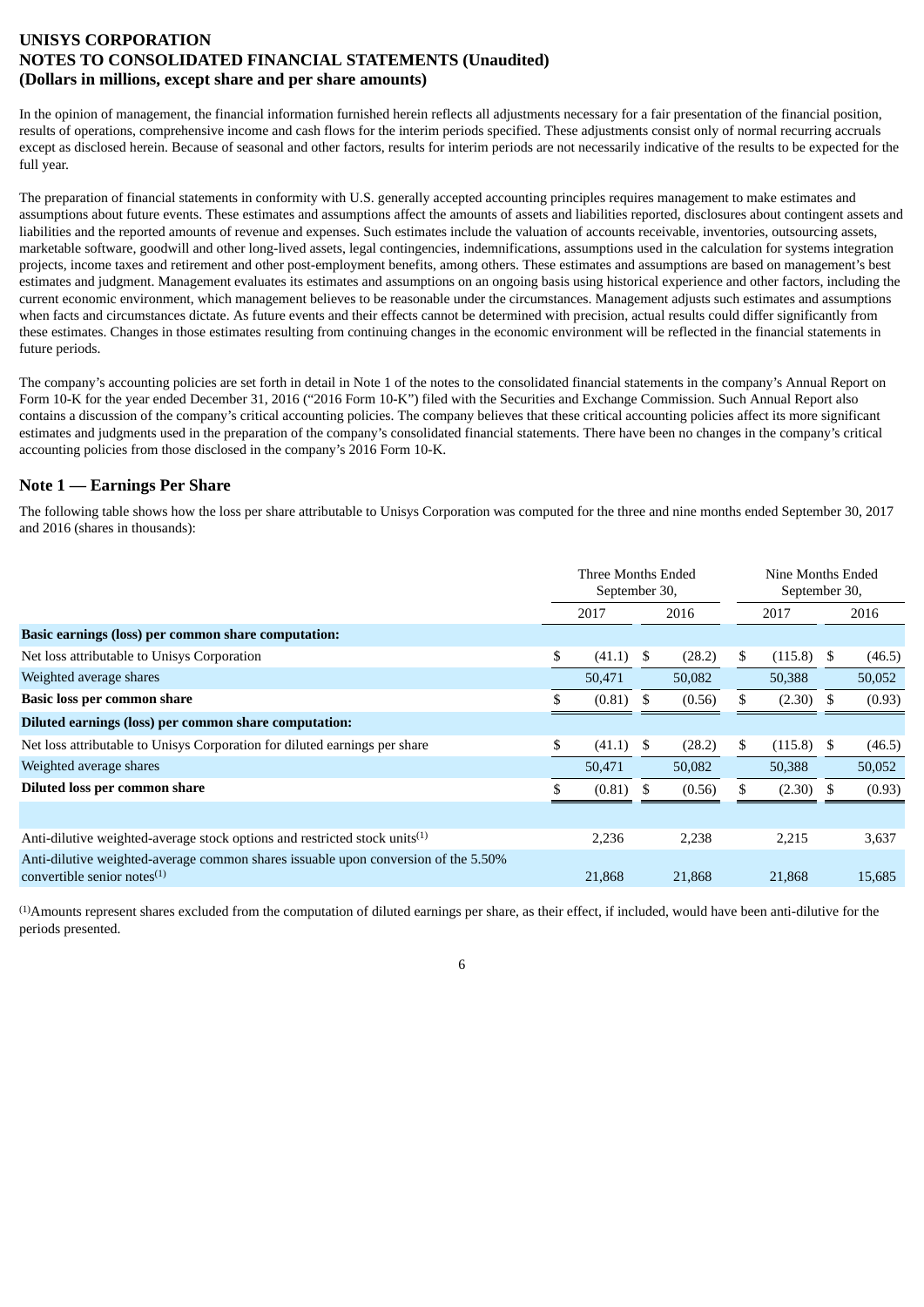# **Note 2 - Cost Reduction Actions**

In 2015, in connection with organizational initiatives to create a more competitive cost structure and rebalance the company's global skill set, the company initiated a restructuring plan which is currently expected to result in estimated charges of approximately \$320 to \$330 million through 2017. During 2016 and 2015, the company recognized charges in connection with this plan and other costs of \$82.1 million and \$118.5 million, respectively, principally related to a reduction in employees.

During the three months ended September 30, 2017, the company recognized charges in connection with this plan and other costs of \$46.1 million. Charges related to work-force reductions were \$49.5 million, principally related to severance costs, and were comprised of: (a) a charge of \$2.6 million for 93 employees and \$(0.4) million for changes in estimates in the U.S. and (b) a charge of \$48.3 million for 1,459 employees and \$(1.0) million for changes in estimates outside the U.S. In addition, the company recorded charges of \$(3.4) million comprised of \$0.6 million for idle leased facilities costs, \$0.1 million for contract amendment and termination costs, \$0.9 million for professional fees and other expenses related to the cost reduction effort, \$0.7 million for net asset sales and write-offs and \$(5.7) million for net foreign currency translation gains related to exiting foreign countries. The charges were recorded in the following statement of income classifications: cost of revenue – services, \$42.8 million; selling, general and administrative expenses, \$7.9 million; research and development expenses, \$1.1 million; and other income (expense), net, \$(5.7) million.

During the nine months ended September 30, 2017, the company recognized charges in connection with this plan and other costs of \$99.0 million. Charges related to work-force reductions were \$86.2 million, principally related to severance costs, and were comprised of: (a) a charge of \$7.9 million for 507 employees and \$(0.6) million for changes in estimates in the U.S. and (b) a charge of \$72.3 million for 1,835 employees, \$8.2 million for additional benefits provided in 2017 and \$(1.6) million for changes in estimates outside the U.S. In addition, the company recorded charges of \$12.8 million comprised of \$3.5 million for idle leased facilities costs, \$5.3 million for contract amendment and termination costs, \$3.9 million for professional fees and other expenses related to the cost reduction effort, \$0.7 million for net asset sales and write-offs and \$(0.6) million for net foreign currency translation gains related to exiting foreign countries. The charges were recorded in the following statement of income classifications: cost of revenue – services, \$70.4 million; cost of revenue technology, \$0.4 million; selling, general and administrative expenses, \$27.4 million; research and development expenses, \$1.4 million; and other income (expense), net, \$(0.6) million.

During the three months ended September 30, 2016, the company recognized charges of \$31.9 million in connection with this plan, principally related to a reduction in employees. The charges related to work-force reductions were \$26.5 million, principally related to severance costs, and were comprised of: (a) a charge of \$0.5 million for 49 employees in the U.S. and (b) a charge of \$26.0 million for 329 employees outside the U.S. In addition, the company recorded charges of \$5.4 million for other expenses related to the cost reduction effort. The charges were recorded in the following statement of income classifications: cost of revenue - services, \$18.0 million; selling, general and administrative expenses, \$14.2 million; and research and development expenses, \$(0.3) million.

During the nine months ended September 30, 2016, the company recognized charges of \$69.0 million in connection with this plan, principally related to a reduction in employees. The charges related to work-force reductions were \$54.9 million, principally related to severance costs, and were comprised of: (a) a charge of \$5.8 million for 293 employees in the U.S. and (b) a charge of \$49.1 million for 928 employees outside the U.S. In addition, the company recorded charges of \$14.1 million for other expenses related to the cost reduction effort. The charges were recorded in the following statement of income classifications: cost of revenue – services, \$34.6 million; selling, general and administrative expenses, \$33.0 million; and research and development expenses, \$1.4 million.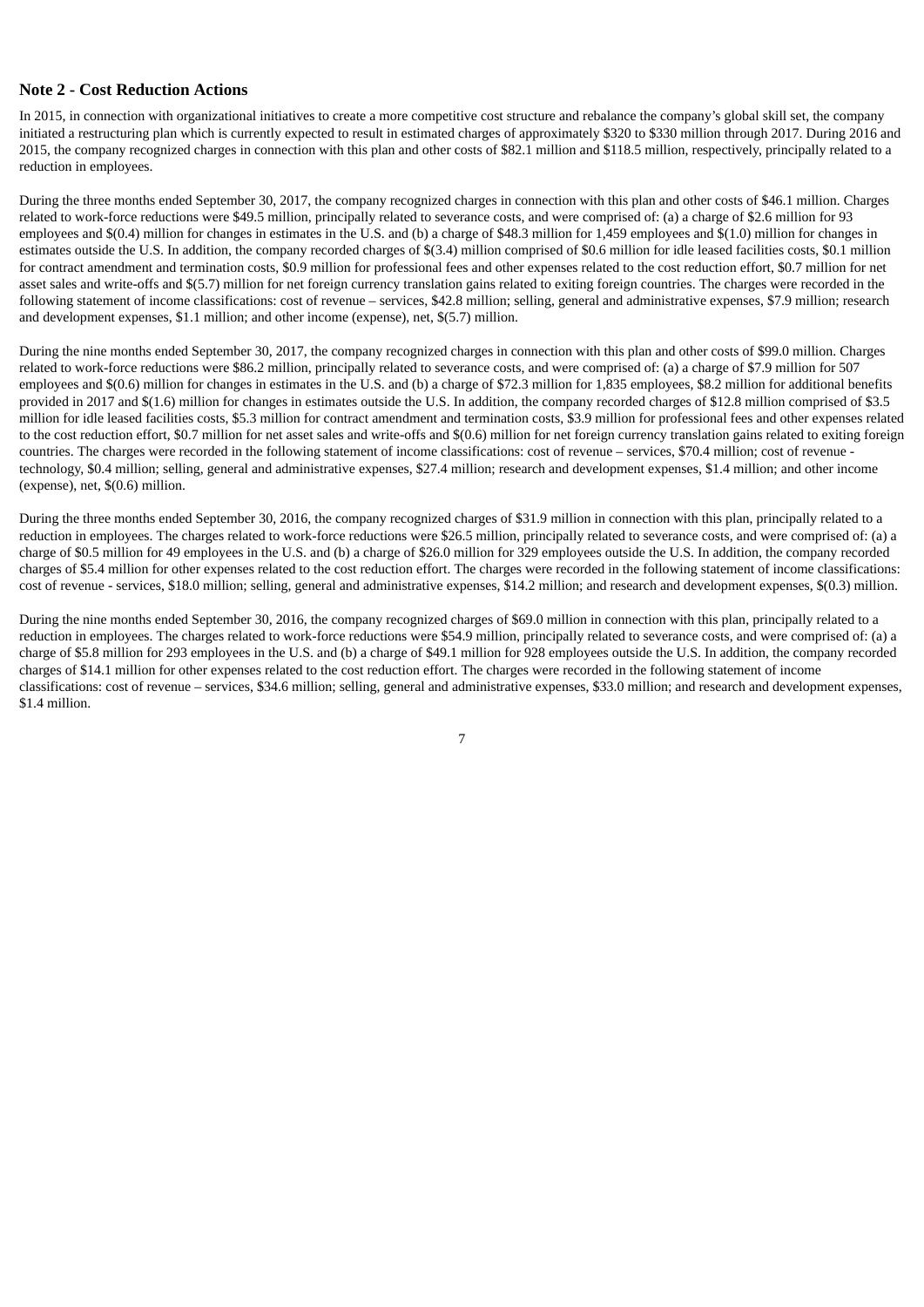Liabilities and expected future payments related to these costs are as follows:

|                                                               |    |        |     | <b>Work-Force Reductions</b> |      | <b>Idle Leased</b> |    |                         |  |
|---------------------------------------------------------------|----|--------|-----|------------------------------|------|--------------------|----|-------------------------|--|
|                                                               |    | Total  |     | U.S.                         |      | International      |    | <b>Facilities Costs</b> |  |
| Balance at December 31, 2016                                  | D  | 36.6   | S   | 1.8                          | - \$ | 33.4               | S  | 1.4                     |  |
| Additional provisions                                         |    | 91.9   |     | 7.9                          |      | 80.5               |    | 3.5                     |  |
| Payments                                                      |    | (28.7) |     | (3.5)                        |      | (23.8)             |    | (1.4)                   |  |
| Changes in estimates                                          |    | (2.0)  |     | (0.6)                        |      | (1.6)              |    | 0.2                     |  |
| <b>Translation adjustments</b>                                |    | 6.6    |     |                              |      | 6.4                |    | 0.2                     |  |
| Balance at September 30, 2017                                 |    | 104.4  | -S  | 5.6                          | - \$ | 94.9               | .S | 3.9                     |  |
| Expected future utilization on balance at September 30, 2017: |    |        |     |                              |      |                    |    |                         |  |
| 2017 remaining three months                                   | \$ | 30.1   | \$. | 3.5                          | - \$ | 25.9               | -S | 0.7                     |  |
| Beyond 2017                                                   | \$ | 74.3   |     | 2.1                          | -S   | 69.0               |    | 3.2                     |  |

# **Note 3 - Pension and Postretirement Benefits**

Net periodic pension expense for the three and nine months ended September 30, 2017 and 2016 is presented below:

|                                        | Three Months Ended<br>September 30, 2017 |                                                  |   |        |  |        |   | Three Months Ended<br>September 30, 2016 |    |                          |  |        |                        |  |  |  |  |
|----------------------------------------|------------------------------------------|--------------------------------------------------|---|--------|--|--------|---|------------------------------------------|----|--------------------------|--|--------|------------------------|--|--|--|--|
|                                        |                                          | U.S.<br>International<br>Total<br>Plans<br>Plans |   |        |  |        |   | Total                                    |    | U.S.<br>Plans            |  |        | International<br>Plans |  |  |  |  |
| Service cost                           |                                          | 1.0                                              | Ъ | السنا  |  | 1.0    | S | 1.8                                      | -S | $\overline{\phantom{0}}$ |  | 1.8    |                        |  |  |  |  |
| Interest cost                          |                                          | 71.4                                             |   | 52.8   |  | 18.6   |   | 79.3                                     |    | 57.7                     |  | 21.6   |                        |  |  |  |  |
| Expected return on plan assets         |                                          | (91.2)                                           |   | (58.8) |  | (32.4) |   | (97.2)                                   |    | (63.2)                   |  | (34.0) |                        |  |  |  |  |
| Amortization of prior service benefit  |                                          | (1.1)                                            |   | (0.6)  |  | (0.5)  |   | (1.4)                                    |    | (0.6)                    |  | (0.8)  |                        |  |  |  |  |
| Recognized net actuarial loss          |                                          | 43.5                                             |   | 31.6   |  | 11.9   |   | 38.7                                     |    | 29.0                     |  | 9.7    |                        |  |  |  |  |
| Net periodic pension expense (benefit) |                                          | 23.6                                             |   | 25.0   |  | (1.4)  |   | 21.2                                     |    | 22.9                     |  | (1.7)  |                        |  |  |  |  |

|                                        |         | Nine Months Ended<br>September 30, 2017 |               | Nine Months Ended<br>September 30, 2016 |        |       |         |               |         |    |                        |  |
|----------------------------------------|---------|-----------------------------------------|---------------|-----------------------------------------|--------|-------|---------|---------------|---------|----|------------------------|--|
|                                        | Total   |                                         | U.S.<br>Plans | International<br>Plans                  |        | Total |         | U.S.<br>Plans |         |    | International<br>Plans |  |
| Service cost                           | 4.2     |                                         |               |                                         | 4.2    |       | 5.7     | -\$           |         | -S | 5.7                    |  |
| Interest cost                          | 212.2   |                                         | 158.5         |                                         | 53.7   |       | 241.2   |               | 173.4   |    | 67.8                   |  |
| Expected return on plan assets         | (270.7) |                                         | (176.4)       |                                         | (94.3) |       | (296.6) |               | (189.8) |    | (106.8)                |  |
| Amortization of prior service benefit  | (3.6)   |                                         | (1.9)         |                                         | (1.7)  |       | (4.2)   |               | (1.9)   |    | (2.3)                  |  |
| Recognized net actuarial loss          | 132.5   |                                         | 94.8          |                                         | 37.7   |       | 116.9   |               | 87.0    |    | 29.9                   |  |
| Curtailment gain                       | (5.2)   |                                         |               |                                         | (5.2)  |       |         |               |         |    |                        |  |
| Net periodic pension expense (benefit) | 69.4    |                                         | 75.0          |                                         | (5.6)  |       | 63.0    | -S            | 68.7    |    | (5.7)                  |  |

In 2017, the company expects to make cash contributions of approximately \$137.5 million to its worldwide defined benefit pension plans, which are comprised of \$54.4 million for the company's U.S. qualified defined benefit pension plan and \$83.1 million primarily for the company's non-U.S. defined benefit pension plans. In 2016, the company made cash contributions of \$132.5 million to its worldwide defined benefit pension plans. For the nine months ended September 30, 2017 and 2016, the company made cash contributions of \$110.8 million and \$104.0 million, respectively.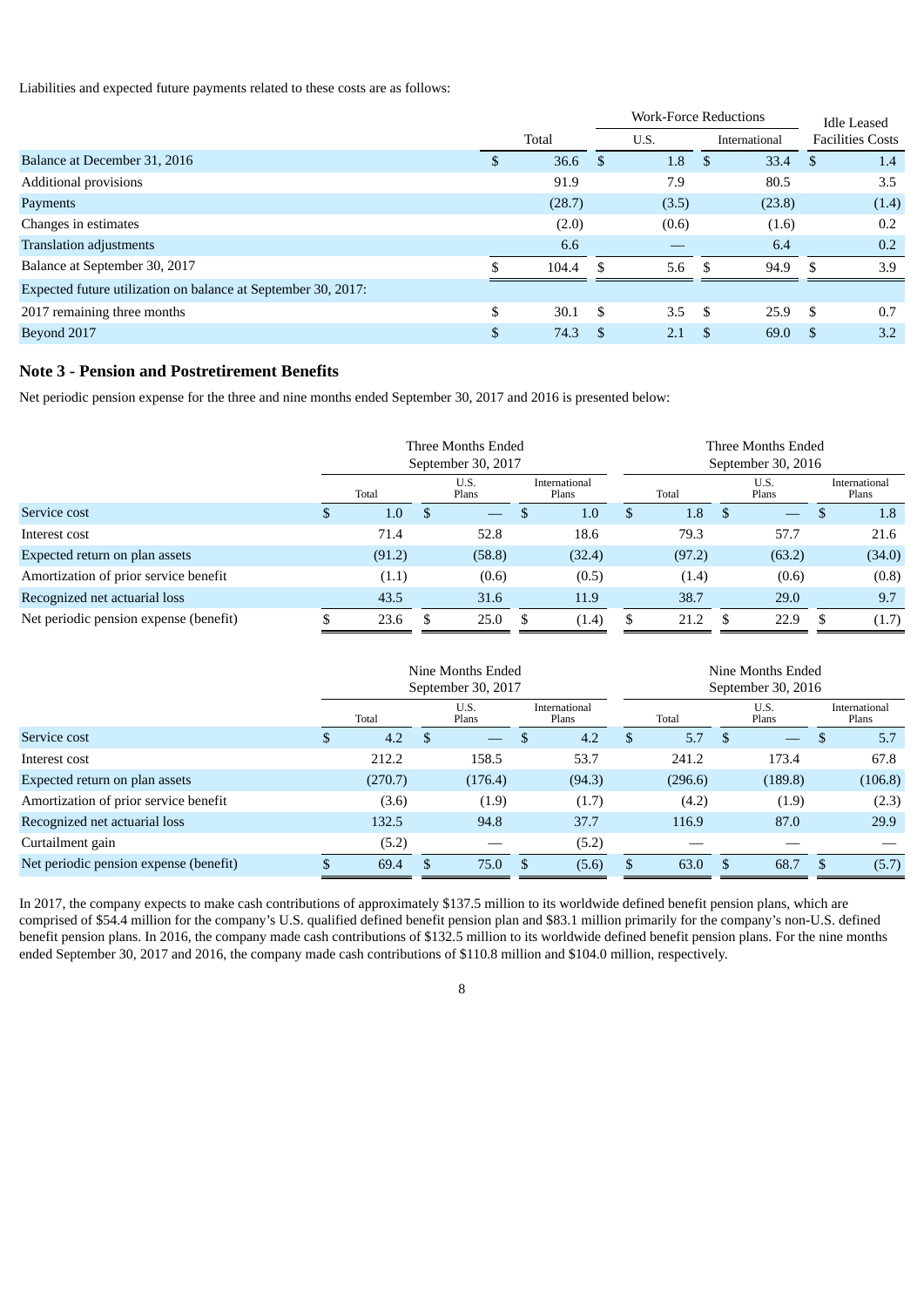Net periodic postretirement benefit expense for the three and nine months ended September 30, 2017 and 2016 is presented below:

|                                             | Three Months Ended<br>September 30, |   |       |    | Nine Months Ended<br>September 30, |    |       |
|---------------------------------------------|-------------------------------------|---|-------|----|------------------------------------|----|-------|
|                                             | 2017                                |   | 2016  |    | 2017                               |    | 2016  |
| Service cost                                | 0.2                                 | Ж | 0.1   | S. | 0.4                                | -5 | 0.3   |
| Interest cost                               | 1.4                                 |   | 1.6   |    | 4.4                                |    | 4.8   |
| Expected return on assets                   | (0.1)                               |   | (0.1) |    | (0.3)                              |    | (0.3) |
| Recognized net actuarial loss               | 0.3                                 |   | 0.3   |    | 0.9                                |    | 0.9   |
| Amortization of prior service benefit       | (0.1)                               |   |       |    | (0.3)                              |    |       |
| Net periodic postretirement benefit expense | 1.7                                 |   | 1.9   |    | 5.1                                |    | 5.7   |

The company expects to make cash contributions of approximately \$13 million to its postretirement benefit plan in 2017 compared to \$13.6 million in 2016. For the nine months ended September 30, 2017 and 2016, the company made cash contributions of \$8.4 million and \$9.1 million, respectively.

### **Note 4 - Fair Value Measurements**

Due to its foreign operations, the company is exposed to the effects of foreign currency exchange rate fluctuations on the U.S. dollar, principally related to intercompany account balances. The company uses derivative financial instruments to reduce its exposure to market risks from changes in foreign currency exchange rates on such balances. The company enters into foreign exchange forward contracts, generally having maturities of three months or less, which have not been designated as hedging instruments. At September 30, 2017 and December 31, 2016, the notional amount of these contracts was \$449.2 million and \$428.9 million, respectively. The fair value of these forward contracts is based on quoted prices for similar but not identical financial instruments; as such, the inputs are considered Level 2 inputs.

The following table summarizes the fair value of the company's foreign exchange forward contracts as of September 30, 2017 and December 31, 2016.

|                                           |               | Fair Value as of |                   |  |  |  |  |  |  |  |  |
|-------------------------------------------|---------------|------------------|-------------------|--|--|--|--|--|--|--|--|
|                                           | September 30, |                  |                   |  |  |  |  |  |  |  |  |
| <b>Balance Sheet Location</b>             | 2017          |                  | December 31, 2016 |  |  |  |  |  |  |  |  |
| Prepaid expenses and other current assets |               | 0.7              |                   |  |  |  |  |  |  |  |  |
| Other accrued liabilities                 |               | 3.5              |                   |  |  |  |  |  |  |  |  |

The following table summarizes the location and amount of gains and losses recognized on foreign exchange forward contracts for the three and nine months ended September 30, 2017 and 2016.

|                                     |                                     |     |      |       | Amount of Gain (Loss) Recognized |                             |  |        |  |      |  |  |
|-------------------------------------|-------------------------------------|-----|------|-------|----------------------------------|-----------------------------|--|--------|--|------|--|--|
|                                     | Three months ended September<br>30. |     |      |       |                                  | Nine months ended September |  |        |  |      |  |  |
|                                     |                                     |     |      |       |                                  | 30.                         |  |        |  |      |  |  |
| <b>Statement of Income Location</b> | 2017                                |     | 2016 |       |                                  |                             |  | 2017   |  | 2016 |  |  |
| Other income (expense), net         |                                     | 5.8 |      | (5.7) |                                  | $27.3$ \$                   |  | (19.8) |  |      |  |  |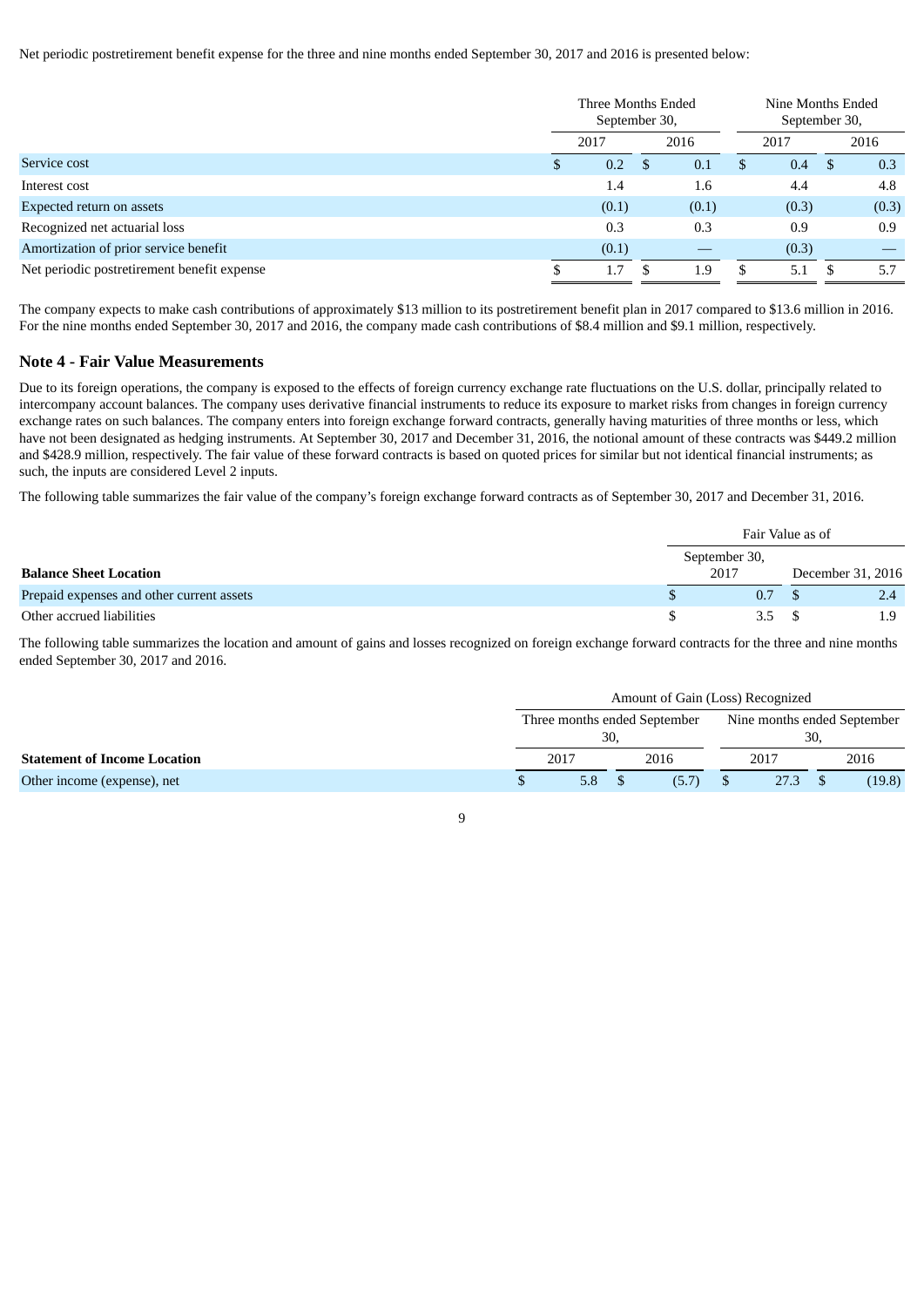Financial assets with carrying values approximating fair value include cash and cash equivalents and accounts receivable. Financial liabilities with carrying values approximating fair value include accounts payable and other accrued liabilities. The carrying amounts of these financial assets and liabilities approximate fair value due to their short maturities. Such financial instruments are not included in the following table that provides information about the estimated fair values of other financial instruments that are not measured at fair value in the consolidated balance sheets as of September 30, 2017 and December 31, 2016.

|                                                     |    | September 30, 2017 |            |                    |    | December 31, 2016 |            |       |
|-----------------------------------------------------|----|--------------------|------------|--------------------|----|-------------------|------------|-------|
|                                                     |    | Carrying<br>Amount | Fair Value | Carrying<br>Amount |    |                   | Fair Value |       |
| Long-term debt:                                     |    |                    |            |                    |    |                   |            |       |
| 10.75% senior secured notes due $2022^{\text{(a)}}$ | S  | 429.0              |            | 487.3              | \$ | — \$              |            |       |
| 5.50% convertible senior notes due 2021             | \$ | 184.4              |            | 243.7              | \$ | 179.1             | -S         | 379.8 |
| $6.25\%$ senior notes <sup>(b)</sup>                | S  |                    |            |                    | \$ | 94.7              |            | 97.8  |
| (a) Issued in April 2017                            |    |                    |            |                    |    |                   |            |       |

(b) Retired in April 2017

Long-term debt is carried at amortized cost and its estimated fair value is based on market prices classified as Level 2 in the fair value hierarchy.

### **Note 5 - Stock Options**

Under stockholder approved stock-based plans, stock options, stock appreciation rights, restricted stock and restricted stock units may be granted to officers, directors and other key employees. At September 30, 2017, 3.1 million shares of unissued common stock of the company were available for granting under these plans.

There were no grants of stock option awards during the nine months ended September 30, 2017.

For the nine months ended September 30, 2016, the fair value of stock option awards was estimated using the Black-Scholes option pricing model with the following assumptions and weighted-average fair values:

|                                      | Nine Months Ended<br>September 30, 2016 |
|--------------------------------------|-----------------------------------------|
| Weighted-average fair value of grant | 4.53                                    |
| Risk-free interest rate              | 1.29%                                   |
| <b>Expected volatility</b>           | 51.30%                                  |
| Expected life of options in years    | 4.90                                    |
| <b>Expected dividend yield</b>       |                                         |

Restricted stock unit awards may contain time-based units, performance-based units or a combination of both. Each performance-based unit will vest into zero to two shares depending on the degree to which the performance goals are met. Compensation expense resulting from these awards is recognized as expense ratably for each installment from the date of grant until the date the restrictions lapse, and is based on the fair market value at the date of grant and the probability of achievement of the specific performance-related goals.

The company records all share-based expense in selling, general and administrative expense.

During the nine months ended September 30, 2017 and 2016, the company recorded \$8.6 million and \$7.7 million of share-based compensation expense, respectively, which was comprised of \$7.8 million and \$6.1 million of restricted stock unit expense and \$0.8 million and \$1.6 million of stock option expense, respectively.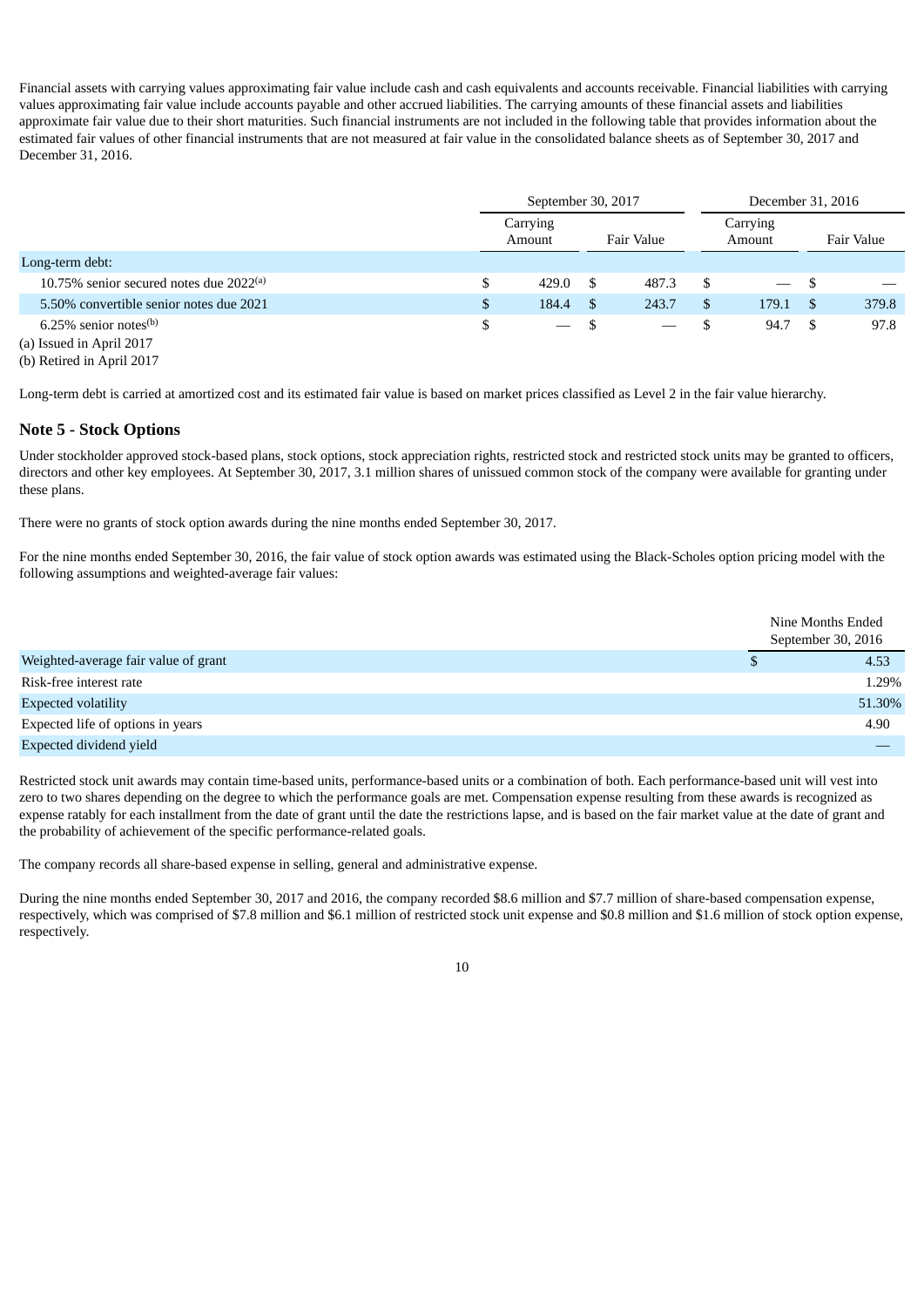A summary of stock option activity for the nine months ended September 30, 2017 follows (shares in thousands):

| Options                                | Shares |   | Weighted-<br>Average<br>Exercise<br>Price | Weighted-<br>Average<br>Remaining<br>Contractual<br>Term (years) | Aggregate<br>Intrinsic<br>Value |
|----------------------------------------|--------|---|-------------------------------------------|------------------------------------------------------------------|---------------------------------|
| Outstanding at December 31, 2016       | 2,099  | S | 25.41                                     |                                                                  |                                 |
| Granted                                |        |   |                                           |                                                                  |                                 |
| Exercised                              | (1)    |   | 10.65                                     |                                                                  |                                 |
| Forfeited and expired                  | (320)  |   | 20.22                                     |                                                                  |                                 |
| Outstanding at September 30, 2017      | 1,778  |   | 26.35                                     | $1.81 \quad $$                                                   |                                 |
| Expected to vest at September 30, 2017 | 204    |   | 22.93                                     | 3.70                                                             |                                 |
| Exercisable at September 30, 2017      | 1,571  |   | 26.80                                     | 1.56                                                             |                                 |

The aggregate intrinsic value represents the total pretax value of the difference between the company's closing stock price on the last trading day of the period and the exercise price of the options, multiplied by the number of in-the-money stock options that would have been received by the option holders had all option holders exercised their options on September 30, 2017. The intrinsic value of the company's stock options changes based on the closing price of the company's stock. The total intrinsic value of options exercised for the nine months ended September 30, 2017 was immaterial, and for the nine months ended September 30, 2016 was zero. As of September 30, 2017, \$0.4 million of total unrecognized compensation cost related to stock options is expected to be recognized over a weighted-average period of one year.

A summary of restricted stock unit activity for the nine months ended September 30, 2017 follows (shares in thousands):

|                                   | Restricted<br><b>Stock</b><br>Units |     | Weighted-<br>Average<br>Grant-Date<br>Fair Value |
|-----------------------------------|-------------------------------------|-----|--------------------------------------------------|
| Outstanding at December 31, 2016  | 1,454                               | -\$ | 12.68                                            |
| Granted                           | 1,022                               |     | 13.95                                            |
| Vested                            | (549)                               |     | 13.28                                            |
| Forfeited and expired             | (216)                               |     | 11.73                                            |
| Outstanding at September 30, 2017 | 1,711                               |     | 13.44                                            |

The fair value of restricted stock units is determined based on the trading price of the company's common shares on the date of grant. The aggregate weighted-average grant-date fair value of restricted stock units granted during the nine months ended September 30, 2017 and 2016 was \$14.3 million and \$12.6 million, respectively. As of September 30, 2017, there was \$12.4 million of total unrecognized compensation cost related to outstanding restricted stock units granted under the company's plans. That cost is expected to be recognized over a weighted-average period of 2.1 years. The aggregate weighted-average grant-date fair value of restricted stock units vested during the nine months ended September 30, 2017 and 2016 was \$7.3 million and \$3.5 million, respectively.

Common stock issued upon exercise of stock options or upon lapse of restrictions on restricted stock units are newly issued shares. Cash received from the exercise of stock options for the nine months ended September 30, 2017 was immaterial, and for the nine months ended September 30, 2016 was zero. In light of its tax position, the company is currently not recognizing any tax benefits from the exercise of stock options or upon issuance of stock upon lapse of restrictions on restricted stock units. Tax benefits resulting from tax deductions in excess of the compensation costs recognized are classified as operating cash flows.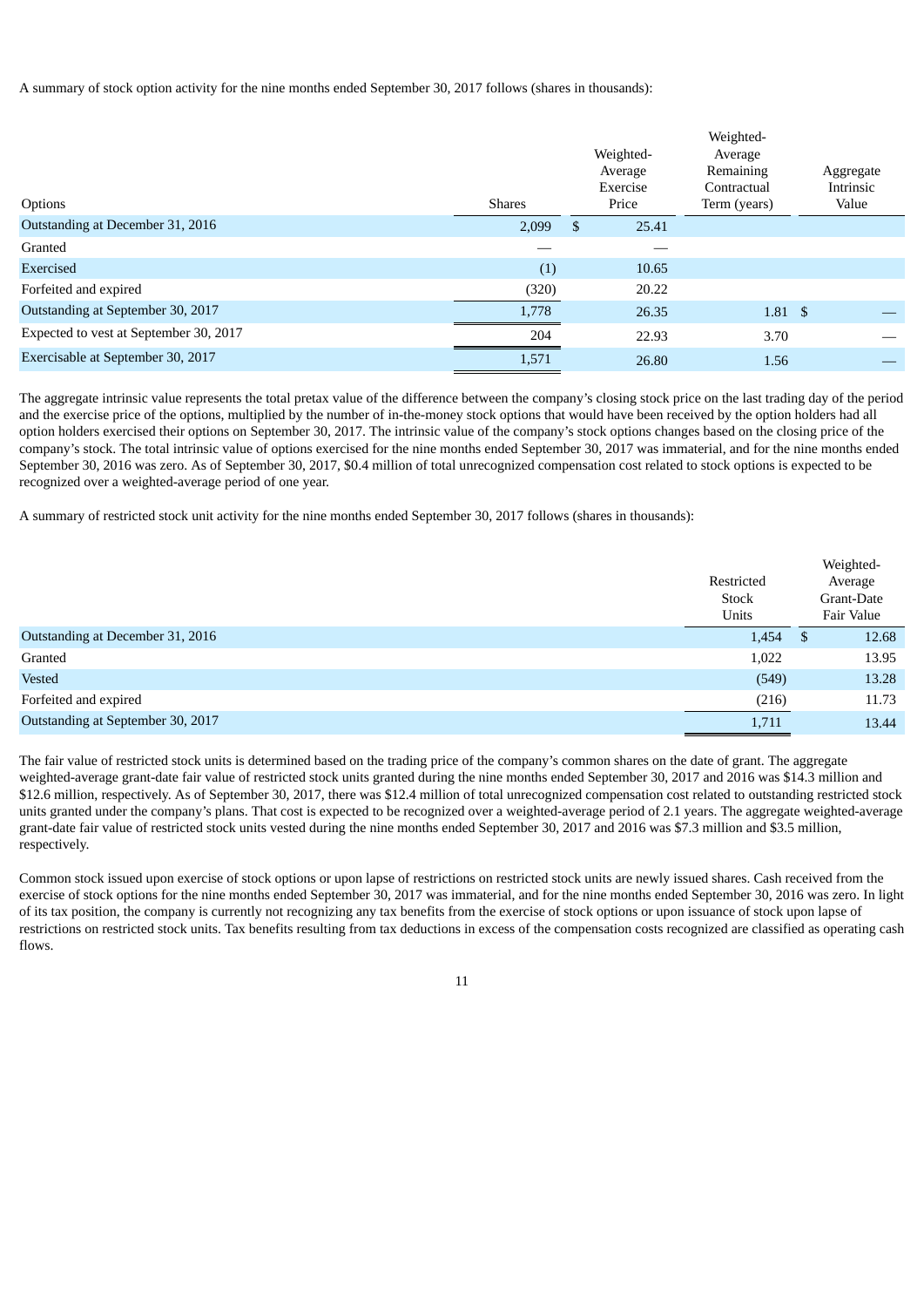# **Note 6 - Segment Information**

The company has two business segments: Services and Technology. Revenue classifications within the Services segment are as follows:

- Cloud & infrastructure services. This represents revenue from helping clients apply cloud and as-a-service delivery models to capitalize on business opportunities, make their end users more productive and manage and secure their IT infrastructure and operations more economically.
- Application services. This represents revenue from helping clients transform their business processes by providing advanced solutions for select industries, developing and managing new leading-edge applications, providing digital transformation services, offering advanced data analytics and modernizing existing enterprise applications.
- Business process outsourcing services. This represents revenue from the management of critical processes and functions for clients in target industries, helping them improve performance and reduce costs.

The accounting policies of each business segment are the same as those followed by the company as a whole. Intersegment sales and transfers are priced as if the sales or transfers were to third parties. Accordingly, the Technology segment recognizes intersegment revenue and manufacturing profit on hardware and software shipments to customers under Services contracts. The Services segment, in turn, recognizes customer revenue and marketing profits on such shipments of company hardware and software to customers. The Services segment also includes the sale of hardware and software products sourced from third parties that are sold to customers through the company's Services channels. In the company's consolidated statements of income, the manufacturing costs of products sourced from the Technology segment and sold to Services customers are reported in cost of revenue for Services.

Also included in the Technology segment's sales and operating profit are sales of hardware and software sold to the Services segment for internal use in Services engagements. The amount of such profit included in operating income of the Technology segment for the three months ended September 30, 2017 was immaterial, and for the three months ended September 30, 2016 was \$0.1 million. The amount for the nine months ended September 30, 2017 and 2016 was \$1.0 million and \$0.6 million, respectively. The sales and profit on these transactions are eliminated in Corporate.

The company evaluates business segment performance based on operating income exclusive of pension income or expense, restructuring charges and unusual and nonrecurring items, which are included in Corporate. All other corporate and centrally incurred costs are allocated to the business segments based principally on revenue, employees, square footage or usage.

A summary of the company's operations by business segment for the three and nine month periods ended September 30, 2017 and 2016 is presented below:

|                                              | Total       |                | Corporate | Services     |       |     | Technology |
|----------------------------------------------|-------------|----------------|-----------|--------------|-------|-----|------------|
| <b>Three Months Ended September 30, 2017</b> |             |                |           |              |       |     |            |
| Customer revenue                             | \$<br>666.3 | $\mathbf{s}$   |           | \$           | 575.5 | S   | 90.8       |
| Intersegment                                 |             |                | (4.4)     |              |       |     | 4.4        |
| Total revenue                                | 666.3       | \$.            | (4.4)     | \$           | 575.5 |     | 95.2       |
| Operating income (loss)                      | (27.0)      | S              | (75.3)    | \$           | 18.7  | J.  | 29.6       |
|                                              |             |                |           |              |       |     |            |
| Three Months Ended September 30, 2016        |             |                |           |              |       |     |            |
| Customer revenue                             | \$<br>683.3 | $\mathfrak{S}$ | —         | $\mathbb{S}$ | 600.9 | \$. | 82.4       |
| Intersegment                                 |             |                | (5.8)     |              |       |     | 5.8        |
| Total revenue                                | 683.3       | \$.            | (5.8)     | \$           | 600.9 | \$  | 88.2       |
| Operating income (loss)                      | (9.8)       | \$.            | (53.9)    | \$           | 15.5  |     | 28.6       |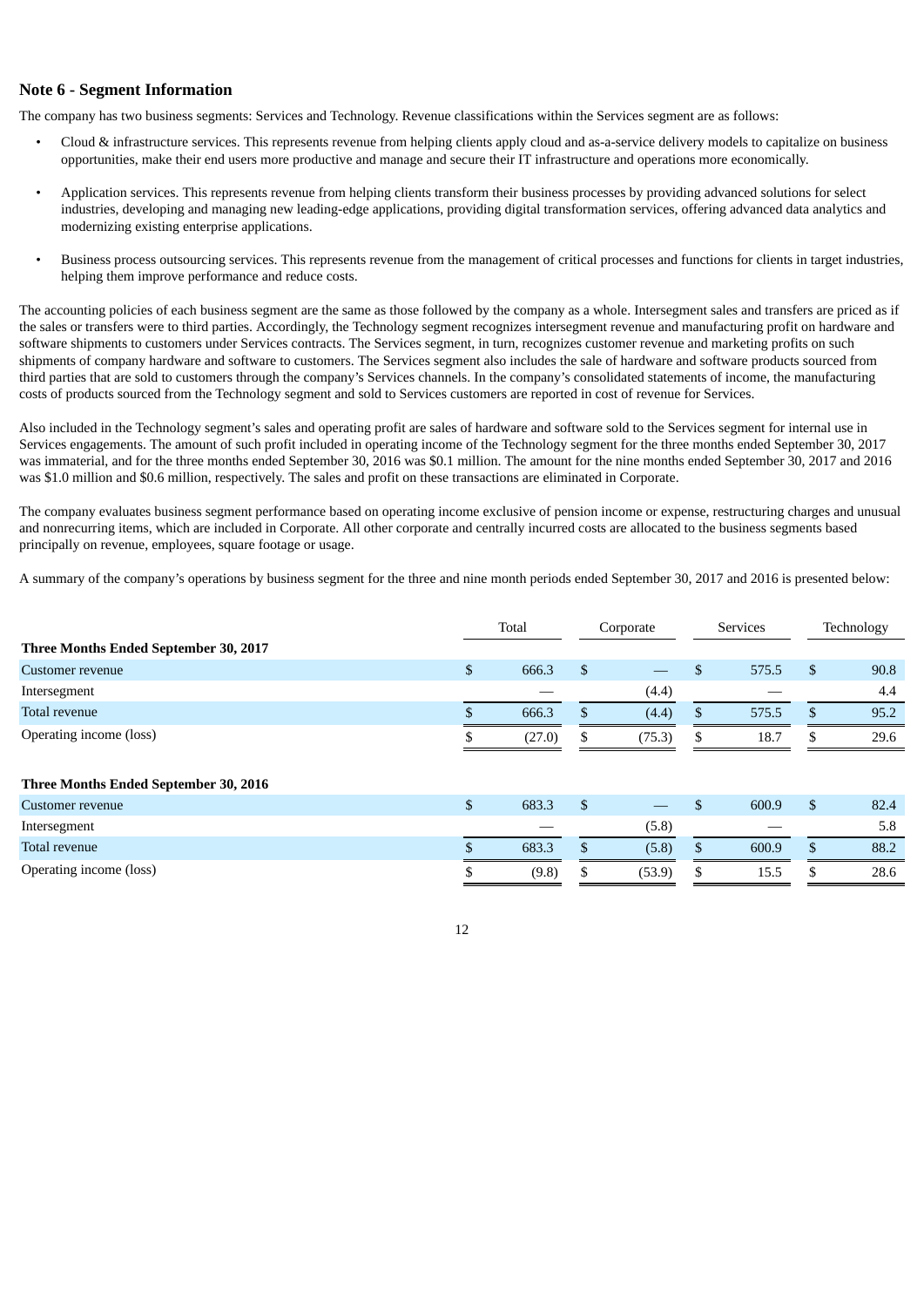|                                      |    | Total   | Corporate     |         | <b>Services</b> |         |     | Technology |
|--------------------------------------|----|---------|---------------|---------|-----------------|---------|-----|------------|
| Nine Months Ended September 30, 2017 |    |         |               |         |                 |         |     |            |
| Customer revenue                     | \$ | 1,997.0 | \$            |         | \$              | 1,735.6 | S   | 261.4      |
| Intersegment                         |    |         |               | (15.1)  |                 |         |     | 15.1       |
| Total revenue                        |    | 1,997.0 |               | (15.1)  | \$.             | 1,735.6 |     | 276.5      |
| Operating income (loss)              |    | (54.5)  | \$            | (168.1) | S               | 36.6    | \$  | 77.0       |
|                                      |    |         |               |         |                 |         |     |            |
| Nine Months Ended September 30, 2016 |    |         |               |         |                 |         |     |            |
| Customer revenue                     | \$ | 2,099.0 | <sup>\$</sup> |         | \$              | 1,809.8 | \$. | 289.2      |
| Intersegment                         |    |         |               | (17.3)  |                 |         |     | 17.3       |
| Total revenue                        |    | 2,099.0 | \$.           | (17.3)  |                 | 1,809.8 |     | 306.5      |
| Operating income (loss)              | Ъ. | 12.1    |               | (130.3) | S               | 32.2    |     | 110.2      |

Presented below is a reconciliation of total business segment operating income to consolidated loss before income taxes:

|                                | Three Months Ended<br>September 30, |        |  |        |  |        |      | Nine Months Ended<br>September 30, |  |
|--------------------------------|-------------------------------------|--------|--|--------|--|--------|------|------------------------------------|--|
|                                | 2017                                |        |  | 2016   |  | 2017   | 2016 |                                    |  |
| Total segment operating income | ზ                                   | 48.3   |  | 44.1   |  | 113.6  |      | 142.4                              |  |
| Interest expense               |                                     | (16.4) |  | (7.7)  |  | (36.4) |      | (19.9)                             |  |
| Other income (expense), net    |                                     | 3.0    |  | 2.3    |  | (8.6)  |      | 3.7                                |  |
| Cost reduction charges $(a)$   |                                     | (51.8) |  | (31.9) |  | (99.6) |      | (69.0)                             |  |
| Corporate and eliminations     |                                     | (23.5) |  | (22.0) |  | (68.5) |      | (61.3)                             |  |
| Total loss before income taxes |                                     | (40.4) |  | (15.2) |  | (99.5) |      | (4.1)                              |  |

(a) The three and nine months ended September 30, 2017 excludes \$5.7 million and \$0.6 million, respectively, for net foreign currency translation gains related to exiting foreign countries which are reported in Other income (expense), net in the consolidated statements of income.

Customer revenue by classes of similar products or services, by segment, is presented below:

|                                       | Three Months Ended<br>September 30, |    |       |      | Nine Months Ended<br>September 30, |   |         |
|---------------------------------------|-------------------------------------|----|-------|------|------------------------------------|---|---------|
|                                       | 2017                                |    | 2016  | 2017 |                                    |   | 2016    |
| <b>Services</b>                       |                                     |    |       |      |                                    |   |         |
| Cloud & infrastructure services       | \$<br>321.2                         | -S | 341.9 | \$.  | 983.4                              | S | 1,017.8 |
| <b>Application services</b>           | 206.4                               |    | 210.4 |      | 604.3                              |   | 641.4   |
| Business process outsourcing services | 47.9                                |    | 48.6  |      | 147.9                              |   | 150.6   |
|                                       | 575.5                               |    | 600.9 |      | 1,735.6                            |   | 1,809.8 |
| Technology                            | 90.8                                |    | 82.4  |      | 261.4                              |   | 289.2   |
| <b>Total</b>                          | 666.3                               |    | 683.3 | £.   | 1,997.0                            |   | 2,099.0 |

Geographic information about the company's revenue, which is principally based on location of the selling organization, is presented below:

|                      | Three Months Ended<br>September 30, |       |  |       |  | Nine Months Ended<br>September 30, |         |
|----------------------|-------------------------------------|-------|--|-------|--|------------------------------------|---------|
|                      |                                     | 2017  |  | 2016  |  | 2017                               | 2016    |
| <b>United States</b> | \$                                  | 313.2 |  | 327.1 |  | 955.5                              | 1,006.4 |
| United Kingdom       |                                     | 65.8  |  | 72.3  |  | 211.3                              | 263.6   |
| Other foreign        |                                     | 287.3 |  | 283.9 |  | 830.2                              | 829.0   |
| Total                |                                     | 666.3 |  | 683.3 |  | 1,997.0                            | 2,099.0 |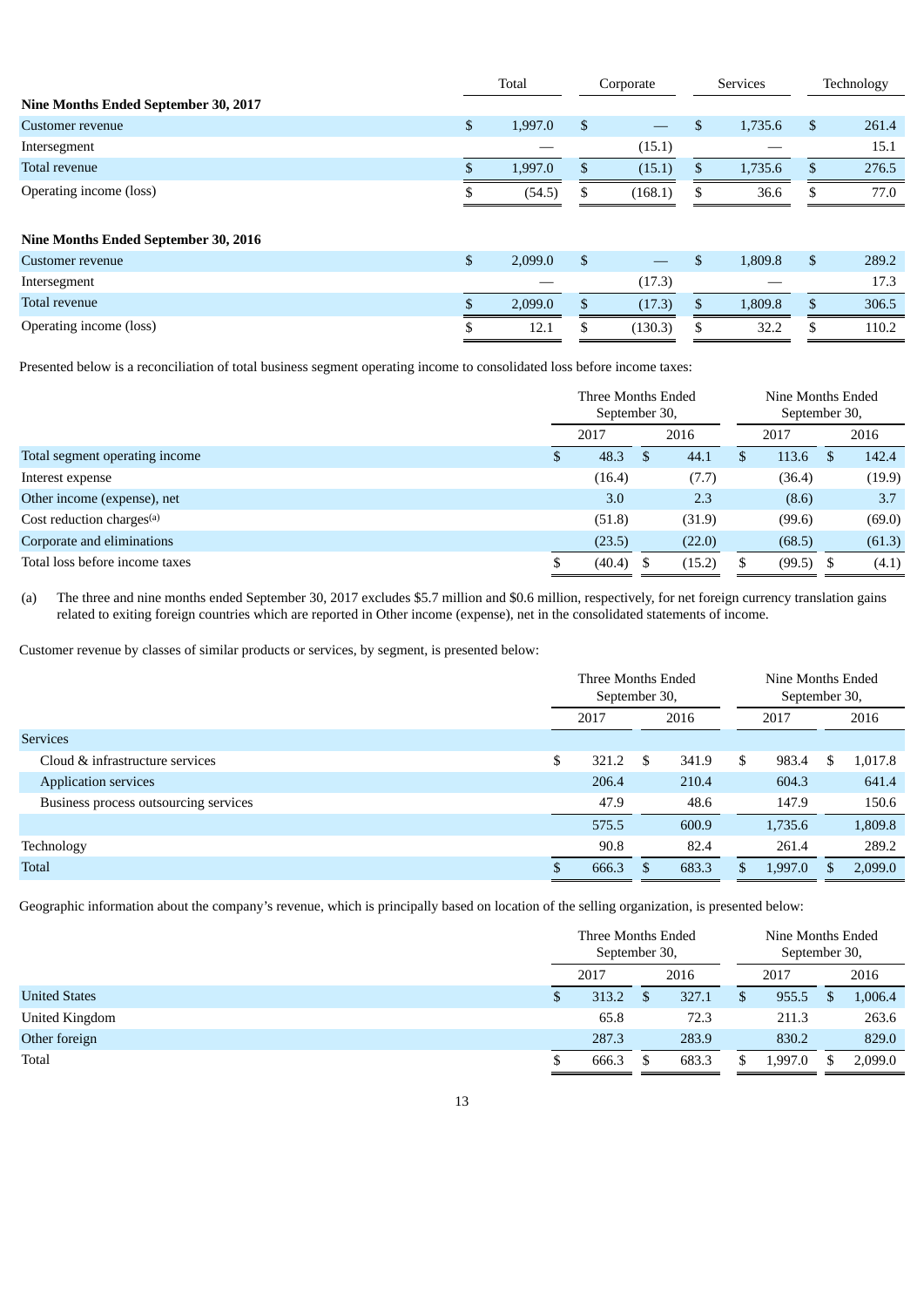# **Note 7 - Accumulated Other Comprehensive Income**

Accumulated other comprehensive loss as of December 31, 2016 and September 30, 2017 is as follows:

|                                                                  | Total |                |  | Translation<br>Adjustments | Postretirement<br>Plans |
|------------------------------------------------------------------|-------|----------------|--|----------------------------|-------------------------|
| Balance at December 31, 2016                                     | S     | $(4,152.8)$ \$ |  | $(927.1)$ \$               | (3,225.7)               |
| Other comprehensive income before reclassifications              |       | (2.5)          |  | 91.8                       | (94.3)                  |
| Amounts reclassified from accumulated other comprehensive income |       | 119.0          |  | 0.6                        | 118.4                   |
| Current period other comprehensive income                        |       | 116.5          |  | 92.4                       | 24.1                    |
| Balance at September 30, 2017                                    |       | (4,036.3)      |  | $(834.7)$ \$               | (3,201.6)               |

Amounts reclassified out of accumulated other comprehensive income for the three and nine months ended September 30, 2017 and 2016 are as follows:

|                                                                                             |      | Three Months Ended<br>September 30, |      |       | Nine Months Ended<br>September 30, |     |       |
|---------------------------------------------------------------------------------------------|------|-------------------------------------|------|-------|------------------------------------|-----|-------|
|                                                                                             | 2017 |                                     |      | 2016  | 2017                               |     | 2016  |
| <b>Translation Adjustments:</b>                                                             |      |                                     |      |       |                                    |     |       |
| Adjustment for substantial completion of liquidation of foreign subsidiaries <sup>(a)</sup> | \$   | 5.7                                 | - \$ |       | \$<br>0.6                          | -\$ |       |
| <b>Postretirement Plans:</b>                                                                |      |                                     |      |       |                                    |     |       |
| Amortization of prior service cost(b)                                                       |      | (1.3)                               |      | (1.4) | (4.1)                              |     | (4.2) |
| Amortization of actuarial losses <sup>(b)</sup>                                             |      | 43.1                                |      | 38.6  | 131.3                              |     | 116.6 |
| Curtailment gain <sup>(b)</sup>                                                             |      |                                     |      |       | (5.2)                              |     |       |
| Total before tax                                                                            |      | 47.5                                |      | 37.2  | 122.6                              |     | 112.4 |
| Income tax benefit                                                                          |      | (1.4)                               |      | (1.1) | (3.6)                              |     | (4.0) |
| Total reclassification for the period                                                       |      | 46.1                                |      | 36.1  | 119.0                              |     | 108.4 |

(a) Reported in Other income (expense), net in the consolidated statements of income

(b) These items are included in net periodic postretirement cost (see Note 3).

Noncontrolling interests as of December 31, 2016 and September 30, 2017 are as follows:

|                                |   | Noncontrolling<br>Interests |
|--------------------------------|---|-----------------------------|
| Balance at December 31, 2016   | Ф | (16.4)                      |
| Net income (loss)              |   | (5.3)                       |
| <b>Translation adjustments</b> |   | 6.9                         |
| Postretirement plans           |   | (6.9)                       |
| Balance at September 30, 2017  |   | (21.7)                      |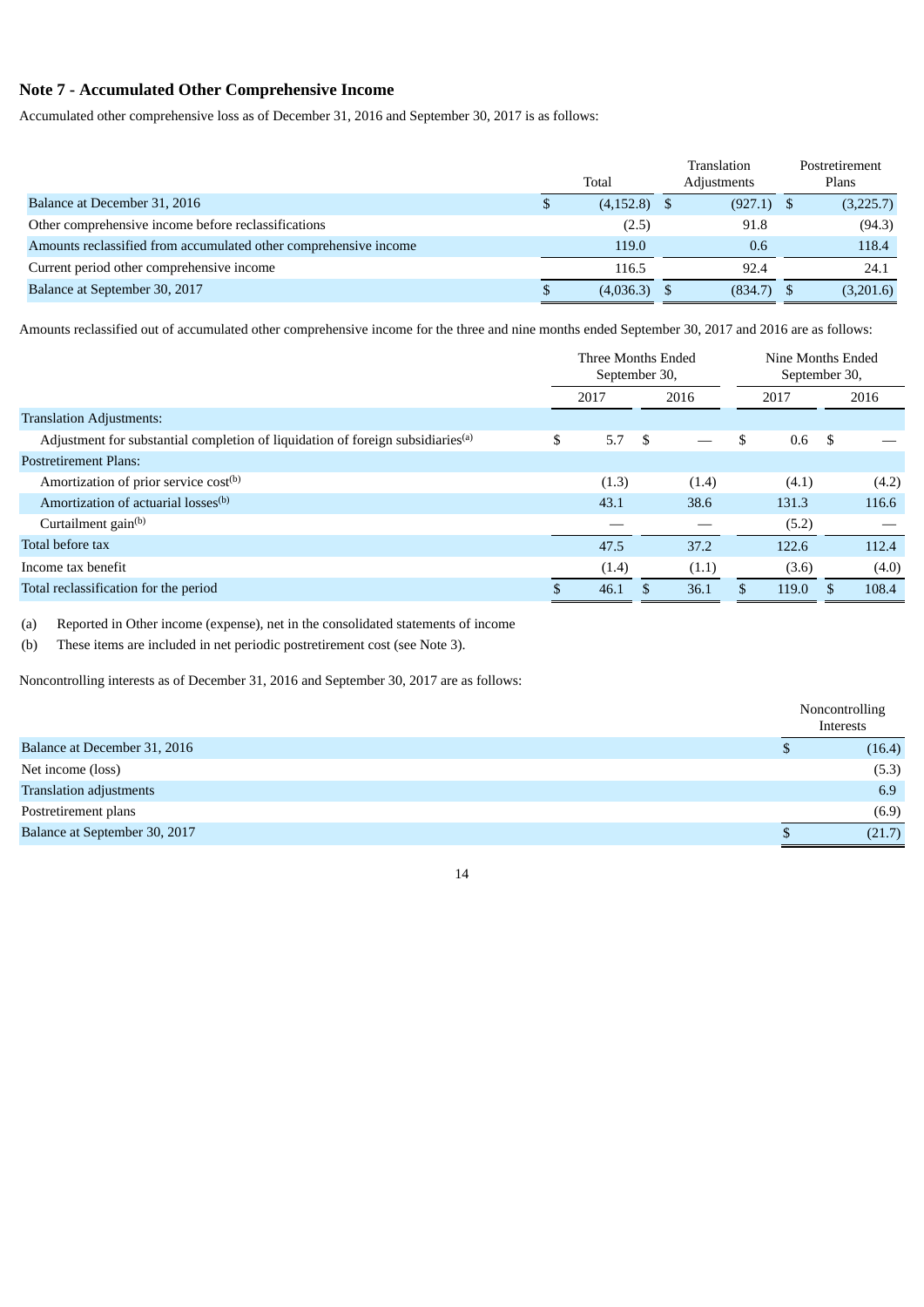## **Note 8 - Supplemental Cash Flow Information**

|                                  | Nine Months Ended<br>September 30, |      |
|----------------------------------|------------------------------------|------|
|                                  | 2017                               | 2016 |
| Cash paid during the period for: |                                    |      |
| Income taxes, net of refunds     | 36.0                               | 33.4 |
| Interest                         | 16.4                               | 19.3 |

The following table provides a reconciliation of cash and cash equivalents and restricted cash reported within the consolidated balance sheets that sum to the total of the same such amounts shown in the consolidated statements of cash flows.

|                                                                                                     | September 30, |       |  |                   |  |
|-----------------------------------------------------------------------------------------------------|---------------|-------|--|-------------------|--|
|                                                                                                     |               | 2017  |  | December 31, 2016 |  |
| Cash and cash equivalents                                                                           |               | 598.7 |  | 370.6             |  |
| Restricted cash                                                                                     |               | 21.3  |  | 30.5              |  |
| Total cash, cash equivalents and restricted cash shown in the consolidated statements of cash flows |               | 620.0 |  | 401.1             |  |

Restricted cash consists of cash the company is contractually obligated to maintain in accordance with the terms of its U.K. business process outsourcing joint venture agreement, cash required to be held on deposit in accordance with other contractual agreements and other cash that is restricted from withdrawal.

## **Note 9 - Commitments and Contingencies**

There are various lawsuits, claims, investigations and proceedings that have been brought or asserted against the company, which arise in the ordinary course of business, including actions with respect to commercial and government contracts, labor and employment, employee benefits, environmental matters, intellectual property and non-income tax matters. The company records a provision for these matters when it is both probable that a liability has been incurred and the amount of the loss can be reasonably estimated. Any provisions are reviewed at least quarterly and are adjusted to reflect the impact and status of settlements, rulings, advice of counsel and other information and events pertinent to a particular matter.

The company believes that it has valid defenses with respect to legal matters pending against it. Based on its experience, the company also believes that the damage amounts claimed in the lawsuits disclosed below are not a meaningful indicator of the company's potential liability. Litigation is inherently unpredictable, however, and it is possible that the company's results of operations or cash flow could be materially affected in any particular period by the resolution of one or more of the legal matters pending against it.

In April 2007, the Ministry of Justice of Belgium sued Unisys Belgium SA-NV, a Unisys subsidiary (Unisys Belgium), in the Court of First Instance of Brussels. The Belgian government had engaged the company to design and develop software for a computerized system to be used to manage the Belgian court system. The Belgian State terminated the contract and in its lawsuit has alleged that the termination was justified because Unisys Belgium failed to deliver satisfactory software in a timely manner. It claims damages of approximately €28 million. Unisys Belgium filed its defense and counterclaim in April 2008, in the amount of approximately €18.5 million. The company believes it has valid defenses to the claims and contends that the Belgian State's termination of the contract was unjustified.

The company's Brazilian operations, along with those of many other companies doing business in Brazil, are involved in various litigation matters, including numerous governmental assessments related to indirect and other taxes, as well

as disputes associated with former employees and contract labor. The tax-related matters pertain to value added taxes, customs, duties, sales and other nonincome related tax exposures. The labor-related matters include claims related to compensation matters. The company believes that appropriate accruals have been established for such matters based on information currently available. At September 30, 2017, excluding those matters that have been assessed by management as being remote as to the likelihood of ultimately resulting in a loss, the amount related to unreserved tax-related matters, inclusive of any related interest, is estimated to be up to approximately \$138.3 million.

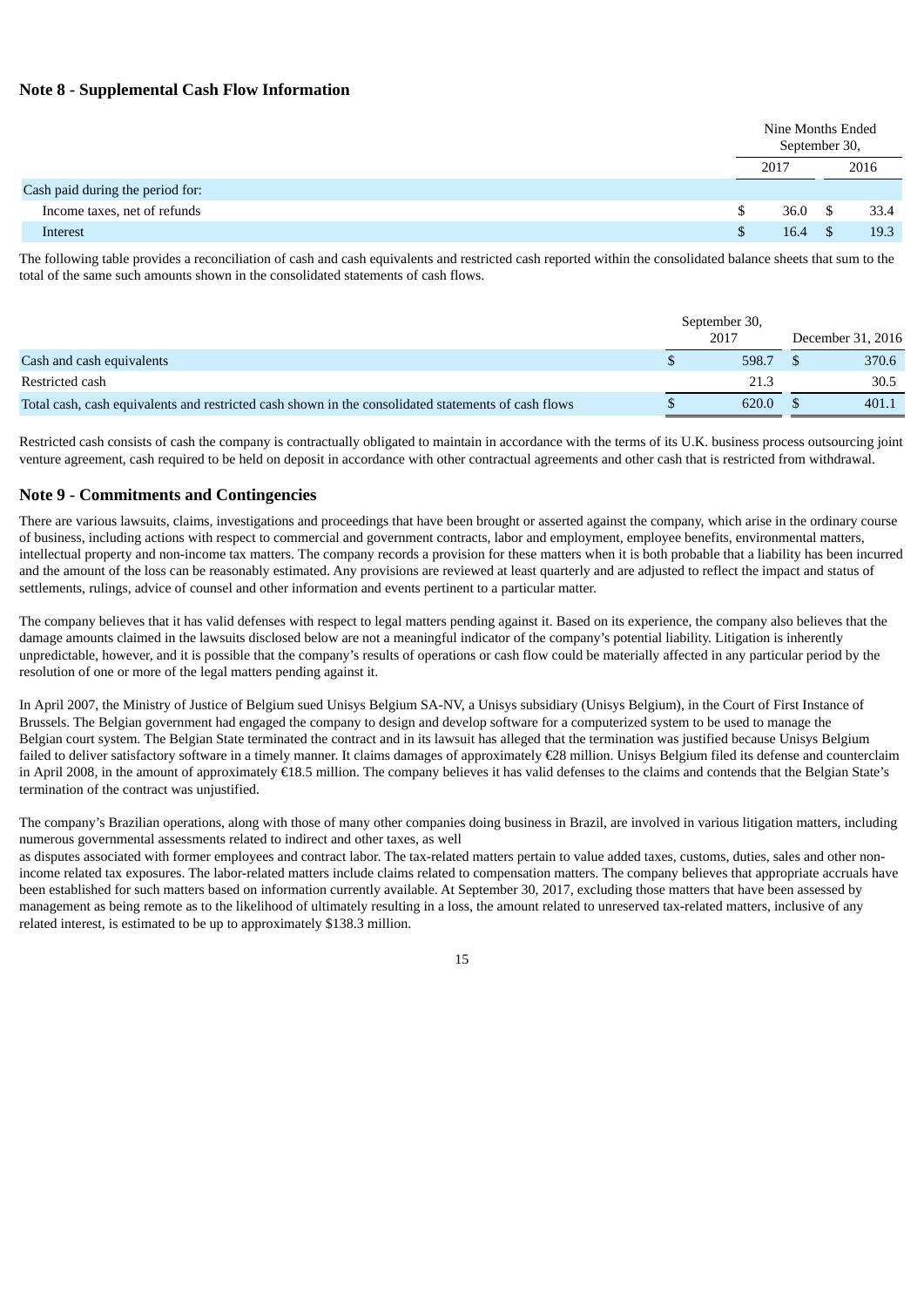On June 26, 2014, the State of Louisiana filed a Petition for Damages against, among other defendants, the company and Molina Information Systems, LLC, in the Parish of East Baton Rouge, 19th Judicial District. The State alleged that between 1989 and 2012 the defendants, each acting successively as the State's Medicaid fiscal intermediary, utilized an incorrect reimbursement formula for the payment of pharmaceutical claims causing the State to pay excessive amounts for prescription drugs. The State contends overpayments of approximately \$68 million for the period January 2002 through July 2011 and is seeking data to identify the claims at issue for the remaining time period. The company believes that it has valid defenses to Louisiana's claims and is asserting them in the pending litigation.

With respect to the specific legal proceedings and claims described above, except as otherwise noted, either (i) the amount or range of possible losses in excess of amounts accrued, if any, is not reasonably estimable or (ii) the company believes that the amount or range of possible losses in excess of amounts accrued that are estimable would not be material.

Litigation is inherently unpredictable and unfavorable resolutions could occur. Accordingly, it is possible that an adverse outcome from such matters could exceed the amounts accrued in an amount that could be material to the company's financial condition, results of operations and cash flows in any particular reporting period.

Notwithstanding that the ultimate results of the lawsuits, claims, investigations and proceedings that have been brought or asserted against the company are not currently determinable, the company believes that at September 30, 2017, it has adequate provisions for any such matters.

### **Note 10 - Income Taxes**

Accounting rules governing income taxes require that deferred tax assets and liabilities be recognized using enacted tax rates for the effect of temporary differences between the book and tax bases of recorded assets and liabilities. These rules also require that deferred tax assets be reduced by a valuation allowance if it is more likely than not that some portion or the entire deferred tax asset will not be realized.

The company evaluates the realizability of its deferred tax assets by assessing its valuation allowance and by adjusting the amount of such allowance, if necessary. The factors used to assess the likelihood of realization are the company's historical profitability, forecast of future taxable income and available tax-planning strategies that could be implemented to realize the net deferred tax assets. The company uses tax-planning strategies to realize or renew net deferred tax assets to avoid the potential loss of future tax benefits.

A full valuation allowance is currently maintained for substantially all U.S. and certain foreign deferred tax assets in excess of deferred tax liabilities. The company will record a tax provision or benefit for those international subsidiaries that do not have a full valuation allowance against their net deferred tax assets. Any profit or loss recorded for the company's U.S. operations will have no provision or benefit associated with it due to such valuation allowance, except with respect to refundable tax credits and withholding taxes not creditable against future taxable income. As a result, the company's provision or benefit for taxes may vary significantly depending on the geographic distribution of income.

In the second quarter of 2017, the company elected to receive cash refunds of a portion of its U.S. alternative minimum tax ("AMT") credit carryforwards in lieu of claiming bonus depreciation as provided by Internal Revenue Code Section 168(k)(4). The decision to make this election resulted in a total tax benefit of \$21.1 million in 2017, of which \$20.0 million was recorded in the second quarter of 2017. The company received a refund of \$9.1 million in October 2017 and expects to receive refunds of approximately \$12 million in future periods.

#### **Note 11 - Accounting Standards**

Effective January 1, 2017, the company adopted new guidance issued by the Financial Accounting Standards Board ("FASB") which simplifies how an entity is required to test goodwill for impairment by eliminating Step 2 from the goodwill impairment test. Step 2 measures a goodwill impairment loss by comparing the implied fair value of a reporting unit's goodwill with the carrying amount of that goodwill. Under the amended guidance, an entity will perform its annual or interim goodwill impairment test by comparing the fair value of a reporting unit with its carrying amount. An impairment charge will be recognized for the amount by which the carrying amount exceeds the reporting unit's fair value. Adoption of this new guidance had no impact on the company's consolidated results of operations and financial position.

Effective January 1, 2017, the company adopted new guidance issued by the FASB which allows the recognition of deferred income taxes for an intra-entity asset transfer, other than inventory, when the transfer occurs. Historically, recognition of the income tax consequence was not recognized until the asset was sold to an outside party. The new guidance has been applied on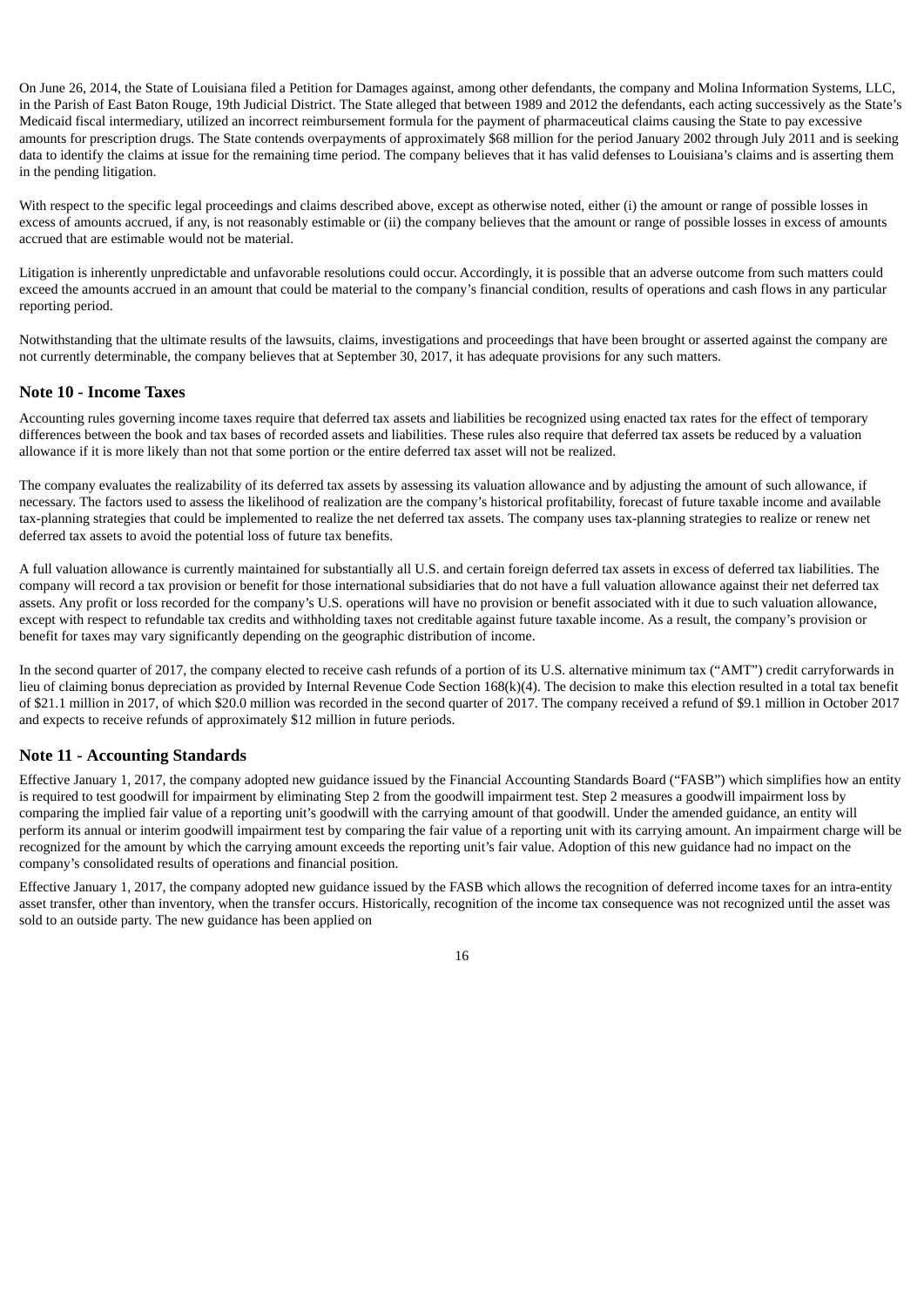a modified retrospective basis through a cumulative-effect adjustment directly to accumulated deficit. At January 1, 2017, the adjustment to accumulated deficit was an increase of \$4.4 million.

Effective January 1, 2017, the company adopted new guidance which clarifies the treatment of several cash flow categories. In addition, the guidance also clarifies that when cash receipts and cash payments have aspects of more than one class of cash flows and cannot be separated, classification will depend on the predominant source or use. The company previously reported premium payments on and proceeds from the settlement of corporate-owned life insurance policies as cash flows from operating activities in the company's consolidated statement of cash flows. Under the new guidance, these amounts were reclassified to investing activities. The new guidance has been applied on a retrospective basis whereby prior-period financial statements have been adjusted to reflect the application of the new guidance, as required by the FASB. For the nine months ended September 30, 2016, \$1.5 million was reclassified from "other assets" in operating activities to "other" in investing activities in the company's consolidated statements of cash flows.

Effective January 1, 2017, the company adopted new guidance that changes certain aspects of accounting for share-based payments to employees. The new guidance requires all income tax effects of awards to be recognized in the income statement when the awards vest or are settled. It also allows an employer to repurchase more of an employee's shares than it can today for tax withholding purposes without triggering liability accounting and to make a policy election to account for forfeitures as they occur. Additionally, the standard requires all tax-related cash flows resulting from share-based payments to be reported as operating activities on the consolidated statement of cash flows, and any cash payments made to taxing authorities on an employee's behalf as financing activities, which the company previously reported as operating activities. The new guidance has been applied on a retrospective basis whereby prior-period financial statements have been adjusted to reflect the application of the new guidance, as required by the FASB. For the nine months ended September 30, 2016, \$0.4 million was reclassified from "accounts payable and other accrued liabilities" in operating activities to "other" in financing activities in the company's consolidated statements of cash flows.

Effective January 1, 2017, the company adopted new guidance issued by the FASB which requires companies to include amounts generally described as restricted cash or restricted cash equivalents with cash and cash equivalents when reconciling the beginning-of-period and end-of-period total amounts shown on the statement of cash flows. The new guidance has been applied on retrospective basis whereby prior-period financial statements have been adjusted to reflect the application of the new guidance, as required by the FASB. For the nine months ended September 30, 2016, the reclassification in the consolidated statements of cash flows resulted in a \$0.2 million decrease to "other assets" in operating activities, a \$2.0 million increase in "other" in investing activities, a \$0.1 million increase in "effect of exchange rate changes on cash, cash equivalents and restricted cash," a \$31.6 million increase in "cash, cash equivalents and restricted cash, beginning of period" and a \$33.5 million increase in "cash, cash equivalents and restricted cash, end of period."

In March 2017, the FASB issued new guidance on the presentation of net periodic benefit cost in the income statement. The new guidance requires employers to present the service cost component of net periodic benefit cost in the same income statement line item(s) as other employee compensation costs arising from services rendered during the period. Only the service cost component will be eligible for capitalization in assets. The other components of net periodic benefit cost will be presented separately from the line items that include service cost and outside the subtotal of operating income. This update is effective for annual periods beginning after December 15, 2017, which for the company is January 1, 2018. Adoption of this new guidance will result in the reclassification of net periodic benefit cost, other than service costs (\$69.9 million for the nine months ended September 30, 2017), from operating income to non-operating income. There will be no overall impact on the company's consolidated financial position.

In June 2016, the FASB issued new guidance that introduces a new model for recognizing credit losses on financial instruments based on an estimate of current expected losses. This includes trade and other receivables, loans and other financial instruments. This update is effective for annual periods beginning after December 15, 2019, with earlier adoption permitted. The company is currently assessing when it will choose to adopt, and is currently evaluating the impact of the adoption on its consolidated financial statements.

In February 2016, the FASB issued a new lease accounting standard entitled "Leases." The new standard is intended to improve financial reporting about leasing transactions. The new rule will require organizations that lease assets, referred to as lessees, to recognize on the balance sheet the assets and liabilities for the rights and obligations created by those leases. The standard requires disclosures to help investors and other financial statement users better understand the amount, timing and uncertainty of cash flows arising from leases. The standard is effective for annual reporting periods beginning after December 15, 2018, which for the company is January 1, 2019. Earlier adoption is permitted. The company is currently assessing when it will choose to adopt, and is currently evaluating the impact of the adoption on its consolidated results of operations and financial position.

In 2014, the FASB issued a new revenue recognition standard entitled "Revenue from Contracts with Customers." The objective of the standard is to establish the principles that an entity shall apply to report useful information to users of financial statements about the nature, amount, timing and uncertainty of revenue and cash flows from a contract with a customer. The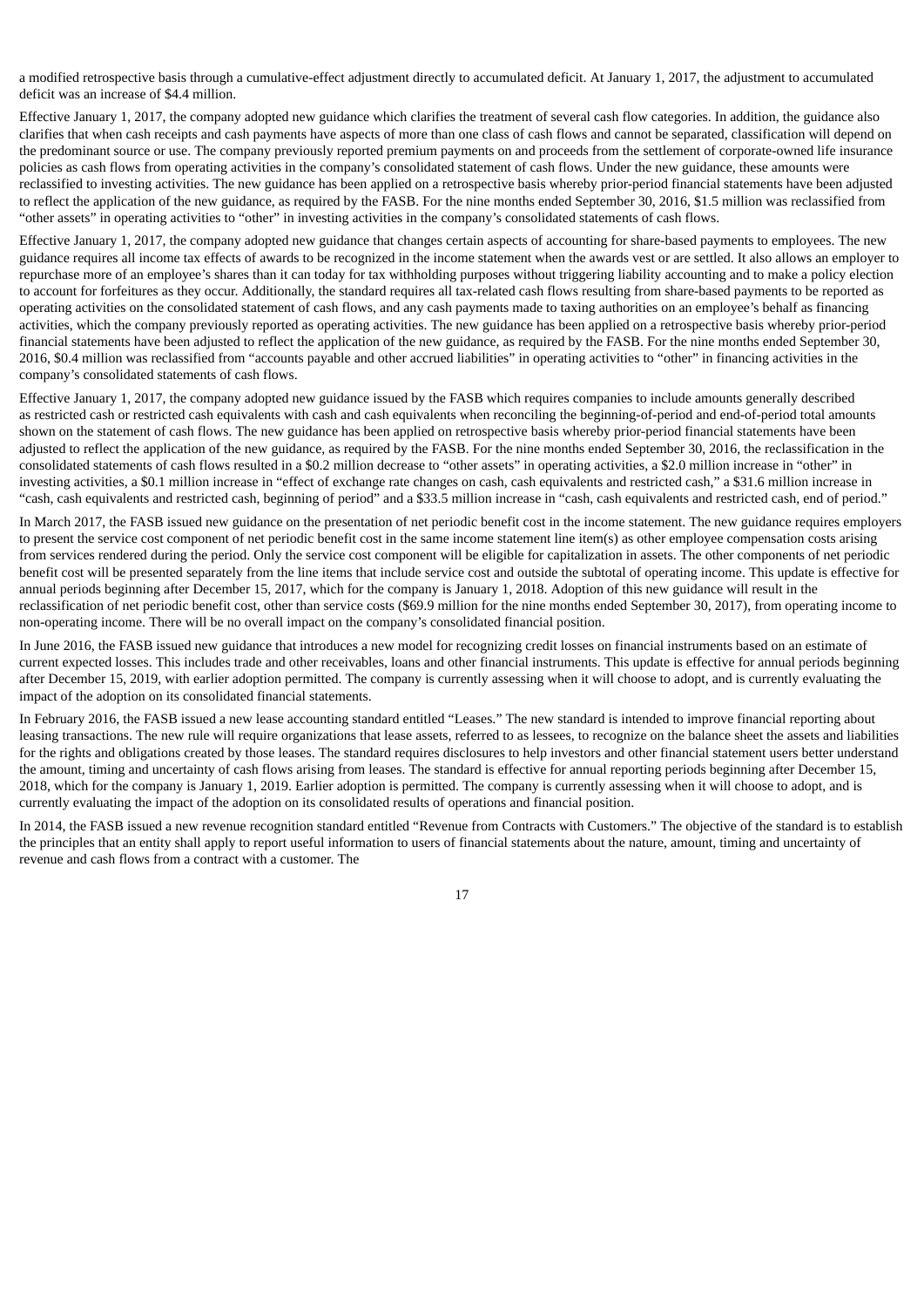standard, and its various amendments, is effective for annual reporting periods beginning after December 15, 2017, which for the company is January 1, 2018. The standard allows for either "full retrospective" adoption, meaning the standard is applied to all periods presented, or "modified retrospective" adoption, meaning the standard is applied only to the most current period presented in the financial statements. The new standard would require the company to recognize revenue for certain transactions, including extended payment term software licenses and short-term software licenses, sooner than the current rules would allow and require the company to recognize software license extensions and renewals, later than the current rules would allow. The company will adopt the standard on January 1, 2018 using the modified retrospective method. The company is currently monitoring the impact the adoption of this new standard will have on its consolidated results of operations and financial position and currently does not believe there will be a material impact upon adoption or on a go-forward basis. However, the final impact cannot be determined until the end of 2017 and it will be impacted by transactions entered into during 2017.

## **Note 12 - Debt**

Long-term debt is comprised of the following:

|                                                                                                                                                                                                                    | September 30, |    |                   |
|--------------------------------------------------------------------------------------------------------------------------------------------------------------------------------------------------------------------|---------------|----|-------------------|
|                                                                                                                                                                                                                    | 2017          |    | December 31, 2016 |
| 10.75% senior secured notes due April 15, 2022 (\$440.0 million face value less unamortized discount and fees of<br>\$11.0 million at September 30, 2017)                                                          | 429.0         | -S |                   |
| 5.50% convertible senior notes due March 1, 2021 (\$213.5 million face value less unamortized discount and fees<br>of \$29.1 million and \$34.4 million at September 30, 2017 and December 31, 2016, respectively) | 184.4         |    | 179.1             |
| 6.25% senior notes                                                                                                                                                                                                 |               |    | 94.7              |
| Capital leases                                                                                                                                                                                                     | 7.8           |    | 10.1              |
| Other debt                                                                                                                                                                                                         | 21.6          |    | 16.1              |
| Total                                                                                                                                                                                                              | 642.8         |    | 300.0             |
| $Less - current$ maturities                                                                                                                                                                                        | 11.3          |    | 106.0             |
| Total long-term debt                                                                                                                                                                                               | 631.5         |    | 194.0             |

Interest expense related to the 5.50% convertible notes due 2021 for the three and nine month periods ended September 30, 2017 and 2016 was as follows:

|                                     | Three Months Ended September 30, |                  |      |     |      |      |  | Nine Months Ended September 30, |
|-------------------------------------|----------------------------------|------------------|------|-----|------|------|--|---------------------------------|
| 2017<br>2016                        |                                  |                  | 2017 |     | 2016 |      |  |                                 |
| Contractual interest coupon         |                                  | 2.9 <sub>l</sub> |      | 2.9 |      | 8.8  |  | 6.3                             |
| Amortization of debt discount       |                                  | 1.6              |      | 1.4 |      | 4.5  |  | 2.9                             |
| Amortization of debt issuance costs |                                  | 0.3              |      | 0.3 |      | 0.9  |  | 0.7                             |
| Total                               |                                  | 4.8              |      | 4.6 |      | 14.2 |  | 9.9                             |

On April 17, 2017, the company issued \$440 million aggregate principal amount of 10.75% Senior Secured Notes due 2022 (the "Notes"). The Notes are initially fully and unconditionally guaranteed on a senior secured basis by Unisys Holding Corporation, Unisys AP Investment Company I and Unisys NPL, Inc. (together with the Company, the "Grantors"). In the future, the Notes will be guaranteed by each material domestic subsidiary and each restricted subsidiary that guarantees the secured revolving credit facility and other indebtedness of the company or another subsidiary guarantor. The Notes and the guarantees will rank equally in right of payment with all of the existing and future senior debt of the company and the subsidiary guarantors. The Notes and the guarantees will be structurally subordinated to all existing and future liabilities (including preferred stock, trade payables and pension liabilities) of the company's subsidiaries that are not subsidiary guarantors.

The Notes will pay interest semiannually on April 15 and October 15, commencing on October 15, 2017, at an annual rate of 10.75%, and will mature on April 15, 2022, unless earlier repurchased or redeemed.

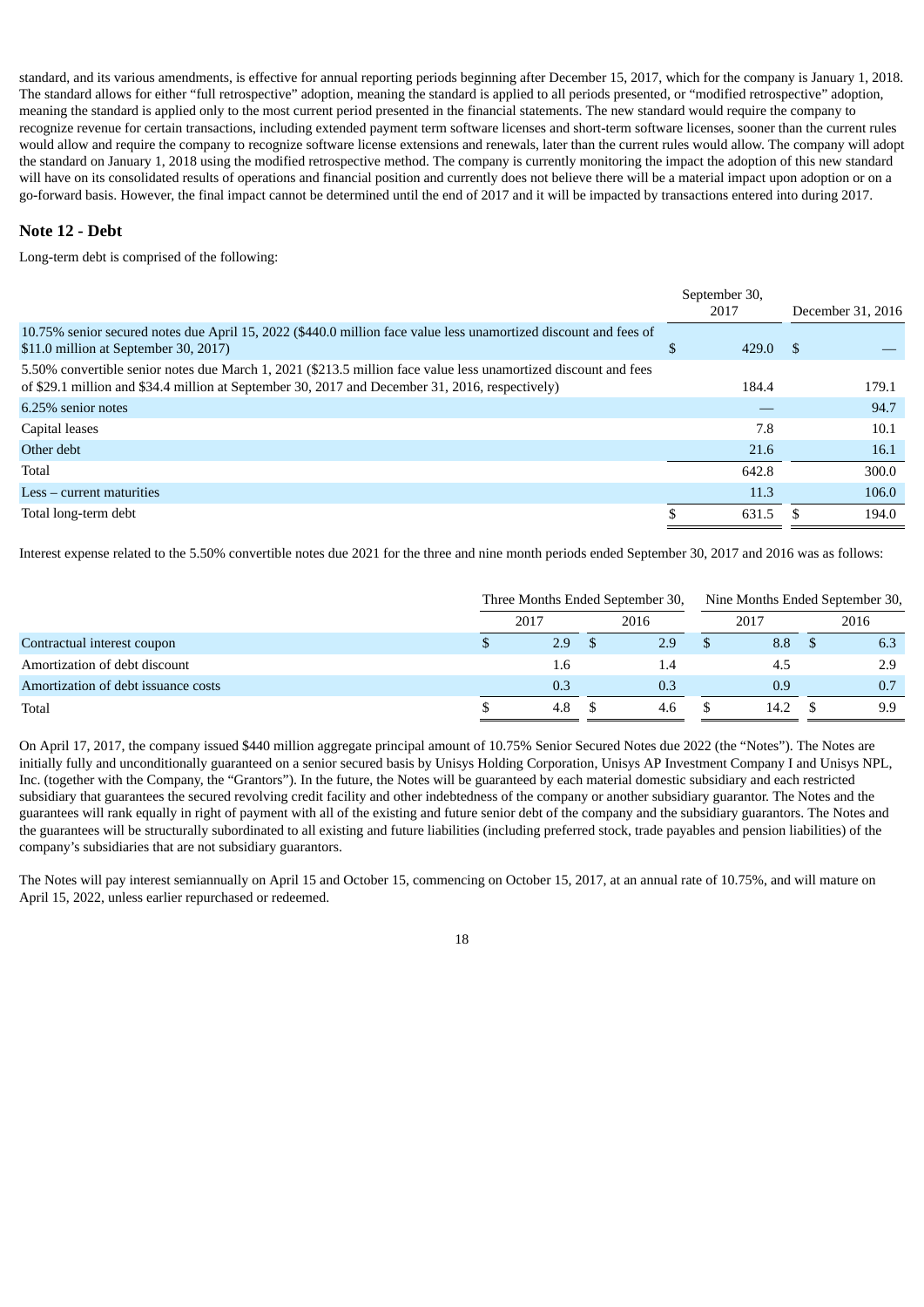The company may, at its option, redeem some or all of the Notes at any time on or after April 15, 2020 at a redemption price determined in accordance with the redemption schedule set forth in the indenture governing the Notes (the "indenture"), plus accrued and unpaid interest, if any.

Prior to April 15, 2020, the company may, at its option, redeem some or all of the Notes at any time, at a price equal to 100% of the principal amount of the Notes redeemed plus a "make-whole" premium, plus accrued and unpaid interest, if any. The company may also redeem, at its option, up to 35% of the Notes at any time prior to April 15, 2020, using the proceeds of certain equity offerings at a redemption price of 110.75% of the principal amount thereof, plus accrued and unpaid interest, if any. In addition, the company may redeem all (but not less than all) of the Notes at any time that the Collateral Coverage Ratio is less than the Required Collateral Coverage Ratio (as such terms are described below and further defined in the indenture) at a price equal to 100% of the principal amount of the Notes plus accrued and unpaid interest, if any.

The indenture contains covenants that limit the ability of the company and its restricted subsidiaries to, among other things: (i) incur additional indebtedness and guarantee indebtedness; (ii) pay dividends or make other distributions or repurchase or redeem its capital stock; (iii) prepay, redeem or repurchase certain debt; (iv) make certain prepayments in respect of pension obligations; (v) issue certain preferred stock or similar equity securities; (vi) make loans and investments (including investments by the company and subsidiary guarantors in subsidiaries that are not guarantors); (vii) sell assets; (viii) create or incur liens; (ix) enter into transactions with affiliates; (x) enter into agreements restricting its subsidiaries' ability to pay dividends; and (xi) consolidate, merge or sell all or substantially all of its assets. These covenants are subject to several important limitations and exceptions.

The indenture also includes a covenant requiring that the company maintain a Collateral Coverage Ratio of not less than 1.50:1.00 (the "Required Collateral Coverage Ratio") as of any test date. The Collateral Coverage Ratio is based on the ratio of (A) Grantor unrestricted cash and cash equivalents plus 4.75 multiplied by of the greater of  $(x)$  Grantor EBITDA for the most recently ended four fiscal quarters and  $(y)$  (i) the average quarterly Grantor EBITDA for the most recently ended seven fiscal quarters, multiplied by (ii) four, to (B) secured indebtedness of the Grantors. The Collateral Coverage Ratio is tested quarterly. If the Collateral Coverage Ratio is less than the Required Collateral Coverage Ratio as of any test date, and the company has not redeemed the Notes within 90 days thereafter, this will be an event of default under the indenture.

If the company experiences certain kinds of changes of control, it must offer to purchase the 2022 Notes at 101% of the principal amount of the Notes, plus accrued and unpaid interest, if any. In addition, if the company sells assets under certain circumstances it must apply the proceeds towards an offer to repurchase the Notes at a price equal to par plus accrued and unpaid interest, if any.

The indenture also provides for events of default, which, if any of them occurs, would permit or require the principal, premium, if any, interest and any other monetary obligations on all the then outstanding Notes to be due and payable immediately.

On May 8, 2017, the company redeemed all of its then outstanding 6.25% senior notes due 2017. As a result of this redemption, the company recognized a charge of \$1.5 million in "Other income (expense), net" in the second quarter of 2017, which is comprised of \$1.3 million of premium and expenses paid and \$0.2 million for the write off of unamortized discount and fees related to the portion of the notes redeemed.

At September 30, 2017, the company's secured revolving credit facility had no borrowings and \$8.1 million of letters of credit outstanding, and availability under the facility was \$91.5 million net of letters of credit issued. On October 5, 2017, the company entered into a new revolving credit facility (the "Credit Agreement") providing for loans and letters of credit up to an aggregate amount of \$125.0 million, which replaces the company's credit agreement that was due to expire in June 2018. The Credit Agreement includes an accordion feature allowing for an increase in the amount of the facility up to \$150.0 million. Availability under the credit facility is subject to a borrowing base calculated by reference to the company's receivables. The Credit Agreement expires October 5, 2022, subject to a springing maturity (i) on the date that is 91 days prior to the maturity date of the company's convertible notes due 2021 unless, on such date, certain conditions are met; or (ii) on the date that is 60 days prior to the maturity date of the company's secured notes due 2022 unless, by such date, such secured notes have not been redeemed or refinanced.

The credit facility is guaranteed by Unisys Holding Corporation, Unisys NPL, Inc., Unisys AP Investment Company I and any future material domestic subsidiaries. The facility is secured by the assets of the company and the subsidiary guarantors, other than certain excluded assets, under a security agreement entered into by the company and the subsidiary guarantors in favor of JPMorgan Chase Bank, N.A., as agent for the lenders under the new credit facility.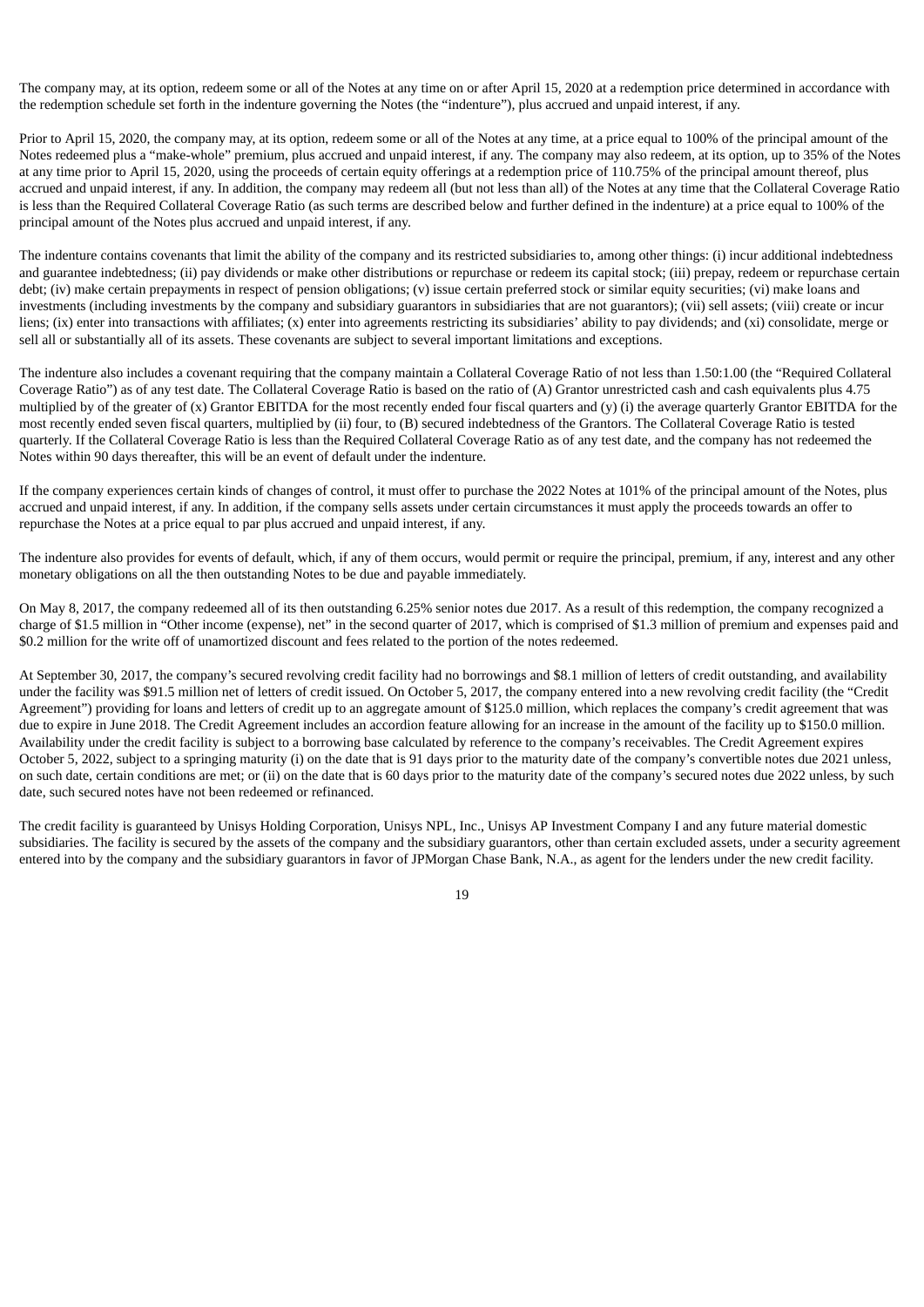The company is required to maintain a minimum fixed charge coverage ratio if the availability under the credit facility falls below the greater of 10% of the lenders' commitments under the facility and \$15 million.

The Credit Agreement contains customary representations and warranties, including that there has been no material adverse change in the company's business, properties, operations or financial condition. The Credit Agreement includes limitations on the ability of the company and its subsidiaries to, among other things, incur other debt or liens, dispose of assets and make acquisitions, loans and investments, repurchase its equity, and prepay other debt. Events of default include non-payment, failure to comply with covenants, materially incorrect representations and warranties, change of control and default under other debt aggregating at least \$50.0 million.

## **Note 13 - Goodwill**

At September 30, 2017, the amount of goodwill allocated to reporting units with negative net assets was as follows: Business Process Outsourcing Services, \$10.9 million.

Changes in the carrying amount of goodwill by segment for the nine months ended September 30, 2017 was as follows:

|                               | Total |       | <b>Services</b> |      | Technology |                          |
|-------------------------------|-------|-------|-----------------|------|------------|--------------------------|
| Balance at December 31, 2016  |       | 178.6 |                 | 69.9 |            | 108.7                    |
| Translation adjustments       |       |       |                 | 2.6  |            | $\overline{\phantom{a}}$ |
| Balance at September 30, 2017 |       | 181.2 |                 | 72.5 |            | 108.7                    |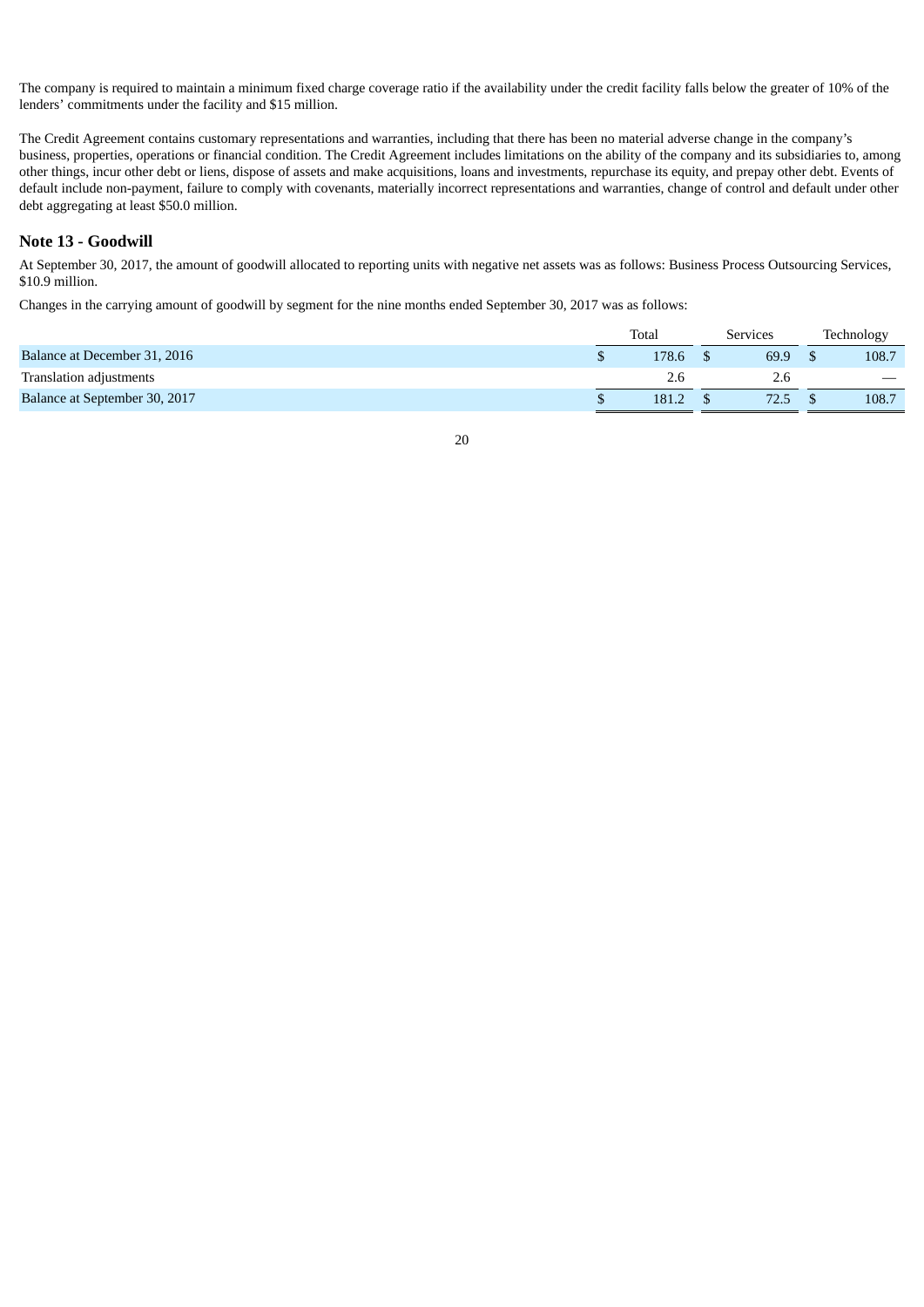# <span id="page-21-0"></span>**Item 2. Management's Discussion and Analysis of Financial Condition and Results of Operations**

This discussion and analysis of the company's financial condition and results of operations should be read in conjunction with the consolidated financial statements and the related notes included elsewhere in this quarterly report. In this discussion and analysis of the company's financial condition and results of operations, the company has included information that may constitute "forward-looking" statements, as defined in the Private Securities Litigation Reform Act of 1995. Forward-looking statements provide current expectations of future events and include any statement that does not directly relate to any historical or current fact. Words such as "anticipates," "believes," "expects," "intends," "plans," "projects" and similar expressions may identify such forward-looking statements. All forward-looking statements rely on assumptions and are subject to risks, uncertainties and other factors that could cause the company's actual results to differ materially from expectations. Factors that could affect future results include, but are not limited to, those discussed under "Risk Factors" in Part I, Item 1A of the company's 2016 Form 10-K. Any forward-looking statement speaks only as of the date on which that statement is made. The company assumes no obligation to update any forward-looking statement to reflect events or circumstances that occur after the date on which the statement is made.

### **Overview**

In April 2015, in connection with organizational initiatives to create a more competitive cost structure and rebalance the company's global skill set, the company initiated a restructuring plan which is currently expected to result in estimated charges of approximately \$320 to \$330 million through 2017. During 2016 and 2015, the company recognized charges in connection with this plan and other costs of \$82.1 million and \$118.5 million, respectively, principally related to a reduction in employees. During the nine months ended September 30, 2017, the company incurred an additional \$99.0 million of cost reduction charges and other costs.

For the nine months ended September 30, 2017, the company reported a net loss attributable to Unisys Corporation of \$115.8 million, or a loss of \$2.30 per diluted share, compared with a net loss of \$46.5 million, or a loss of \$0.93 per diluted share for the nine months ended September 30, 2016. The company's results of operations in the current period were impacted by lower gross profit margins in the Technology segment driven by lower sales of the company's enterprise software and servers, higher cost reduction charges, higher interest expense principally caused by the issuance of the senior secured notes and the negative impact of foreign currency fluctuations partially offset by lower income tax expense as described below.

#### **Results of operations**

#### *Company results*

#### *Three months ended September 30, 2017 compared with the three months ended September 30, 2016*

During the three months ended September 30, 2017, the company recognized charges in connection with its cost-reduction plan and other costs of \$46.1 million. The charges related to work-force reductions were \$49.5 million, principally related to severance costs, and were comprised of: (a) a charge of \$2.6 million for 93 employees and \$(0.4) million for changes in estimates in the U.S. and (b) a charge of \$48.3 million for 1,459 employees and \$(1.0) million for changes in estimates outside the U.S. In addition, the company recorded charges of \$(3.4) million comprised of \$0.6 million for idle leased facility costs, \$0.1 million for contract amendment and termination costs, \$0.9 million for professional fees and other expenses related to the cost reduction effort, \$0.7 million for net asset sales and write-offs and \$(5.7) million for net foreign currency translation gains related to exiting foreign countries. The charges were recorded in the following statement of income classifications: cost of revenue - services, \$42.8 million; selling, general and administrative expenses, \$7.9 million; research and development expenses, \$1.1 million; and other income (expense), net, \$(5.7) million.

During the three months ended September 30, 2016, the company recognized charges of \$31.9 million in connection with this plan, principally related to a reduction in employees. The charges related to workforce reductions were \$26.5 million, principally related to severance costs, and were comprised of: (a) a charge of \$0.5 million for 49 employees in the U.S. and (b) a charge of \$26.0 million for 329 employees outside the U.S. In addition, the company recorded charges of \$5.4 million for other expenses related to the cost reduction effort. The charges were recorded in the following statement of income classifications: cost of revenue - services, \$18.0 million; selling, general and administrative expenses, \$14.2 million; and research and development expenses, \$(0.3) million.

Revenue for the quarter ended September 30, 2017 was \$666.3 million compared with \$683.3 million for the third quarter of 2016, a decrease of 2% from the prior year. Foreign currency fluctuations had a 1 percentage-point positive impact on revenue in the current period compared with the year-ago period.

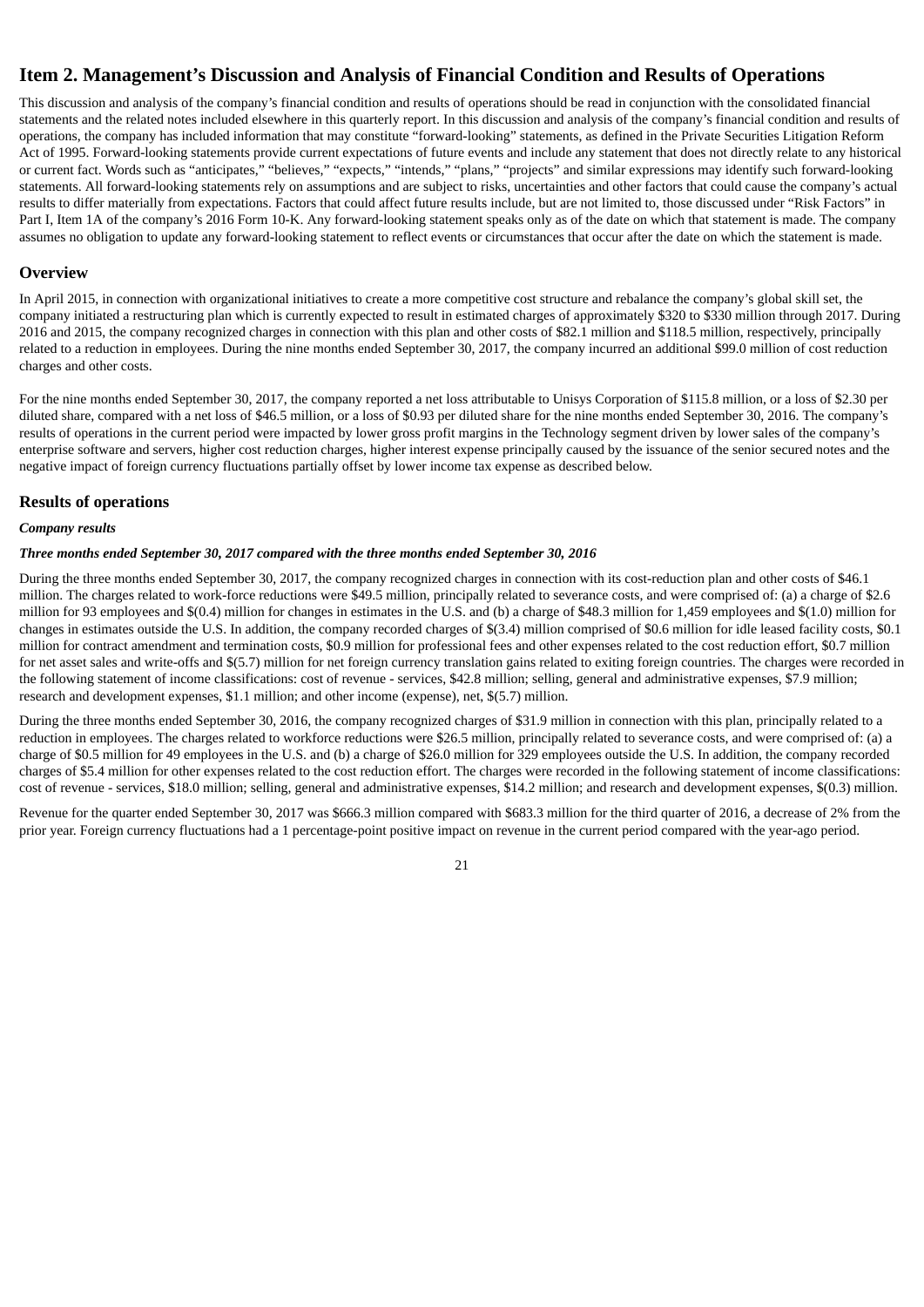Services revenue decreased 4% and Technology revenue increased 10% in the current quarter compared with the year-ago period. U.S. revenue decreased 4% in the third quarter compared with the year-ago period. International revenue decreased 1% in the current quarter primarily due to a decline in Europe partially offset by increases in Latin America and Asia Pacific. Foreign currency had a 2 percentage-point positive impact on international revenue in the three months ended September 30, 2017 compared with the three months ended September 30, 2016.

Total gross profit margin was 12.9% in the three months ended September 30, 2017 compared with 17.8% in the three months ended September 30, 2016. Gross margin was impacted by higher cost reduction charges. Cost reduction charges of \$42.8 million were recorded in cost of revenue in the three months ended September 30, 2017 compared with \$18.0 million in the three months ended September 30, 2016.

Selling, general and administrative expense in the three months ended September 30, 2017 was \$102.3 million (15.4% of revenue) compared with \$120.0 million (17.6% of revenue) in the year-ago period. Cost reduction charges of \$7.9 million were recorded in the three months ended September 30, 2017 compared with \$14.2 million in the three months ended September 30, 2016. Exclusive of these charges, the decline was due to the benefits derived from the cost reduction actions.

Research and development ("R&D") expenses in the third quarter of 2017 was \$10.8 million compared with \$11.4 million in the third quarter of 2016.

For the three months ended September 30, 2017, pension expense was \$23.6 million compared with pension expense of \$21.2 million for the three months ended September 30, 2016. For the full year 2017, the company expects to recognize pension expense of approximately \$92.7 million compared with \$82.7 million for the full year of 2016. The company records pension income or expense, as well as other employee-related costs such as payroll taxes and medical insurance costs, in operating income in the following income statement categories: cost of revenue; selling, general and administrative expenses; and research and development expenses. The amount allocated to each category is principally based on where the salaries of plan participants who are active employees are charged.

For the third quarter of 2017, the company reported an operating loss of \$27.0 million compared with an operating loss of \$9.8 million in the third quarter of 2016. The current year loss principally reflects higher cost reduction charges.

Interest expense for the three months ended September 30, 2017 was \$16.4 million compared with \$7.7 million for the three months ended September 30, 2016. The increase was principally caused by the issuance of the senior secured notes due 2022 in the second quarter of 2017. See Note 12 of the Notes to Consolidated Financial Statements.

Other income (expense), net was income of \$3.0 million in the third quarter of 2017 compared with income of \$2.3 million in the third quarter of 2016. Included in the current period were \$5.7 million of net foreign currency translation gains related to exiting foreign countries in connection with the restructuring plan noted above. In addition, other foreign currency translation losses of \$3.5 million were recorded in the third quarter of 2017 compared to foreign currency translation losses of \$0.6 million in the third quarter of 2016.

Loss before income taxes for the three months ended September 30, 2017 was \$40.4 million compared with a loss of \$15.2 million for the three months ended September 30, 2016.

The provision for income taxes was \$12.5 million in the current quarter compared with \$9.9 million in the year-ago period. The company evaluates quarterly the realizability of its deferred tax assets by assessing its valuation allowance and by adjusting the amount of such allowance, if necessary. The company records a tax provision or benefit for those international subsidiaries that do not have a full valuation allowance against their net deferred tax assets. Any profit or loss recorded for the company's U.S. operations will have no provision or benefit associated with it due to the company's valuation allowance, except with respect to refundable tax credits and withholding taxes not creditable against future taxable income. As a result, the company's provision or benefit for taxes may vary significantly quarter to quarter depending on the geographic distribution of income.

Net loss attributable to Unisys Corporation for the three months ended September 30, 2017 was \$41.1 million, or a loss of \$0.81 per diluted share, compared with a net loss of \$28.2 million, or loss of \$0.56 per diluted share, for the three months ended September 30, 2016.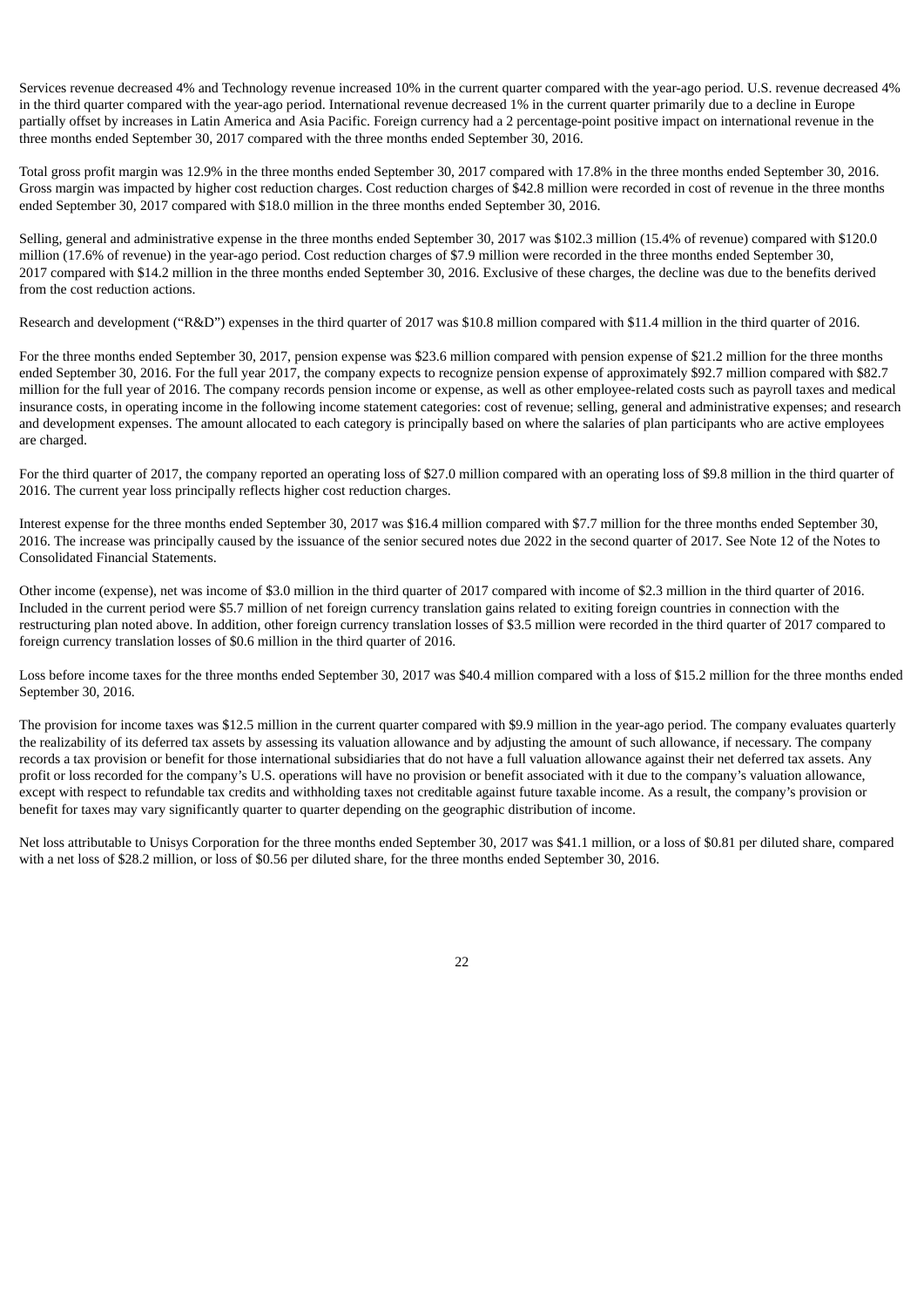#### *Nine months ended September 30, 2017 compared with the nine months ended September 30, 2016*

During the nine months ended September 30, 2017, the company recognized charges in connection with its cost-reduction plan and other costs of \$99.0 million. The charges related to work-force reductions were \$86.2 million, principally related to severance costs, and were comprised of: (a) a charge of \$7.9 million for 507 employees and \$(0.6) million for changes in estimates in the U.S. and (b) a charge of \$72.3 million for 1,835 employees, \$8.2 million for additional benefits provided in 2017 and \$(1.6) million for changes in estimates outside the U.S. In addition, the company recorded charges of \$12.8 million comprised of \$3.5 million for idle leased facilities costs, \$5.3 million for contract amendment and termination costs, \$3.9 million for professional fees and other expenses related to the cost reduction effort, \$0.7 million for net asset sales and write-offs and \$(0.6) million for net foreign currency translation gains related to exiting foreign countries. The charges were recorded in the following statement of income classifications: cost of revenue - services, \$70.4 million; cost of revenue - technology, \$0.4 million; selling, general and administrative expenses, \$27.4 million; research and development expenses, \$1.4 million; and other income (expense), net, \$(0.6) million.

During the nine months ended September 30, 2016, the company recognized charges of \$69.0 million in connection with this plan, principally related to a reduction in employees. The charges related to workforce reductions were \$54.9 million, principally related to severance costs, and were comprised of: (a) a charge of \$5.8 million for 293 employees in the U.S. and (b) a charge of \$49.1 million for 928 employees outside the U.S. In addition, the company recorded charges of \$14.1 million for other expenses related to the cost reduction effort. The charges were recorded in the following statement of income classifications: cost of revenue - services, \$34.6 million; selling, general and administrative expenses, \$33.0 million; and research and development expenses,  $$1.4$  million.

Revenue for the nine months ended September 30, 2017 was \$1,997.0 million compared with \$2,099.0 million for the nine months ended September 30, 2016, a decline of 5%. Foreign currency fluctuations had an immaterial impact on revenue in the current period compared with the year-ago period.

Services revenue decreased 4% and Technology revenue decreased 10% for the nine months ended September 30, 2017 compared with the year-ago period. Current period Technology revenue was primarily impacted by lower sales of the company's enterprise software and servers. U.S. revenue decreased 5% in the current period compared with the year-ago period. International revenue decreased 5% in the current period primarily due to declines in Europe and Asia Pacific partially offset by an increase in Latin America. Foreign currency had an immaterial impact on international revenue in the nine months ended September 30, 2017 compared with the nine months ended September 30, 2016.

Total gross profit margin was 15.5% in the nine months ended September 30, 2017 compared with 19.0% in the nine months ended September 30, 2016. Gross margin was impacted by lower sales in the Technology segment as well as higher cost reduction charges. Cost reduction charges of \$70.8 million were recorded in cost of revenue during the nine months ended September 30, 2017 compared with \$34.6 million in the nine months ended September 30, 2016.

Selling, general and administrative expense in the nine months ended September 30, 2017 was \$325.6 million (16.3% of revenue) compared with \$345.8 million (16.5% of revenue) in the year-ago period. Cost reduction charges of \$27.4 million were recorded in the nine months ended September 30, 2017 compared with \$33.0 million in the nine months ended September 30, 2016. Exclusive of these charges, the decline was due to the benefits derived from the cost reduction actions.

R&D expenses for the nine months ended September 30, 2017 were \$37.7 million compared with \$40.5 million in the prior-year period.

For the nine months ended September 30, 2017, pension expense was \$69.4 million compared with pension expense of \$63.0 million for the nine months ended September 30, 2016.

For the nine months ended September 30, 2017, the company reported an operating loss of \$54.5 million compared with operating income of \$12.1 million in the prior-year period. The current period principally reflects lower margins in the Technology segment and higher cost reduction charges.

Interest expense for the nine months ended September 30, 2017 was \$36.4 million compared with \$19.9 million for the nine months ended September 30, 2016. The increase was principally caused by the issuance of the senior secured notes due 2022 in the second quarter of 2017. See Note 12 of the Notes to Consolidated Financial Statements.

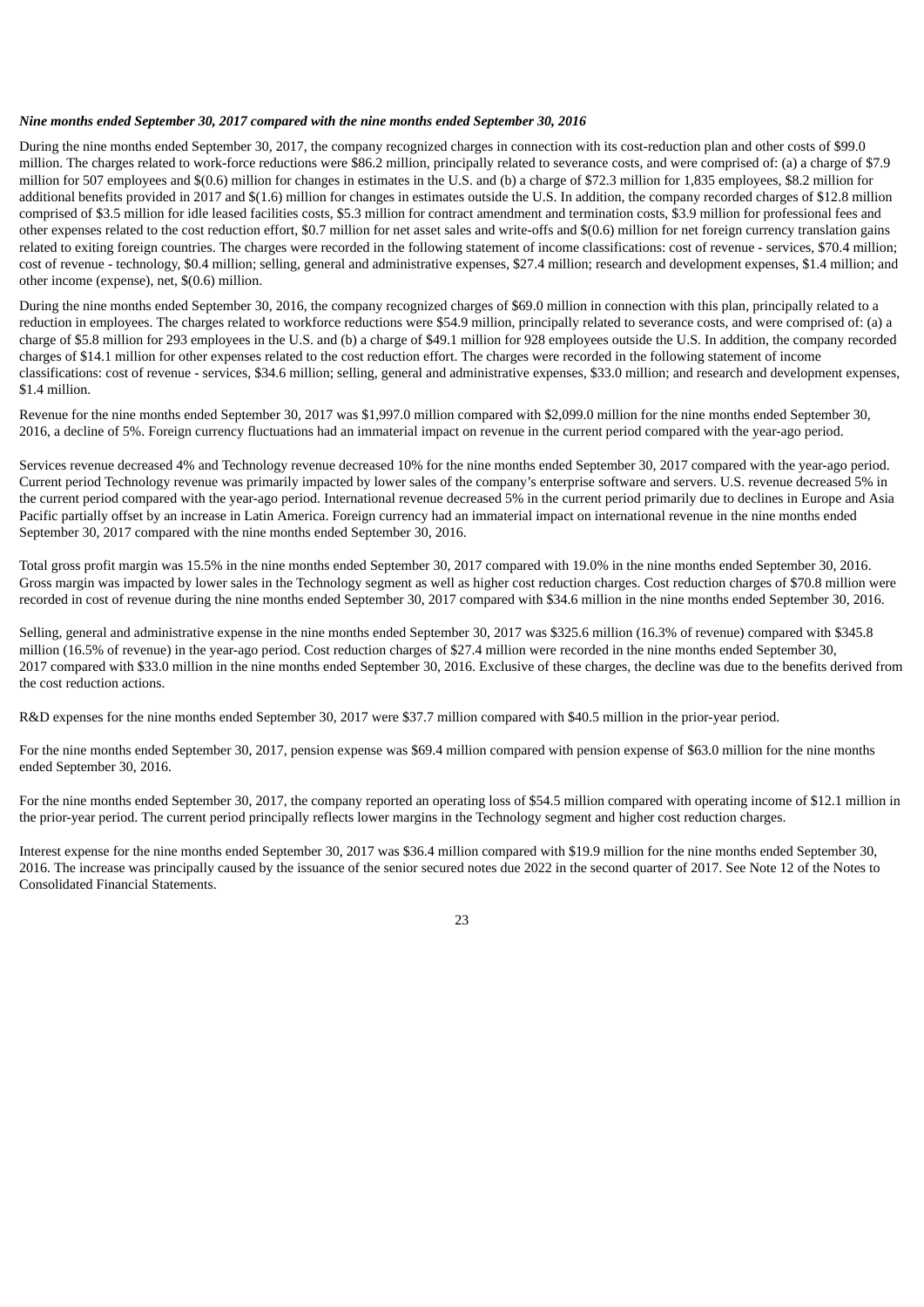Other income (expense), net was expense of \$8.6 million for the nine months ended September 30, 2017 compared with income of \$3.7 million in 2016. The current period includes foreign exchange losses of \$7.5 million compared with foreign exchange gains of \$2.5 million in the prior-year period.

Loss before income taxes for the nine months ended September 30, 2017 was \$99.5 million compared with a loss of \$4.1 million for the nine months ended September 30, 2016.

The provision for income taxes was \$21.6 million in the current period compared with \$34.2 million in the year-ago period. In the second quarter of 2017, the company elected to receive cash refunds of a portion of its U.S. alternative minimum tax ("AMT") credit carryforwards in lieu of claiming bonus depreciation as provided by Internal Revenue Code Section 168(k)(4). The decision to make this election resulted in a total tax benefit of \$21.1 million in 2017, of which \$20.0 million was recorded in the second quarter of 2017. The company received a refund of \$9.1 million in October 2017 and expects to receive refunds of approximately \$12 million in future periods.

Net loss attributable to Unisys Corporation for the nine months ended September 30, 2017 was \$115.8 million, or a loss of \$2.30 per diluted share, compared with a loss of \$46.5 million, or loss of \$0.93 per diluted share, for the nine months ended September 30, 2016.

#### *Segment results*

The company has two business segments: Services and Technology. Revenue classifications within the Services segment are as follows:

- Cloud & infrastructure services. This represents revenue from helping clients apply cloud and as-a-service delivery models to capitalize on business opportunities, make their end users more productive and manage and secure their IT infrastructure and operations more economically.
- Application services. This represents revenue from helping clients transform their business processes by providing advanced solutions for select industries, developing and managing new leading-edge applications, providing digital transformation services, offering advanced data analytics and modernizing existing enterprise applications.
- Business process outsourcing services. This represents revenue from the management of critical processes and functions for clients in target industries, helping them improve performance and reduce costs.

The accounting policies of each business segment are the same as those followed by the company as a whole. Intersegment sales and transfers are priced as if the sales or transfers were to third parties. Accordingly, the Technology segment recognizes intersegment revenue and manufacturing profit on hardware and software shipments to customers under Services contracts. The Services segment, in turn, recognizes customer revenue and marketing profits on such shipments of company hardware and software to customers. The Services segment also includes the sale of hardware and software products sourced from third parties that are sold to customers through the company's Services channels. In the company's consolidated statements of income, the manufacturing costs of products sourced from the Technology segment and sold to Services customers are reported in cost of revenue for Services.

Also included in the Technology segment's sales and operating profit are sales of hardware and software sold to the Services segment for internal use in Services engagements. The amount of such profit included in operating income of the Technology segment for the three months ended September 30, 2017 was immaterial, and for the three months ended September 30, 2016 was \$0.1 million. The amount for the nine months ended September 30, 2017 and 2016 was \$1.0 million and \$0.6 million, respectively. The sales and profit on these transactions are eliminated in Corporate.

The company evaluates business segment performance based on operating income exclusive of pension income or expense, restructuring charges and unusual and nonrecurring items, which are included in Corporate. All other corporate and centrally incurred costs are allocated to the business segments based principally on revenue, employees, square footage or usage.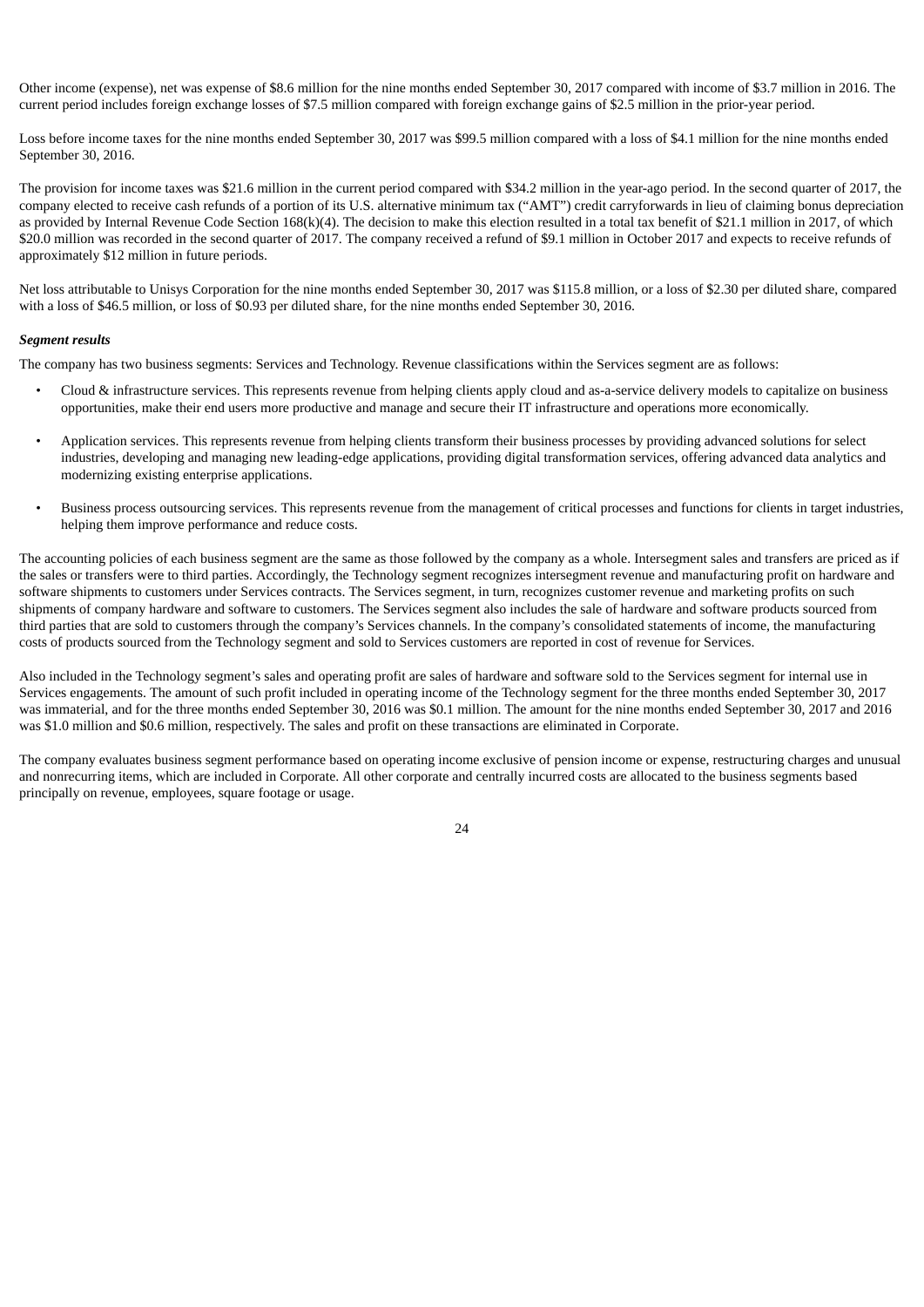#### *Three months ended September 30, 2017 compared with the three months ended September 30, 2016*

Information by business segment is presented below:

|                                       |     | Total     | Eliminations  |       | <b>Services</b> |       | Technology |
|---------------------------------------|-----|-----------|---------------|-------|-----------------|-------|------------|
| Three Months Ended September 30, 2017 |     |           |               |       |                 |       |            |
| Customer revenue                      | \$  | 666.3     | \$            |       | \$              | 575.5 | \$<br>90.8 |
| Intersegment                          |     |           |               | (4.4) |                 |       | 4.4        |
| Total revenue                         | \$. | 666.3     | $\mathcal{S}$ | (4.4) | \$              | 575.5 | \$<br>95.2 |
| Gross profit percent                  |     | 12.9%     |               |       |                 | 16.5% | 53.3%      |
| Operating profit (loss) percent       |     | $(4.1)\%$ |               |       |                 | 3.2%  | 31.1%      |
|                                       |     |           |               |       |                 |       |            |
| Three Months Ended September 30, 2016 |     |           |               |       |                 |       |            |
| Customer revenue                      | \$  | 683.3     | $\mathbb{S}$  |       | $\mathbf{s}$    | 600.9 | \$<br>82.4 |
| Intersegment                          |     |           |               | (5.8) |                 |       | 5.8        |
| Total revenue                         | \$  | 683.3     | \$.           | (5.8) | <sup>\$</sup>   | 600.9 | \$<br>88.2 |
| Gross profit percent                  |     | 17.8%     |               |       |                 | 16.7% | 59.8%      |

Operating profit (loss) percent (1.4)% 2.6% 32.3%

*Gross profit and operating profit (loss) percent are as a percent of total revenue.*

Customer revenue by classes of similar products or services, by segment, is presented below:

|                                       | Three Months Ended<br>September 30, | Percent |       |           |
|---------------------------------------|-------------------------------------|---------|-------|-----------|
|                                       | 2017                                |         | 2016  | Change    |
| <b>Services</b>                       |                                     |         |       |           |
| Cloud & infrastructure services       | \$<br>321.2                         | -S      | 341.9 | (6.1)%    |
| <b>Application services</b>           | 206.4                               |         | 210.4 | (1.9)%    |
| Business process outsourcing services | 47.9                                |         | 48.6  | $(1.4)\%$ |
|                                       | 575.5                               |         | 600.9 | $(4.2)\%$ |
| Technology                            | 90.8                                |         | 82.4  | 10.2 %    |
| <b>Total</b>                          | 666.3                               | \$.     | 683.3 | $(2.5)\%$ |

In the Services segment, customer revenue was \$575.5 million for the three months ended September 30, 2017, down 4.2% from the three months ended September 30, 2016. Foreign currency translation had a 1 percentage-point positive impact on Services revenue in the current quarter compared with the yearago period.

Revenue from cloud & infrastructure services was \$321.2 million in the September 2017 quarter, down 6.1% compared with the September 2016 quarter. Foreign currency fluctuations had a 1 percentage-point positive impact on cloud & infrastructure services revenue in the current period compared with the year-ago period.

Application services revenue decreased 1.9% for the three month period ended September 30, 2017 compared with the three month period ended September 30, 2016. Foreign currency fluctuations had a 1 percentage-point positive impact on application services revenue in the current period compared with the year-ago period.

Business process outsourcing services revenue decreased 1.4% in the current quarter compared with the prior-year quarter. Foreign currency fluctuations had a 1 percentage-point negative impact on business process outsourcing services revenue in the current period compared with the year-ago period.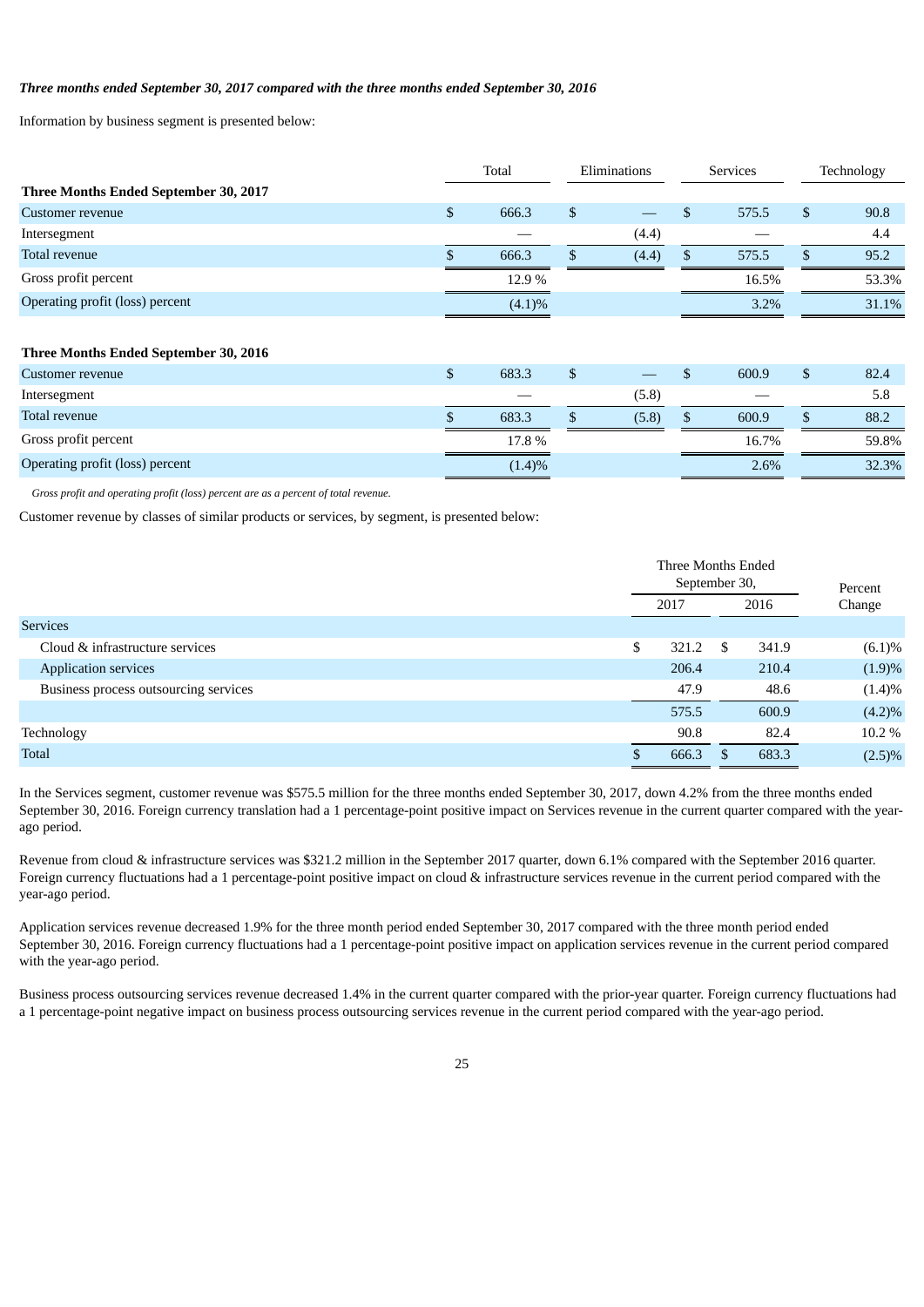Services gross profit was 16.5% in the third quarter of 2017 compared with 16.7% in the year-ago period. Services operating profit percent was 3.2% in the three months ended September 30, 2017 compared with 2.6% in the three months ended September 30, 2016.

In the Technology segment, customer revenue increased 10.2% to \$90.8 million in the current quarter compared with \$82.4 million in the year-ago period. Foreign currency translation had an immaterial impact on Technology revenue in the current quarter compared with the year-ago period.

Technology gross profit was 53.3% in the current quarter compared with 59.8% in the year-ago quarter. Technology operating profit percent was 31.1% in the three months ended September 30, 2017 compared with 32.3% in the three months ended September 30, 2016. Current period Technology margins were primarily impacted by higher sales of lower margin third-party products.

#### *Nine months ended September 30, 2017 compared with the nine months ended September 30, 2016*

Information by business segment is presented below:

|                                      | Total<br>Eliminations<br><b>Services</b> |        |        |    |         |    |       |  |  | Technology |  |
|--------------------------------------|------------------------------------------|--------|--------|----|---------|----|-------|--|--|------------|--|
| Nine Months Ended September 30, 2017 |                                          |        |        |    |         |    |       |  |  |            |  |
| Customer revenue                     | \$<br>1,997.0                            | \$     |        | \$ | 1,735.6 | \$ | 261.4 |  |  |            |  |
| Intersegment                         |                                          |        | (15.1) |    |         |    | 15.1  |  |  |            |  |
| Total revenue                        | 1,997.0                                  | (15.1) |        | \$ | 1,735.6 | .S | 276.5 |  |  |            |  |
| Gross profit percent                 | 15.5 %                                   |        | 16.3%  |    |         |    | 53.2% |  |  |            |  |
| Operating profit (loss) percent      | $(2.7)\%$                                |        |        |    | 2.1%    |    | 27.8% |  |  |            |  |
|                                      |                                          |        |        |    |         |    |       |  |  |            |  |
| Nine Months Ended September 30, 2016 |                                          |        |        |    |         |    |       |  |  |            |  |

| Customer revenue         | 2,099.0 |        | 1,809.8       | \$ | 289.2 |
|--------------------------|---------|--------|---------------|----|-------|
| Intersegment             |         | (17.3) |               |    | 17.3  |
| Total revenue            | 2,099.0 | (17.3) | \$<br>1,809.8 | Ъ  | 306.5 |
| Gross profit percent     | 19.0 %  |        | 15.9%         |    | 60.2% |
| Operating profit percent | $0.6\%$ |        | $1.8\%$       |    | 36.0% |

*Gross profit and operating profit (loss) percent are as a percent of total revenue.*

Customer revenue by classes of similar products or services, by segment, is presented below:

|                                       | Nine Months Ended<br>September 30, | Percent |         |           |  |
|---------------------------------------|------------------------------------|---------|---------|-----------|--|
|                                       | 2016<br>2017                       |         |         | Change    |  |
| <b>Services</b>                       |                                    |         |         |           |  |
| Cloud & infrastructure services       | \$<br>983.4                        | \$      | 1,017.8 | $(3.4)\%$ |  |
| <b>Application services</b>           | 604.3                              |         | 641.4   | (5.8)%    |  |
| Business process outsourcing services | 147.9                              |         | 150.6   | (1.8)%    |  |
|                                       | 1,735.6                            |         | 1,809.8 | (4.1)%    |  |
| Technology                            | 261.4                              |         | 289.2   | $(9.6)\%$ |  |
| <b>Total</b>                          | 1,997.0                            | \$.     | 2,099.0 | (4.9)%    |  |

In the Services segment, customer revenue was \$1,735.6 million for the nine months ended September 30, 2017, down 4.1% from the nine months ended September 30, 2016. Foreign currency translation had an immaterial impact on Services revenue in the current period compared with the year-ago period.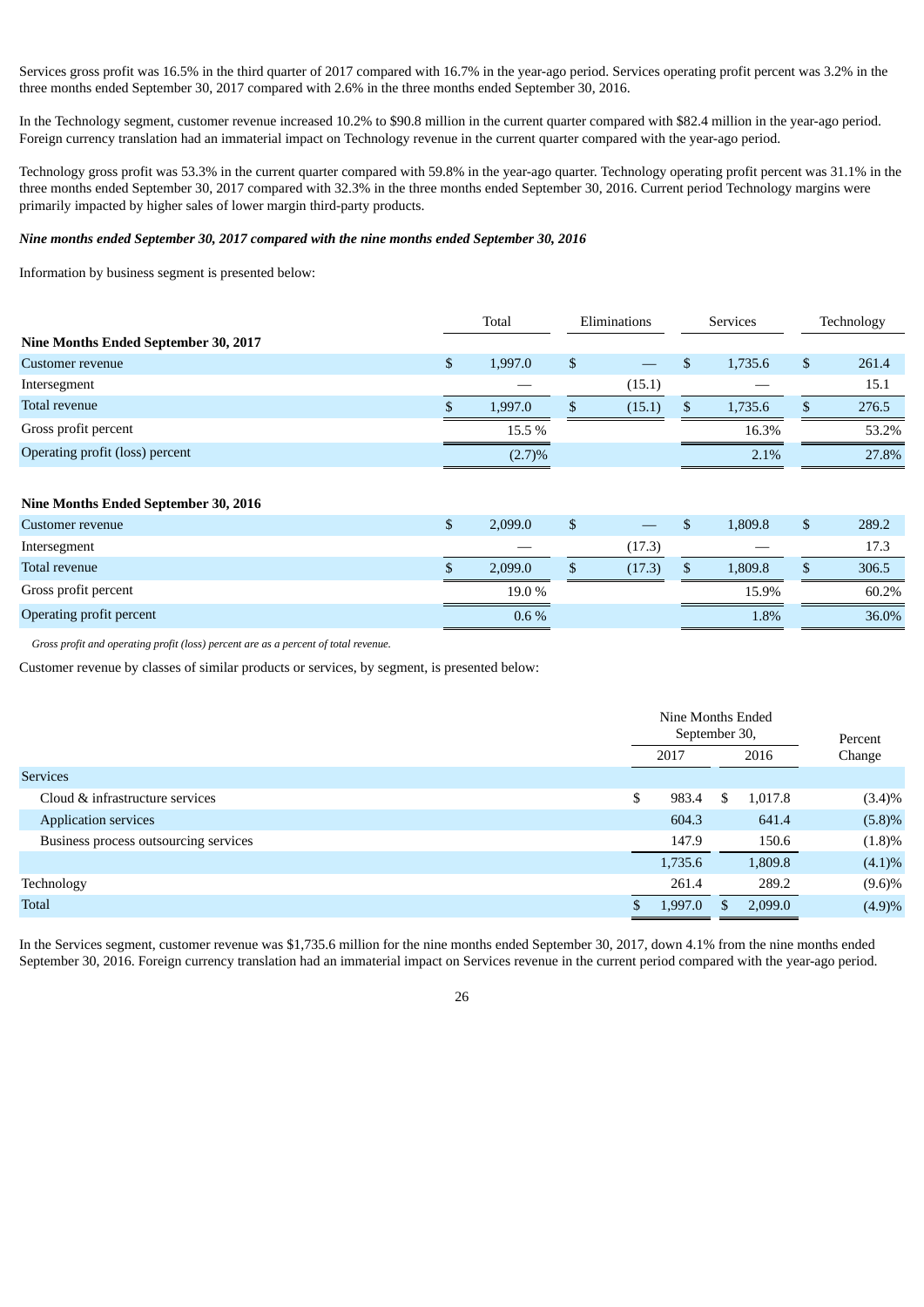Revenue from cloud & infrastructure services was \$983.4 million for the nine months ended September 2017, down 3.4% compared with the year-ago period. Foreign currency fluctuations had a 1 percentage-point positive impact on cloud & infrastructure services revenue in the current period compared with the year-ago period.

Application services revenue decreased 5.8% for the nine month period ended September 30, 2017 compared with the nine month period ended September 30, 2016. Foreign currency fluctuations had an immaterial impact on application services revenue in the current period compared with the yearago period.

Business process outsourcing services revenue decreased 1.8% in the current period compared with the prior-year period. Foreign currency fluctuations had a 6 percentage-point negative impact on business process outsourcing services revenue in the current period compared with the year-ago period.

Services gross profit was 16.3% in the nine months ended September 30, 2017 compared with 15.9% in the year-ago period. Services operating profit percent was 2.1% in the nine months ended September 30, 2017 compared with 1.8% in the nine months ended September 30, 2016.

In the Technology segment, customer revenue decreased 9.6% to \$261.4 million in the current period compared with \$289.2 million in the year-ago period. Foreign currency translation had a 1 percentage-point negative impact on Technology revenue in the current period compared with the year-ago period.

Technology gross profit was 53.2% in the current period compared with 60.2% in the year-ago period. Technology operating profit percent was 27.8% in the nine months ended September 30, 2017 compared with 36.0% in the nine months ended September 30, 2016. Current period technology margins were primarily impacted by lower sales of the company's enterprise software and servers and higher sales of lower margin third-party products.

### **New accounting pronouncements**

See Note 11 of the Notes to Consolidated Financial Statements for a full description of recent accounting pronouncements, including the expected dates of adoption and estimated effects on the company's consolidated financial statements.

### **Financial condition**

The company's principal sources of liquidity are cash on hand, cash from operations and its revolving credit facility, discussed below. The company and certain international subsidiaries have access to uncommitted lines of credit from various banks. The company believes that it will have adequate sources of liquidity to meet its expected near-term cash requirements.

Cash and cash equivalents at September 30, 2017 were \$598.7 million compared to \$370.6 million at December 31, 2016. The increase was primarily due to the net proceeds received from the sale of \$440.0 million of its 10.75% senior secured notes due 2022 and was partially offset by the redemption of \$95.0 million of its remaining outstanding 6.25% senior notes due 2017. See Note 12 of the Notes to Consolidated Financial Statements.

As of September 30, 2017, \$291.6 million of cash and cash equivalents were held by the company's foreign subsidiaries and branches operating outside of the U.S. In the future, if these funds are needed for the company's operations in the U.S., it is expected the company would be required to pay taxes on only a limited portion of this balance.

During the nine months ended September 30, 2017, cash used for operations was \$36.3 million compared to cash provided by operations of \$103.0 million for the nine months ended September 30, 2016. The fluctuation in cash flows from operating activities is principally attributed to lower operating income as well as the timing of receivables collection.

Cash used for investing activities during the nine months ended September 30, 2017 was \$98.6 million compared to cash usage of \$131.9 million during the nine months ended September 30, 2016. Net proceeds from investments were \$30.7 million for the nine months ended September 30, 2017 compared with net purchases of \$24.3 million in the prior-year period. Proceeds from investments and purchases of investments represent derivative financial instruments used to reduce the company's currency exposure to market risks from changes in foreign currency exchange rates. In addition, in the current period, the investment in marketable software was \$46.6 million compared with \$47.1 million in the year-ago period, capital additions of properties were \$21.8 million in 2017 compared with \$18.3 million in 2016 and capital additions of outsourcing assets were \$60.1 million in 2017 compared with \$41.4 million in 2016. The increase in capital additions of outsourcing assets is attributed to assets acquired by the company for its U.K. business process outsourcing joint venture.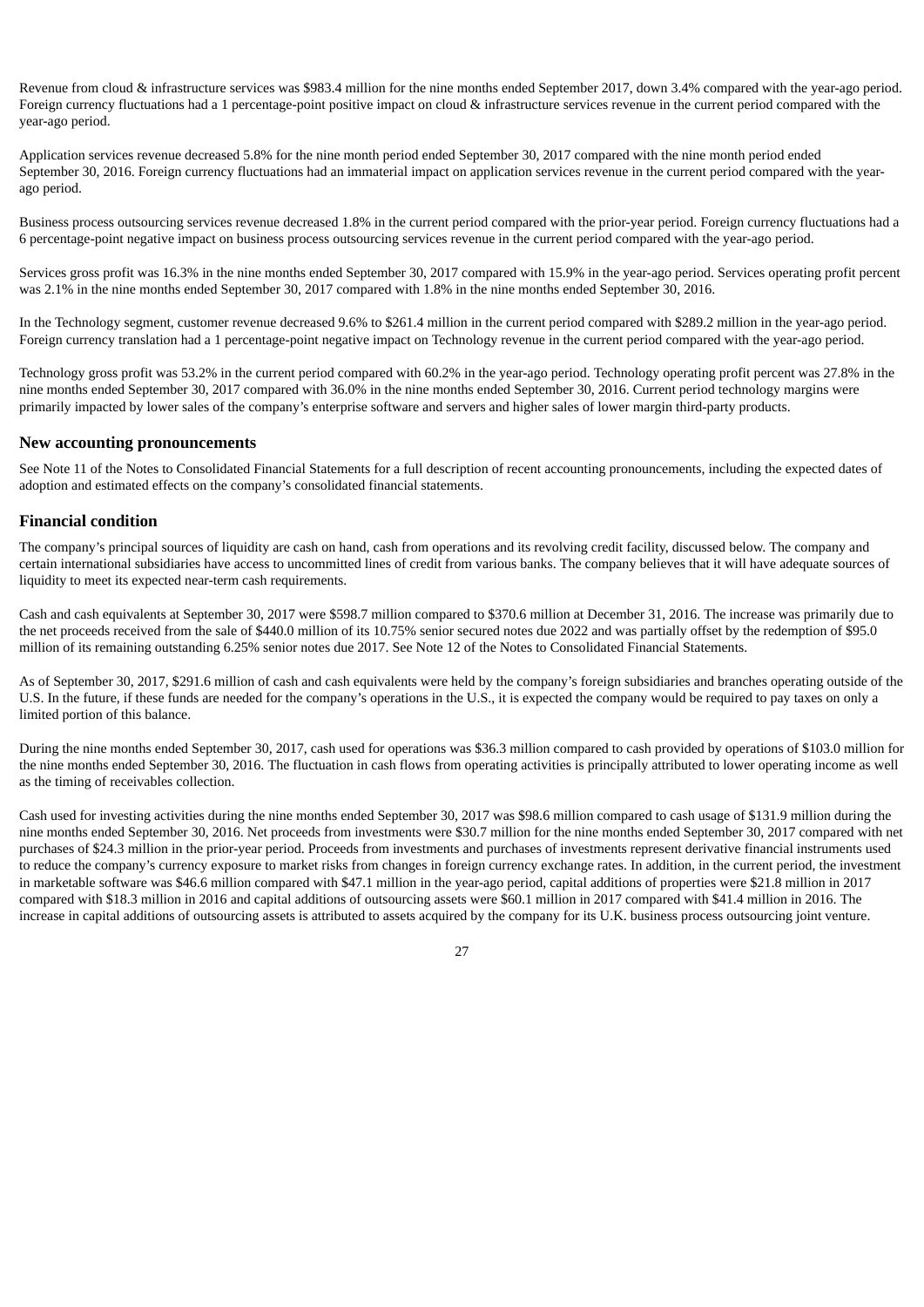Cash provided by financing activities during the nine months ended September 30, 2017 was \$334.7 million compared to cash provided of \$110.6 million during the nine months ended September 30, 2016. In the current period, the company issued \$440.0 million of notes and received net proceeds of \$427.9 million and retired the remaining aggregate principal amount of \$95.0 million of its 6.25% senior notes due 2017. During the nine months ended September 30, 2016, the company issued \$213.5 million of convertible senior notes due 2021 and received net proceeds of \$178.9 million and also paid down the outstanding balance of \$65.8 million of its revolving credit facility.

At September 30, 2017, total debt was \$642.8 million compared to \$300.0 million at December 31, 2016. The increase was principally caused by the issuance of the notes referred to above, partially offset by the retirement of the remaining 6.25% senior notes due 2017.

At September 30, 2017, the company's secured revolving credit facility had no borrowings and \$8.1 million of letters of credit outstanding, and availability under the facility was \$91.5 million net of letters of credit issued. On October 5, 2017, the company entered into a new revolving credit facility (the "Credit Agreement") providing for loans and letters of credit up to an aggregate amount of \$125.0 million, which replaces the company's credit agreement that was due to expire in June 2018. The Credit Agreement includes an accordion feature allowing for an increase in the amount of the facility up to \$150.0 million. Availability under the credit facility is subject to a borrowing base calculated by reference to the company's receivables. The Credit Agreement expires October 5, 2022, subject to a springing maturity (i) on the date that is 91 days prior to the maturity date of the company's convertible notes due 2021 unless, on such date, certain conditions are met; or (ii) on the date that is 60 days prior to the maturity date of the company's secured notes due 2022 unless, by such date, such secured notes have not been redeemed or refinanced.

The credit facility is guaranteed by Unisys Holding Corporation, Unisys NPL, Inc., Unisys AP Investment Company I and any future material domestic subsidiaries. The facility is secured by the assets of the company and the subsidiary guarantors, other than certain excluded assets, under a security agreement entered into by the company and the subsidiary guarantors in favor of JPMorgan Chase Bank, N.A., as agent for the lenders under the new credit facility.

The company is required to maintain a minimum fixed charge coverage ratio if the availability under the credit facility falls below the greater of 10% of the lenders' commitments under the facility and \$15 million.

The Credit Agreement contains customary representations and warranties, including that there has been no material adverse change in the company's business, properties, operations or financial condition. The Credit Agreement includes limitations on the ability of the company and its subsidiaries to, among other things, incur other debt or liens, dispose of assets and make acquisitions, loans and investments, repurchase its equity, and prepay other debt. Events of default include non-payment, failure to comply with covenants, materially incorrect representations and warranties, change of control and default under other debt aggregating at least \$50.0 million.

On April 17, 2017, the company issued \$440.0 million aggregate principal amount of 10.75% Senior Secured Notes due 2022 (the "Notes"). The Notes are initially fully and unconditionally guaranteed on a senior secured basis by Unisys Holding Corporation, Unisys AP Investment Company I and Unisys NPL, Inc. (together with the Company, the "Grantors"). In the future, the Notes will be guaranteed by each material domestic subsidiary and each restricted subsidiary that guarantees the secured revolving credit facility and other indebtedness of the company or another subsidiary guarantor. The Notes and the guarantees will rank equally in right of payment with all of the existing and future senior debt of the company and the subsidiary guarantors. The Notes and the guarantees will be structurally subordinated to all existing and future liabilities (including preferred stock, trade payables and pension liabilities) of the company's subsidiaries that are not subsidiary guarantors.

The Notes will pay interest semiannually on April 15 and October 15, commencing on October 15, 2017, at an annual rate of 10.75%, and will mature on April 15, 2022, unless earlier repurchased or redeemed.

The company may, at its option, redeem some or all of the Notes at any time on or after April 15, 2020 at a redemption price determined in accordance with the redemption schedule set forth in the indenture governing the Notes (the "indenture"), plus accrued and unpaid interest, if any.

Prior to April 15, 2020, the company may, at its option, redeem some or all of the Notes at any time, at a price equal to 100% of the principal amount of the Notes redeemed plus a "make-whole" premium, plus accrued and unpaid interest, if any. The company may also redeem, at its option, up to 35% of the Notes at any time prior to April 15, 2020, using the proceeds of certain equity offerings at a redemption price of 110.75% of the principal amount thereof, plus accrued and unpaid interest, if any. In addition, the company may redeem all (but not less than all) of the Notes at any time that the Collateral Coverage Ratio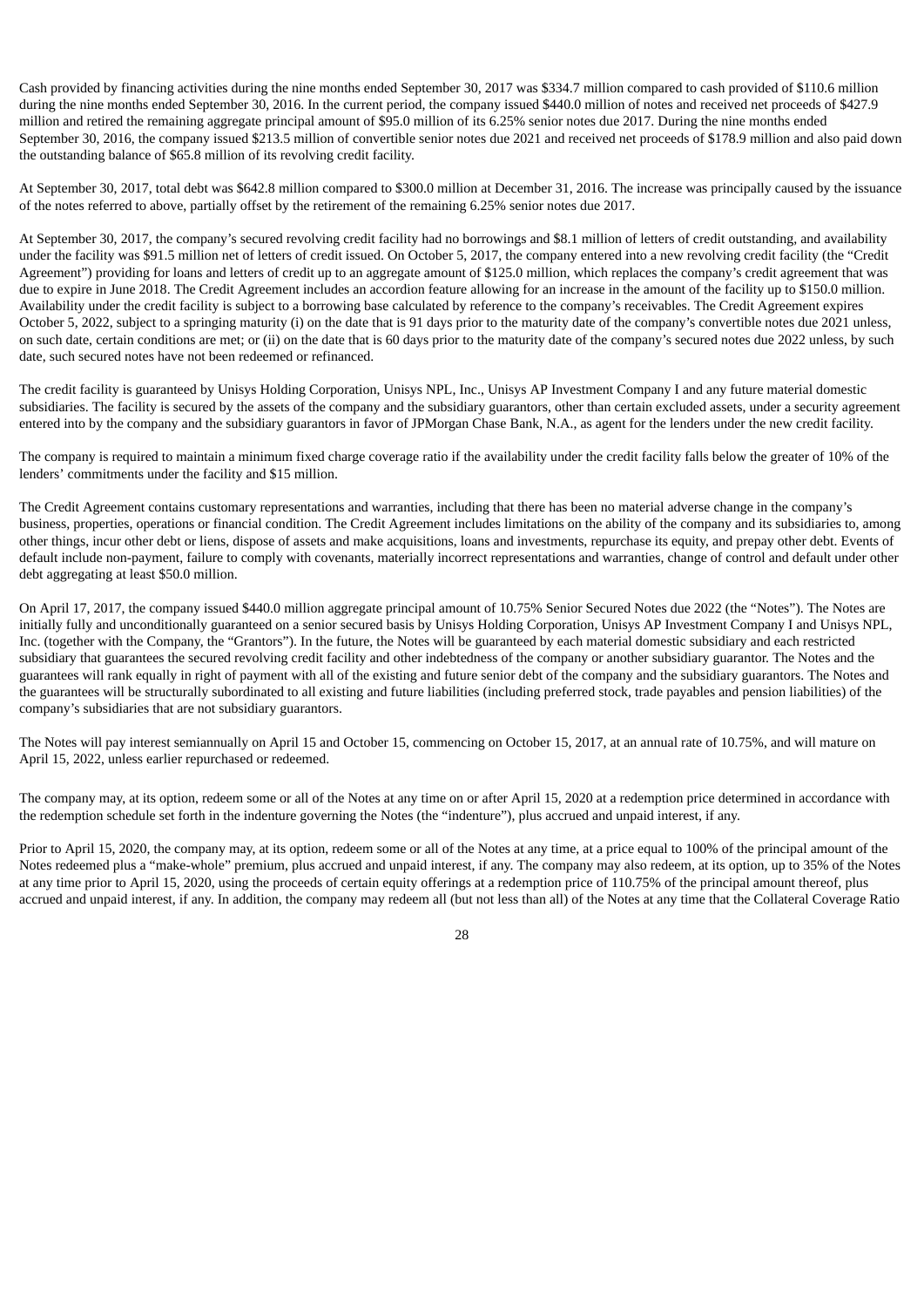is less than the Required Collateral Coverage Ratio (as such terms are described below and further defined in the indenture) at a price equal to 100% of the principal amount of the Notes plus accrued and unpaid interest, if any.

The indenture contains covenants that limit the ability of the company and its restricted subsidiaries to, among other things: (i) incur additional indebtedness and guarantee indebtedness; (ii) pay dividends or make other distributions or repurchase or redeem its capital stock; (iii) prepay, redeem or repurchase certain debt; (iv) make certain prepayments in respect of pension obligations; (v) issue certain preferred stock or similar equity securities; (vi) make loans and investments (including investments by the company and subsidiary guarantors in subsidiaries that are not guarantors); (vii) sell assets; (viii) create or incur liens; (ix) enter into transactions with affiliates; (x) enter into agreements restricting its subsidiaries' ability to pay dividends; and (xi) consolidate, merge or sell all or substantially all of its assets. These covenants are subject to several important limitations and exceptions.

The indenture also includes a covenant requiring that the company maintain a Collateral Coverage Ratio of not less than 1.50:1.00 (the "Required Collateral Coverage Ratio") as of any test date. The Collateral Coverage Ratio is based on the ratio of (A) Grantor unrestricted cash and cash equivalents plus 4.75 multiplied by of the greater of (x) Grantor EBITDA for the most recently ended four fiscal quarters and (y) (i) the average quarterly Grantor EBITDA for the most recently ended seven fiscal quarters, multiplied by (ii) four, to (B) secured indebtedness of the Grantors. The Collateral Coverage Ratio is tested quarterly. If the Collateral Coverage Ratio is less than the Required Collateral Coverage Ratio as of any test date, and the company has not redeemed the Notes within 90 days thereafter, this will be an event of default under the indenture.

If the company experiences certain kinds of changes of control, it must offer to purchase the Notes at 101% of the principal amount of the Notes, plus accrued and unpaid interest, if any. In addition, if the company sells assets under certain circumstances it must apply the proceeds towards an offer to repurchase the Notes at a price equal to par plus accrued and unpaid interest, if any.

The indenture also provides for events of default, which, if any of them occurs, would permit or require the principal, premium, if any, interest and any other monetary obligations on all the then outstanding Notes to be due and payable immediately.

On May 8, 2017, the company redeemed all of its then outstanding 6.25% senior notes due 2017. As a result of this redemption, the company recognized a charge of \$1.5 million in "Other income (expense), net" in the second quarter of 2017, which is comprised of \$1.3 million of premium and expenses paid and \$0.2 million for the write off of unamortized discount and fees related to the portion of the notes redeemed.

At September 30, 2017, the company has met all covenants and conditions under its various lending and funding agreements. The company expects to continue to meet these covenants and conditions.

In 2017, the company expects to make cash contributions of approximately \$137.5 million to its worldwide defined benefit pension plans, which is comprised of \$83.1 million primarily for non-U.S. defined benefit pension plans and \$54.4 million for the company's U.S. qualified defined benefit pension plan.

The company maintains a shelf registration statement with the Securities and Exchange Commission that covers the offer and sale of up to \$700.0 million of debt or equity securities. Subject to the company's ongoing compliance with securities laws, the company may offer and sell debt and equity securities from time to time under the shelf registration statement. In addition, from time to time the company may explore a variety of institutional debt and equity sources to fund its liquidity and capital needs.

The company may, from time to time, redeem, tender for, or repurchase its securities in the open market or in privately negotiated transactions depending upon availability, market conditions and other factors.

# <span id="page-29-0"></span>**Item 3. Quantitative and Qualitative Disclosures About Market Risk**

<span id="page-29-1"></span>There has been no material change in the company's assessment of its sensitivity to market risk since its disclosure in its 2016 Form 10-K.

# **Item 4. Controls and Procedures**

The company's management, with the participation of the company's Chief Executive Officer and Chief Financial Officer, has evaluated the effectiveness of the company's disclosure controls and procedures (as such term is defined in Rules 13a-15(e) and 15d-15(e) under the Securities Exchange Act of 1934, as amended (the Exchange Act)) as of the end of the period covered by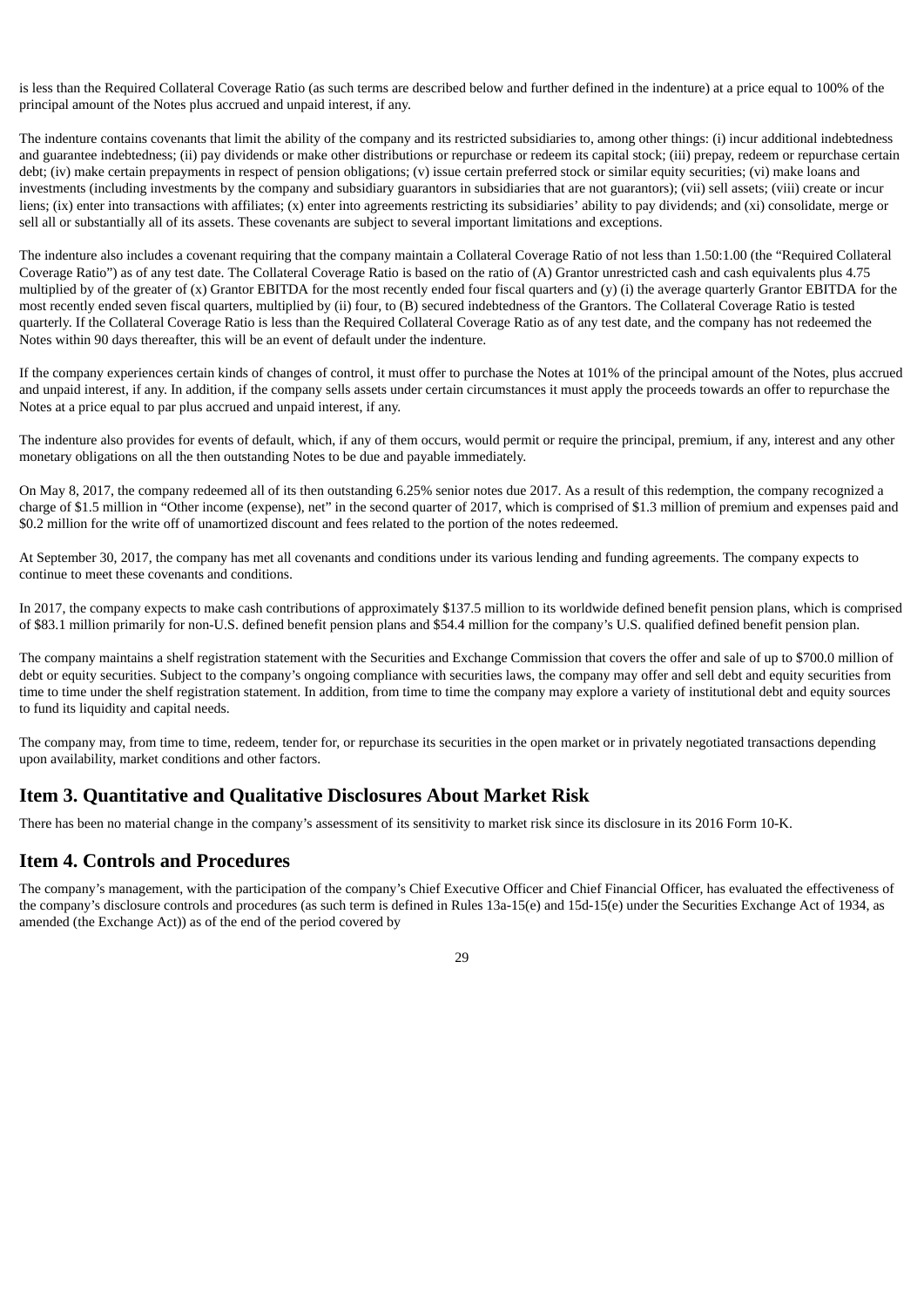this report. Based on this evaluation, the company's Chief Executive Officer and Chief Financial Officer concluded that, as of the end of such period, the company's disclosure controls and procedures are effective. Such evaluation did not identify any change in the company's internal control over financial reporting (as such term is defined in Rules 13a-15(f) and 15d-15(f) under the Exchange Act) that occurred during the fiscal quarter to which this report relates that has materially affected, or is reasonably likely to materially affect, the company's internal control over financial reporting.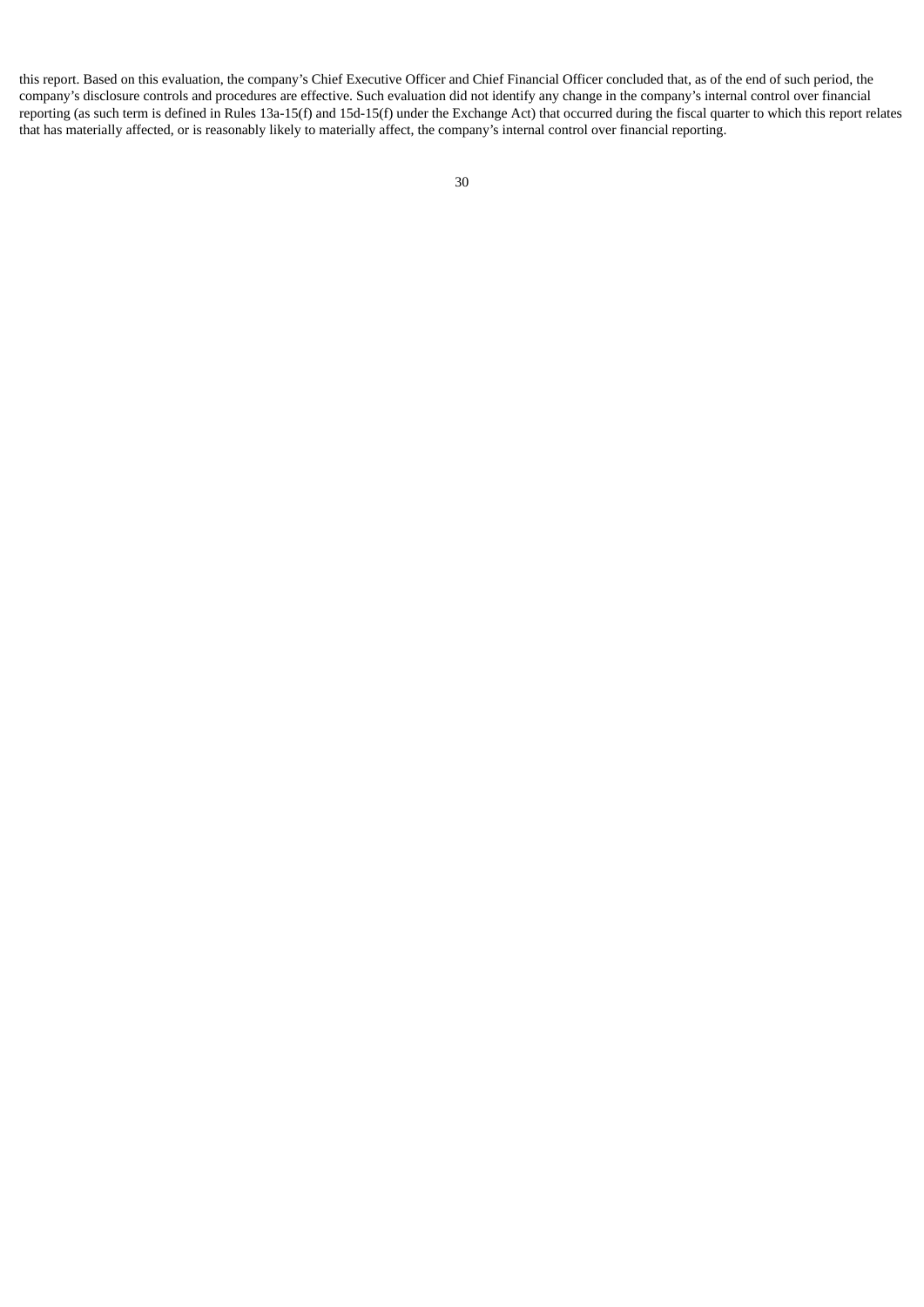# **Part II - OTHER INFORMATION**

# <span id="page-31-0"></span>**Item 1. Legal Proceedings**

Information with respect to litigation is set forth in Note 9 of the Notes to Consolidated Financial Statements, and such information is incorporated herein by reference.

# <span id="page-31-1"></span>**Item 1A. Risk Factors**

There have been no significant changes to the "Risk Factors" in Part I, Item 1A of the company's 2016 Form 10-K.

## CAUTIONARY STATEMENT PURSUANT TO THE U.S. PRIVATE SECURITIES LITIGATION REFORM ACT OF 1995

Risks and uncertainties that could cause the company's future results to differ materially from those expressed in "forward-looking" statements include:

- our ability to improve revenue and margins in our services business;
- our ability to maintain our installed base and sell new products in our technology business;
- our ability to effectively anticipate and respond to volatility and rapid technological innovation in our industry;
- our ability to access financing markets:
- our significant pension obligations and requirements to make significant cash contributions to our defined benefit pension plans;
- our ability to realize additional anticipated cost savings and successfully implement our cost reduction initiatives to drive efficiencies across all of our operations;
- our ability to retain significant clients;
- the potential adverse effects of aggressive competition in the information services and technology marketplace;
- cybersecurity breaches could result in significant costs and could harm our business and reputation;
- our ability to attract, motivate and retain experienced and knowledgeable personnel in key positions;
- the risks of doing business internationally when a significant portion of our revenue is derived from international operations;
- our contracts may not be as profitable as expected or provide the expected level of revenues;
- contracts with U.S. governmental agencies may subject us to audits, criminal penalties, sanctions and other expenses and fines;
- a significant disruption in our IT systems could adversely affect our business and reputation;
- we may face damage to our reputation or legal liability if our clients are not satisfied with our services or products;
- the performance and capabilities of third parties with whom we have commercial relationships;
- a termination of the company's U.S. defined benefit pension plan
- the adverse effects of global economic conditions, acts of war, terrorism or natural disasters;
- the potential for intellectual property infringement claims to be asserted against us or our clients;
- the possibility that pending litigation could affect our results of operations or cash flow; and
- the business and financial risk in implementing future dispositions or acquisitions.

Other factors discussed in this report, although not listed here, also could materially affect the company's future results.

# <span id="page-31-2"></span>**Item 6. Exhibits**

(a) Exhibits

See Exhibit Index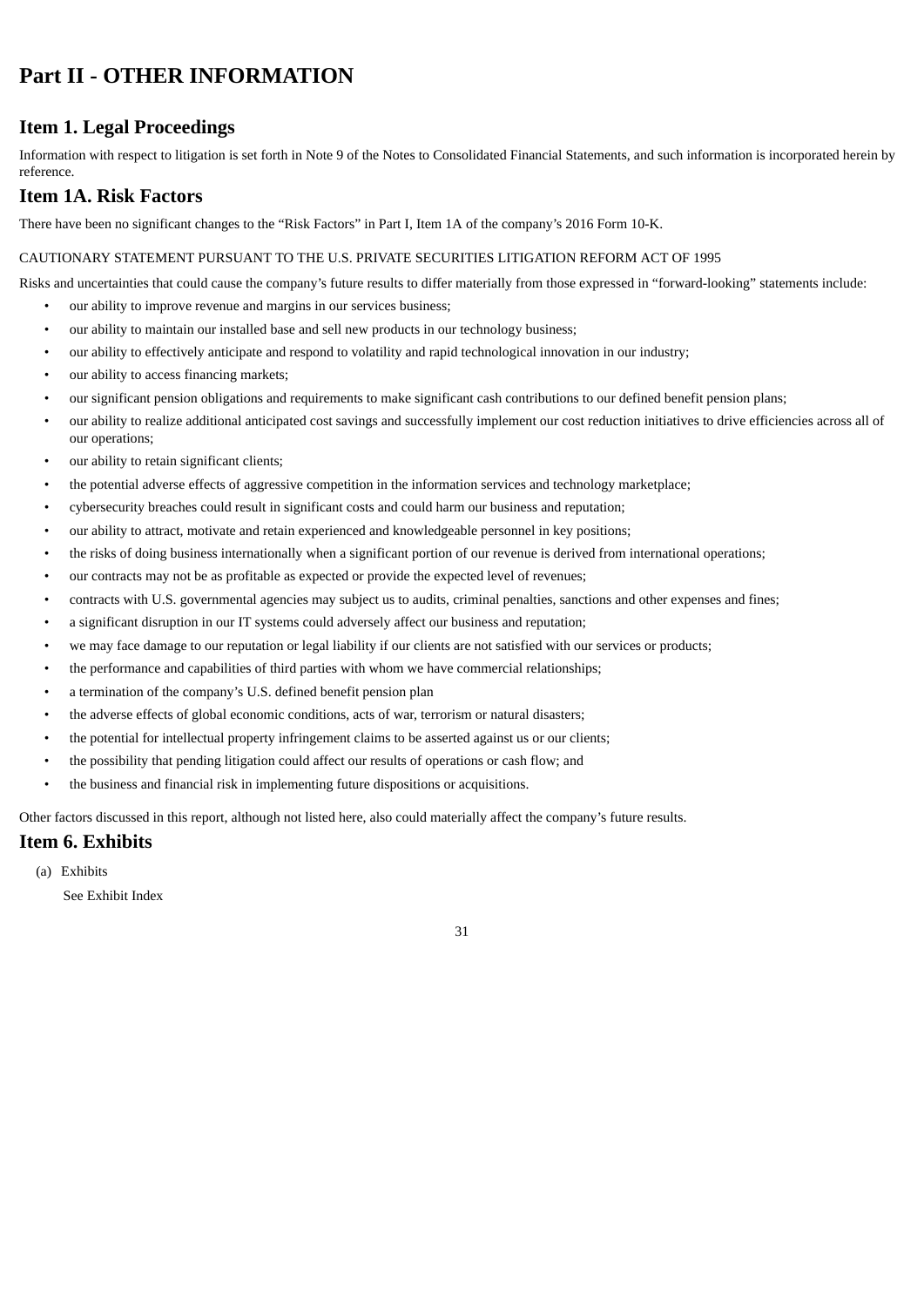# **EXHIBIT INDEX**

<span id="page-32-0"></span>

| <b>Exhibit Number</b> | <b>Description</b>                                                                                                                                                                                                                                                                                                                                                                                                        |
|-----------------------|---------------------------------------------------------------------------------------------------------------------------------------------------------------------------------------------------------------------------------------------------------------------------------------------------------------------------------------------------------------------------------------------------------------------------|
| <u>3.1</u>            | Restated Certificate of Incorporation of Unisys Corporation (incorporated by reference to Exhibit 3.1 to the registrant's Current<br>Report on Form 8-K filed on April 30, 2010)                                                                                                                                                                                                                                          |
| 3.2                   | Certificate of Amendment of the Restated Certificate of Incorporation of Unisys Corporation (incorporated by reference to Exhibit<br>3.1 to the registrant's Current Report on Form 8-K filed on April 28, 2011)                                                                                                                                                                                                          |
| <u>3.3</u>            | Certificate of Amendment of the Restated Certificate of Incorporation of Unisys Corporation (incorporated by reference to Exhibit<br>3.1 to the registrant's Current Report on Form 8-K filed on April 28, 2017)                                                                                                                                                                                                          |
| <u>3.4</u>            | Bylaws of Unisys Corporation, as amended through April 30, 2015 (incorporated by reference to Exhibit 3.3 to the Company's<br>Quarterly Report on Form 10-Q filed on April 30, 2015)                                                                                                                                                                                                                                      |
| <u>10.1</u>           | Credit Agreement dated as of October 5, 2017 by and among Unisys Corporation, the lenders from time to time party thereto and<br>JPMorgan Chase Bank, N.A., as Administrative Agent (incorporated by reference to Exhibit 10.1 to the registrant's Current<br>Report on Form 8-K filed on October 6, 2017)                                                                                                                |
| <u>10.2</u>           | Security Agreement dated as of October 5, 2017 by Unisys Corporation, Unisys Holding Corporation, Unisys NPL, Inc., and<br>Unisys AP Investment Company I in favor of JPMorgan Chase Bank, N.A., as Administrative Agent (incorporated by reference to<br>Exhibit 10.2 to the registrant's Current Report on Form 8-K filed on October 6, 2017)                                                                           |
| 10.3                  | Intercreditor Agreement dated as of October 5, 2017 by and among JPMorgan Chase Bank, N.A., as Administrative Agent, Wells<br>Fargo Bank, National Association, as Collateral Trustee, and Unisys Corporation, Unisys Holding Corporation, Unisys NPL, Inc.,<br>and Unisys AP Investment Company I (incorporated by reference to Exhibit 10.3 to the registrant's Current Report on Form 8-K<br>filed on October 6, 2017) |
| 12                    | Statement of Computation of Ratio of Earnings to Combined Fixed Charges and Preferred Stock Dividends                                                                                                                                                                                                                                                                                                                     |
| 31.1                  | Certification of Peter A. Altabef required by Rule 13a-14(a) or Rule 15d-14(a)                                                                                                                                                                                                                                                                                                                                            |
| 31.2                  | Certification of Inder M. Singh required by Rule 13a-14(a) or Rule 15d-14(a)                                                                                                                                                                                                                                                                                                                                              |
| 32.1                  | Certification of Peter A. Altabef required by Rule 13a-14(b) or Rule 15d-14(b) and Section 906 of the Sarbanes-Oxley Act of<br>2002, 18 U.S.C. Section 1350                                                                                                                                                                                                                                                               |
| 32.2                  | Certification of Inder M. Singh required by Rule 13a-14(b) or Rule 15d-14(b) and Section 906 of the Sarbanes-Oxley Act of 2002,<br>18 U.S.C. Section 1350                                                                                                                                                                                                                                                                 |
| 101.INSXBRL           | <b>Instance Document</b>                                                                                                                                                                                                                                                                                                                                                                                                  |
| 101.SCHXBRL           | <b>Taxonomy Extension Schema Document</b>                                                                                                                                                                                                                                                                                                                                                                                 |
| 101.CALXBRL           | Taxonomy Extension Calculation Linkbase Document                                                                                                                                                                                                                                                                                                                                                                          |
| 101.LABXBRL           | Taxonomy Extension Labels Linkbase Document                                                                                                                                                                                                                                                                                                                                                                               |
| 101.PREXBRL           | Taxonomy Extension Presentation Linkbase Document                                                                                                                                                                                                                                                                                                                                                                         |
| 101.DEFXBRL           | Taxonomy Extension Definition Linkbase Document                                                                                                                                                                                                                                                                                                                                                                           |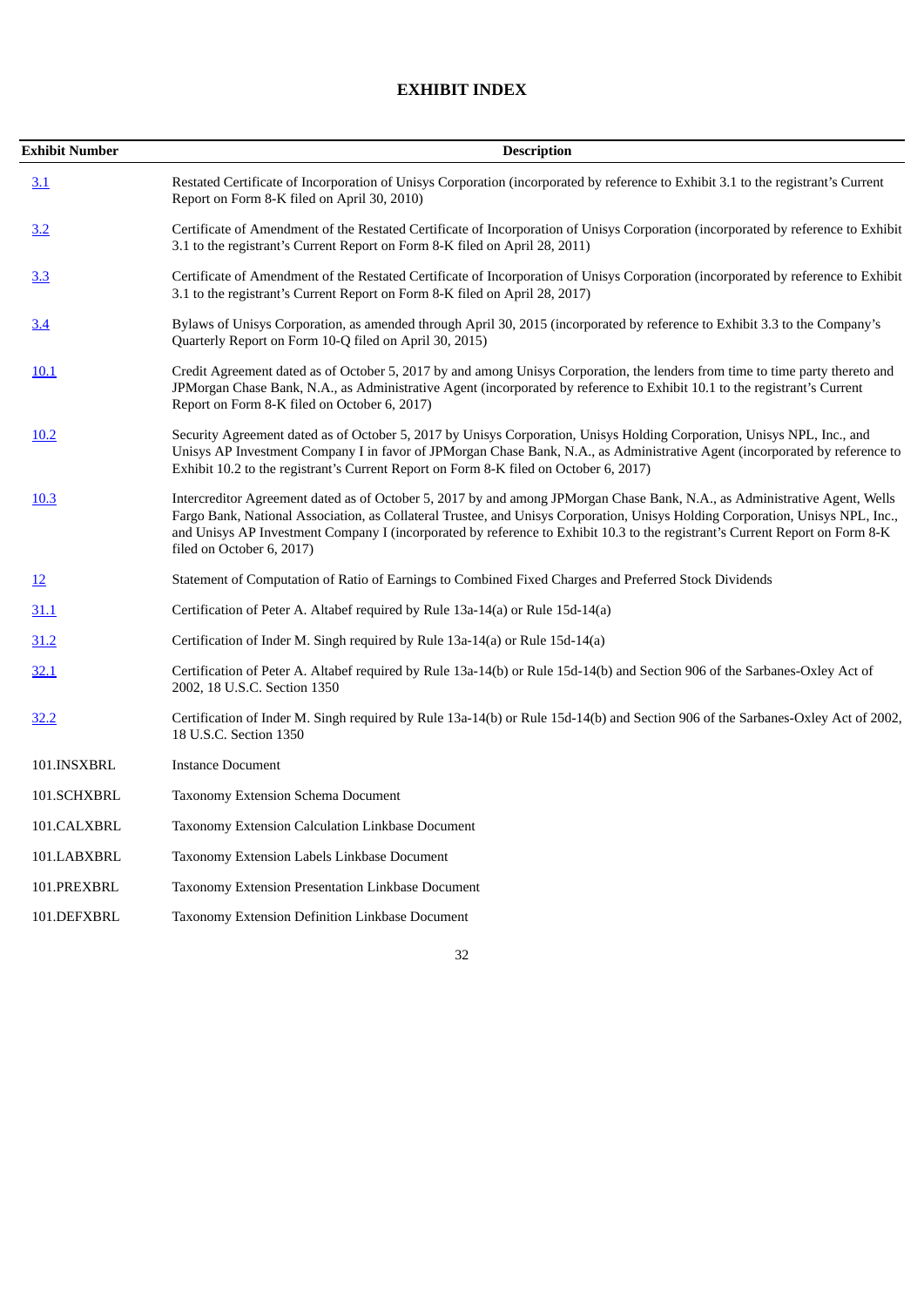# <span id="page-33-0"></span>**SIGNATURES**

Date: October 31, 2017

Pursuant to the requirements of the Securities Exchange Act of 1934, the registrant has duly caused this report to be signed on its behalf by the undersigned thereunto duly authorized.

UNISYS CORPORATION

| By: | /s/ Inder M. Singh             |  |  |  |  |  |  |  |  |  |
|-----|--------------------------------|--|--|--|--|--|--|--|--|--|
|     | Inder M. Singh                 |  |  |  |  |  |  |  |  |  |
|     | Senior Vice President and      |  |  |  |  |  |  |  |  |  |
|     | Chief Financial Officer        |  |  |  |  |  |  |  |  |  |
|     | (Principal Financial Officer)  |  |  |  |  |  |  |  |  |  |
|     |                                |  |  |  |  |  |  |  |  |  |
| By: | /s/ Michael M. Thomson         |  |  |  |  |  |  |  |  |  |
|     | Michael M. Thomson             |  |  |  |  |  |  |  |  |  |
|     | Vice President and             |  |  |  |  |  |  |  |  |  |
|     | Corporate Controller           |  |  |  |  |  |  |  |  |  |
|     | (Principal Accounting Officer) |  |  |  |  |  |  |  |  |  |
|     |                                |  |  |  |  |  |  |  |  |  |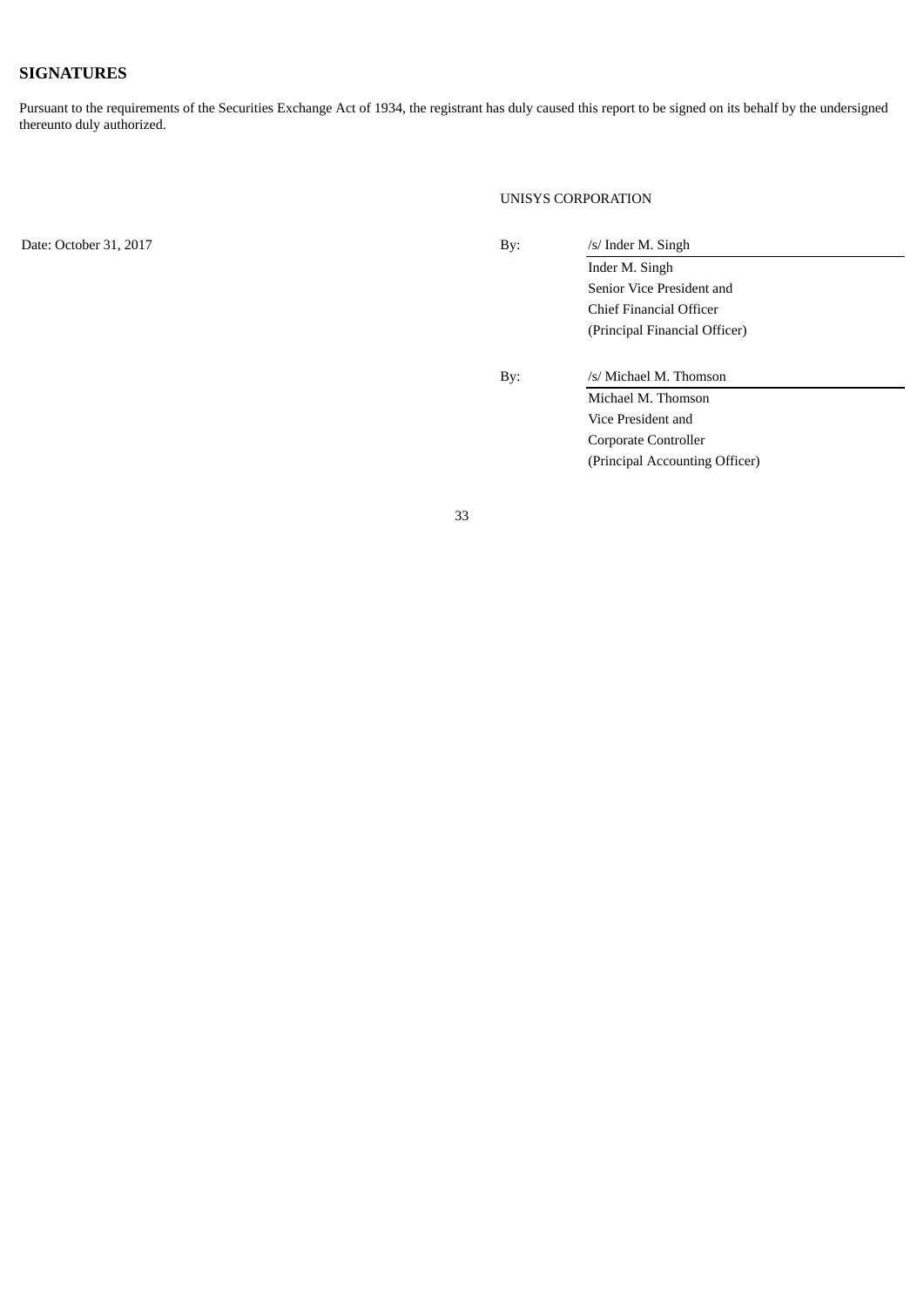#### UNISYS CORPORATION COMPUTATION OF RATIO OF EARNINGS TO COMBINED FIXED CHARGES AND PREFERRED STOCK DIVIDENDS (UNAUDITED) (\$ in millions)

<span id="page-34-0"></span>

|                                                                      | Nine Months<br>Ended<br>September 30,<br>2017 |        | Years Ended December 31 |       |      |        |      |       |      |       |               |       |
|----------------------------------------------------------------------|-----------------------------------------------|--------|-------------------------|-------|------|--------|------|-------|------|-------|---------------|-------|
|                                                                      |                                               |        | 2016                    |       | 2015 |        | 2014 |       | 2013 |       | 2012          |       |
| <b>Fixed charges</b>                                                 |                                               |        |                         |       |      |        |      |       |      |       |               |       |
| Interest expense                                                     | \$                                            | 36.4   | \$                      | 27.4  | \$   | 11.9   | \$   | 9.2   | \$   | 9.9   | \$            | 27.5  |
| Interest capitalized during the period                               |                                               | 3.2    |                         | 3.0   |      | 3.1    |      | 4.0   |      | 3.2   |               | 5.3   |
| Amortization of revolving credit facility expenses                   |                                               | 0.3    |                         | 0.4   |      | 1.5    |      | 1.6   |      | 1.6   |               | 1.7   |
| Portion of rental expense representative of interest                 |                                               | 18.4   |                         | 25.8  |      | 26.9   |      | 27.9  |      | 28.4  |               | 28.2  |
| <b>Total Fixed Charges</b>                                           |                                               | 58.3   |                         | 56.6  |      | 43.4   |      | 42.7  |      | 43.1  |               | 62.7  |
| Preferred stock dividend requirements (a)                            |                                               |        |                         |       |      |        |      | 2.7   |      | 16.2  |               | 16.2  |
| Total fixed charges and preferred stock dividends                    |                                               | 58.3   |                         | 56.6  |      | 43.4   |      | 45.4  |      | 59.3  |               | 78.9  |
| <b>Earnings</b>                                                      |                                               |        |                         |       |      |        |      |       |      |       |               |       |
| Income (loss) before income taxes                                    |                                               | (99.5) |                         | 20.5  |      | (58.8) |      | 145.5 |      | 219.4 |               | 254.1 |
| Add amortization of capitalized interest                             |                                               | 2.4    |                         | 3.1   |      | 3.7    |      | 4.5   |      | 5.0   |               | 7.5   |
| Subtotal                                                             |                                               | (97.1) |                         | 23.6  |      | (55.1) |      | 150.0 |      | 224.4 |               | 261.6 |
| Fixed charges per above                                              |                                               | 58.3   |                         | 56.6  |      | 43.4   |      | 42.7  |      | 43.1  |               | 62.7  |
| Less interest capitalized during the period                          |                                               | (3.2)  |                         | (3.0) |      | (3.1)  |      | (4.0) |      | (3.2) |               | (5.3) |
| Total earnings                                                       |                                               | (42.0) | <sup>\$</sup>           | 77.2  | \$.  | (14.8) | -S   | 188.7 | -S   | 264.3 | <sup>\$</sup> | 319.0 |
| Ratio of earnings to fixed charges                                   |                                               | $\ast$ |                         | 1.36  |      | $\ast$ |      | 4.42  |      | 6.13  |               | 5.09  |
| Ratio of earnings to fixed charges and preferred stock dividends (b) |                                               | N/A    |                         | 1.36  |      | N/A    |      | 4.16  |      | 4.46  |               | 4.04  |

(a) Amounts have not been grossed up for income taxes since the preferred stock was issued by the U.S. parent corporation which has a valuation allowance against its net deferred tax assets.

(b) The ratio of earnings to fixed charges and preferred stock dividends is calculated by dividing total earnings by total fixed charges and preferred stock dividends.

\* Earnings for the nine months ended September 30, 2017 and the year ended December 31, 2015, were inadequate to cover fixed charges by \$100.3 million and \$58.2 million, respectively.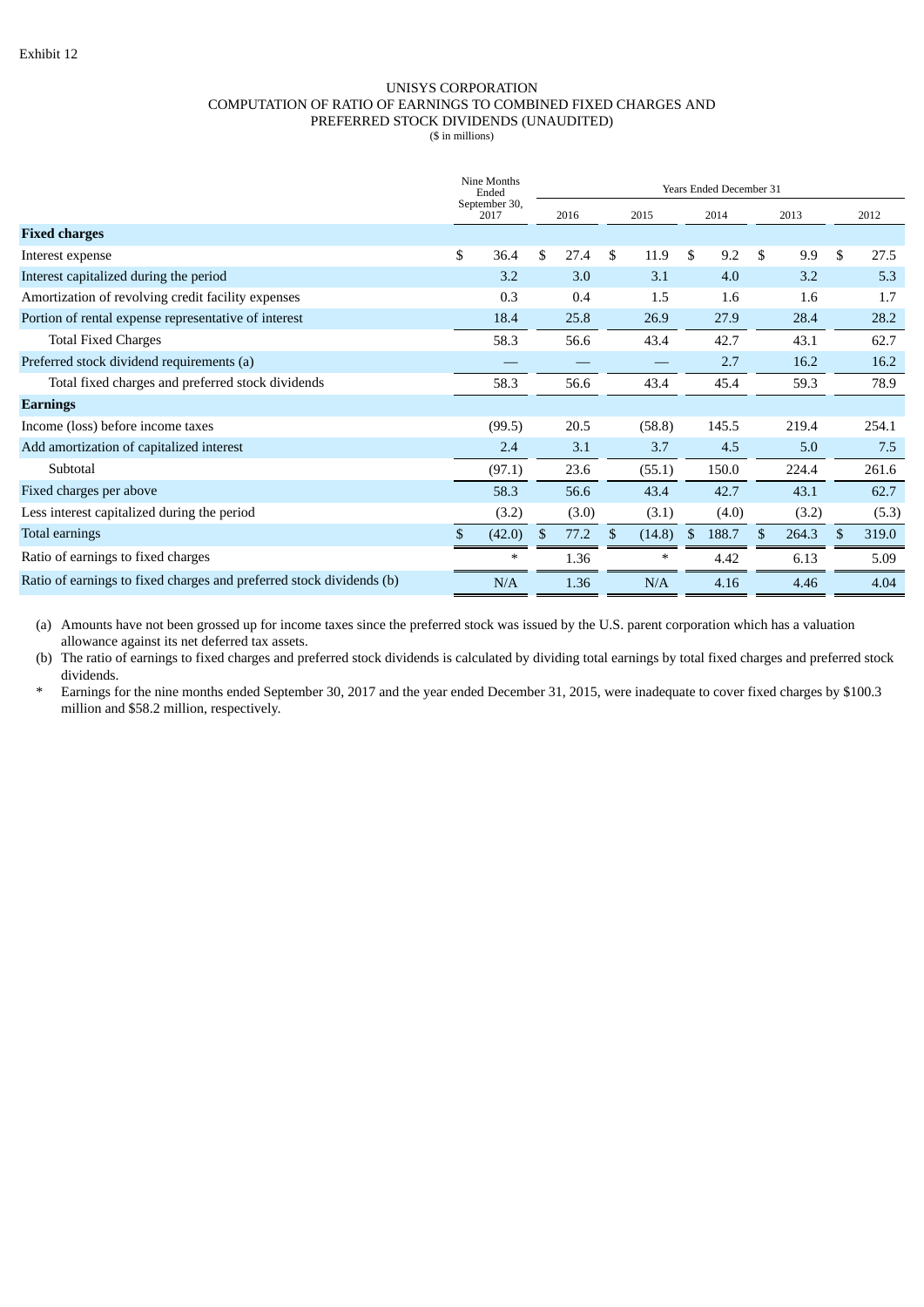### **CERTIFICATION**

#### <span id="page-35-0"></span>I, Peter A. Altabef, certify that:

1. I have reviewed this quarterly report on Form 10-Q of Unisys Corporation;

2. Based on my knowledge, this report does not contain any untrue statement of a material fact or omit to state a material fact necessary to make the statements made, in light of the circumstances under which such statements were made, not misleading with respect to the period covered by this report;

3. Based on my knowledge, the financial statements, and other financial information included in this report, fairly present in all material respects the financial condition, results of operations and cash flows of the registrant as of, and for, the periods presented in this report;

4. The registrant's other certifying officer and I are responsible for establishing and maintaining disclosure controls and procedures (as defined in Exchange Act Rules 13a-15(e) and 15d-15(e)) and internal control over financial reporting (as defined in Exchange Act Rules 13a-15(f) and 15d-15(f)) for the registrant and have:

a. Designed such disclosure controls and procedures, or caused such disclosure controls and procedures to be designed under our supervision, to ensure that material information relating to the registrant, including its consolidated subsidiaries, is made known to us by others within those entities, particularly during the period in which this report is being prepared;

b. Designed such internal control over financial reporting, or caused such internal control over financial reporting to be designed under our supervision, to provide reasonable assurance regarding the reliability of financial reporting and the preparation of financial statements for external purposes in accordance with generally accepted accounting principles;

c. Evaluated the effectiveness of the registrant's disclosure controls and procedures and presented in this report our conclusions about the effectiveness of the disclosure controls and procedures, as of the end of the period covered by this report based on such evaluation; and

d. Disclosed in this report any change in the registrant's internal control over financial reporting that occurred during the registrant's most recent fiscal quarter (the registrant's fourth fiscal quarter in the case of an annual report) that has materially affected, or is reasonably likely to materially affect, the registrant's internal control over financial reporting; and

5. The registrant's other certifying officer and I have disclosed, based on our most recent evaluation of internal control over financial reporting, to the registrant's auditors and the audit committee of the registrant's board of directors (or persons performing the equivalent functions):

a. All significant deficiencies and material weaknesses in the design or operation of internal control over financial reporting which are reasonably likely to adversely affect the registrant's ability to record, process, summarize and report financial information; and

b. Any fraud, whether or not material, that involves management or other employees who have a significant role in the registrant's internal control over financial reporting.

Date: October 31, 2017

Name: Peter A. Altabef

/s/ Peter A. Altabef

Title: President and Chief Executive Officer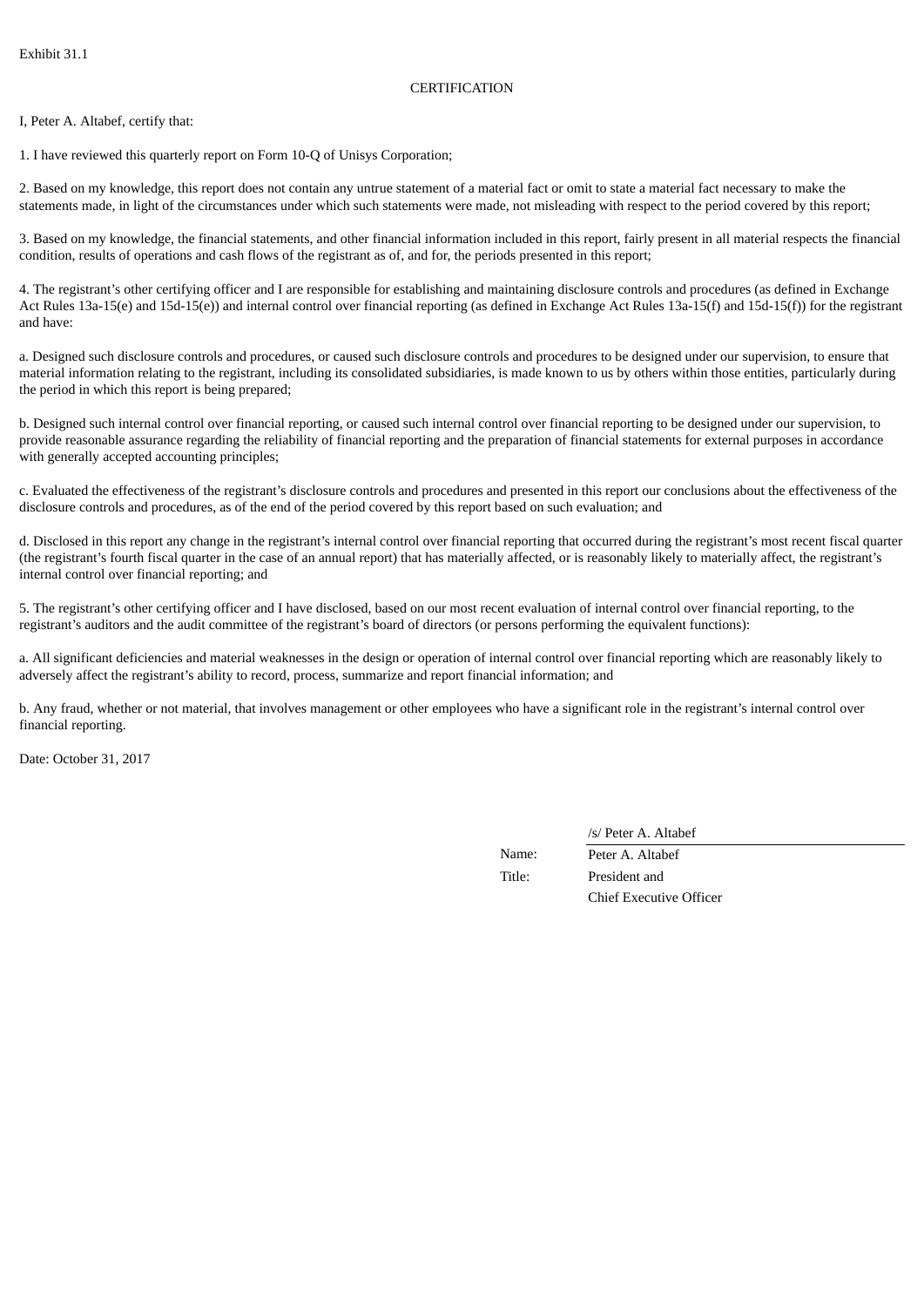### **CERTIFICATION**

#### <span id="page-36-0"></span>I, Inder M. Singh, certify that:

1. I have reviewed this quarterly report on Form 10-Q of Unisys Corporation;

2. Based on my knowledge, this report does not contain any untrue statement of a material fact or omit to state a material fact necessary to make the statements made, in light of the circumstances under which such statements were made, not misleading with respect to the period covered by this report;

3. Based on my knowledge, the financial statements, and other financial information included in this report, fairly present in all material respects the financial condition, results of operations and cash flows of the registrant as of, and for, the periods presented in this report;

4. The registrant's other certifying officer and I are responsible for establishing and maintaining disclosure controls and procedures (as defined in Exchange Act Rules 13a-15(e) and 15d-15(e)) and internal control over financial reporting (as defined in Exchange Act Rules 13a-15(f) and 15d-15(f)) for the registrant and have:

a. Designed such disclosure controls and procedures, or caused such disclosure controls and procedures to be designed under our supervision, to ensure that material information relating to the registrant, including its consolidated subsidiaries, is made known to us by others within those entities, particularly during the period in which this report is being prepared;

b. Designed such internal control over financial reporting, or caused such internal control over financial reporting to be designed under our supervision, to provide reasonable assurance regarding the reliability of financial reporting and the preparation of financial statements for external purposes in accordance with generally accepted accounting principles;

c. Evaluated the effectiveness of the registrant's disclosure controls and procedures and presented in this report our conclusions about the effectiveness of the disclosure controls and procedures, as of the end of the period covered by this report based on such evaluation; and

d. Disclosed in this report any change in the registrant's internal control over financial reporting that occurred during the registrant's most recent fiscal quarter (the registrant's fourth fiscal quarter in the case of an annual report) that has materially affected, or is reasonably likely to materially affect, the registrant's internal control over financial reporting; and

5. The registrant's other certifying officer and I have disclosed, based on our most recent evaluation of internal control over financial reporting, to the registrant's auditors and the audit committee of the registrant's board of directors (or persons performing the equivalent functions):

a. All significant deficiencies and material weaknesses in the design or operation of internal control over financial reporting which are reasonably likely to adversely affect the registrant's ability to record, process, summarize and report financial information; and

b. Any fraud, whether or not material, that involves management or other employees who have a significant role in the registrant's internal control over financial reporting.

Date: October 31, 2017

/s/ Inder M. Singh Name: Inder M. Singh Title: Senior Vice President and Chief Financial Officer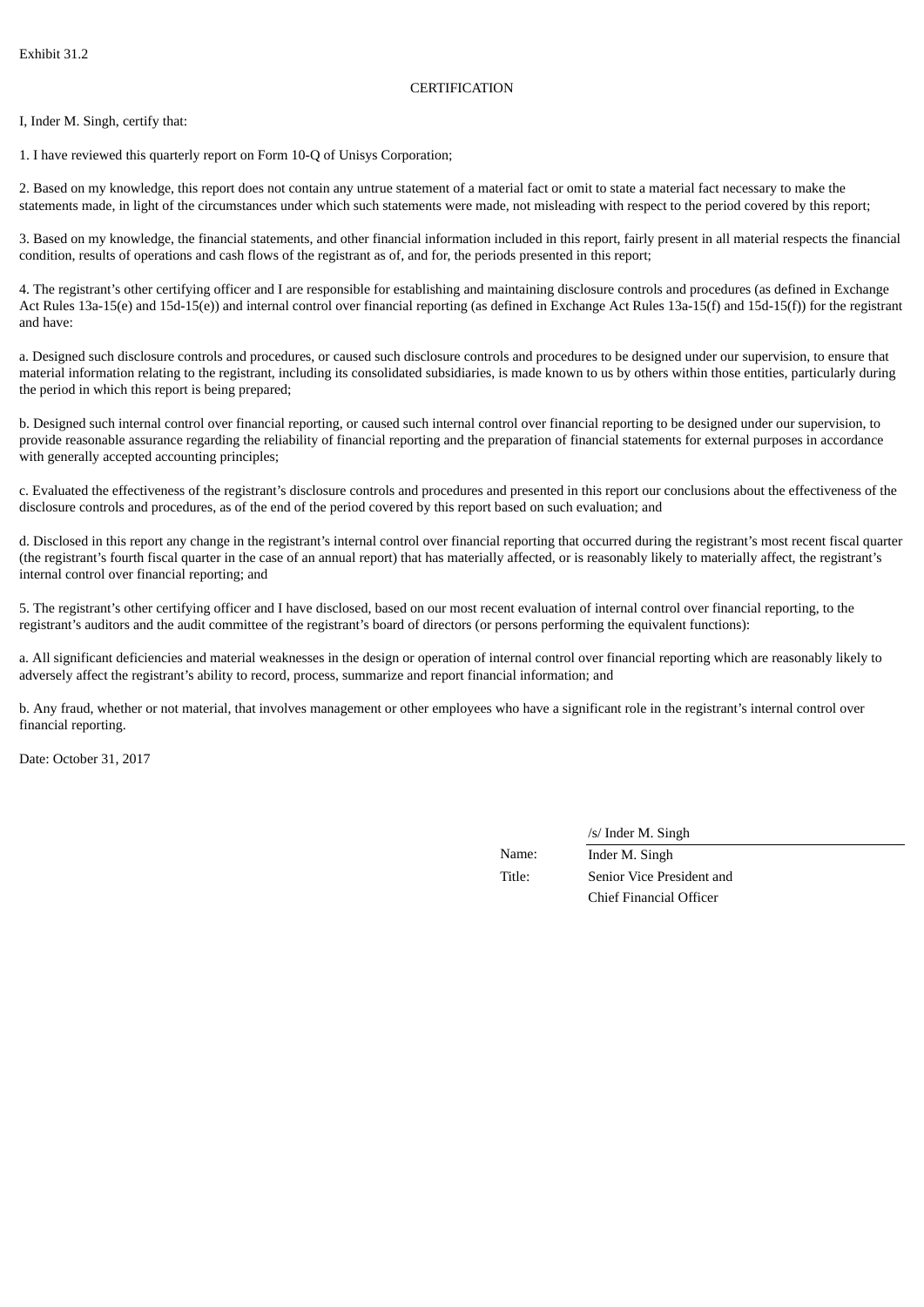# CERTIFICATION OF PERIODIC REPORT

<span id="page-37-0"></span>I, Peter A. Altabef, President and Chief Executive Officer of Unisys Corporation (the "Company"), certify, pursuant to Section 906 of the Sarbanes-Oxley Act of 2002, 18 U.S.C. Section 1350, that:

(1) the Quarterly Report on Form 10-Q of the Company for the quarterly period ended September 30, 2017 (the "Report") fully complies with the requirements of Section 13(a) of the Securities Exchange Act of 1934 (15 U.S.C. 78m); and

(2) the information contained in the Report fairly presents, in all material respects, the financial condition and results of operations of the Company.

Date: October 31, 2017

/s/ Peter A. Altabef

Peter A. Altabef President and Chief Executive Officer

A signed original of this written statement required by Section 906 has been provided to the Company and will be retained by the Company and furnished to the Securities and Exchange Commission or its staff upon request.